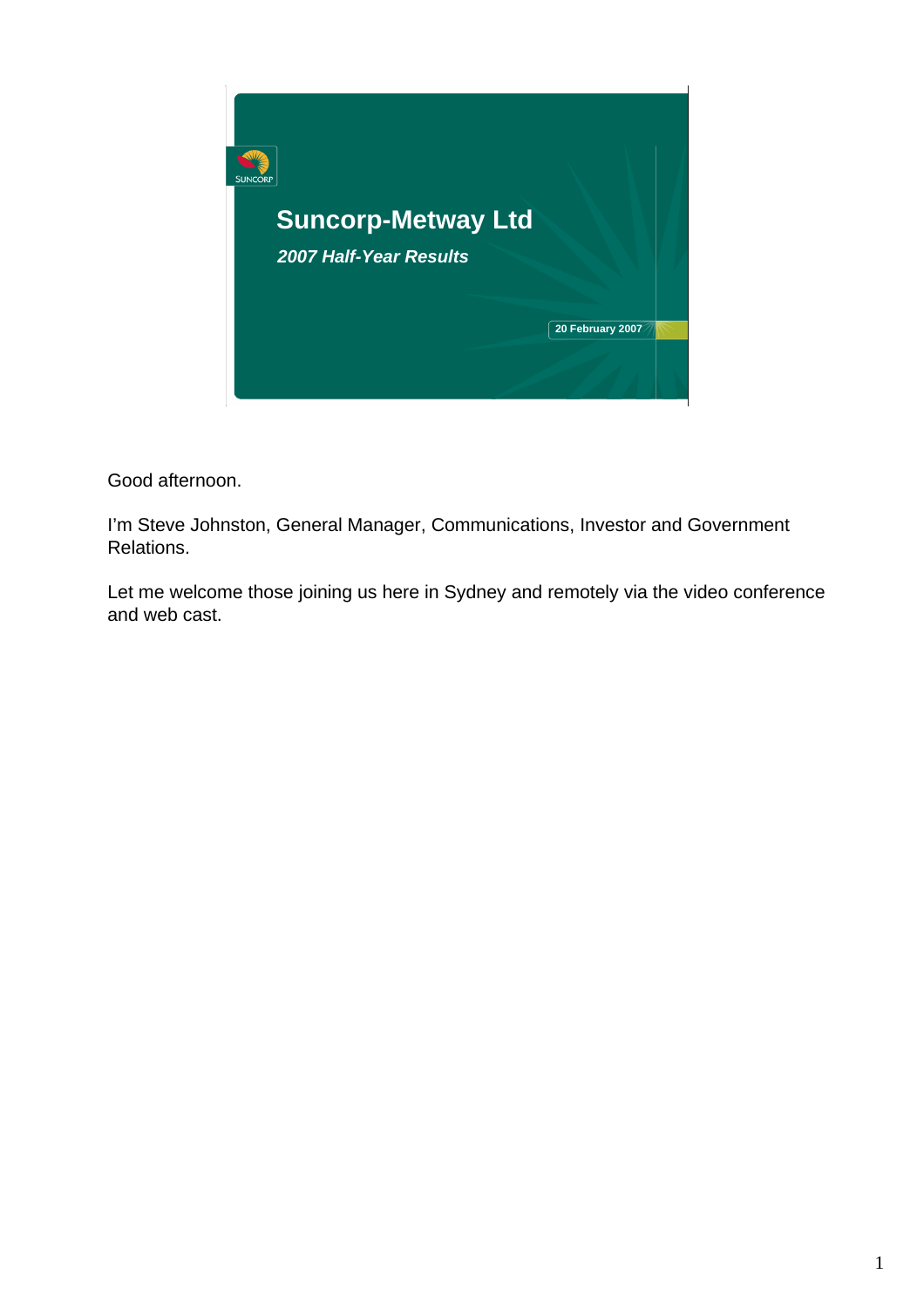

The agenda for today will be similar to our previous results presentations.

We will start with an introduction and overview from John Mulcahy.

John will then hand over to Chris Skilton who will provide a more detailed analysis of our divisional results as well as our Capital situation, including the potential entitlements issue, before handing back to John to provide an overview of our strategic progress and an update on the status of the proposed merger with Promina.

So, with that, I will now hand over to John.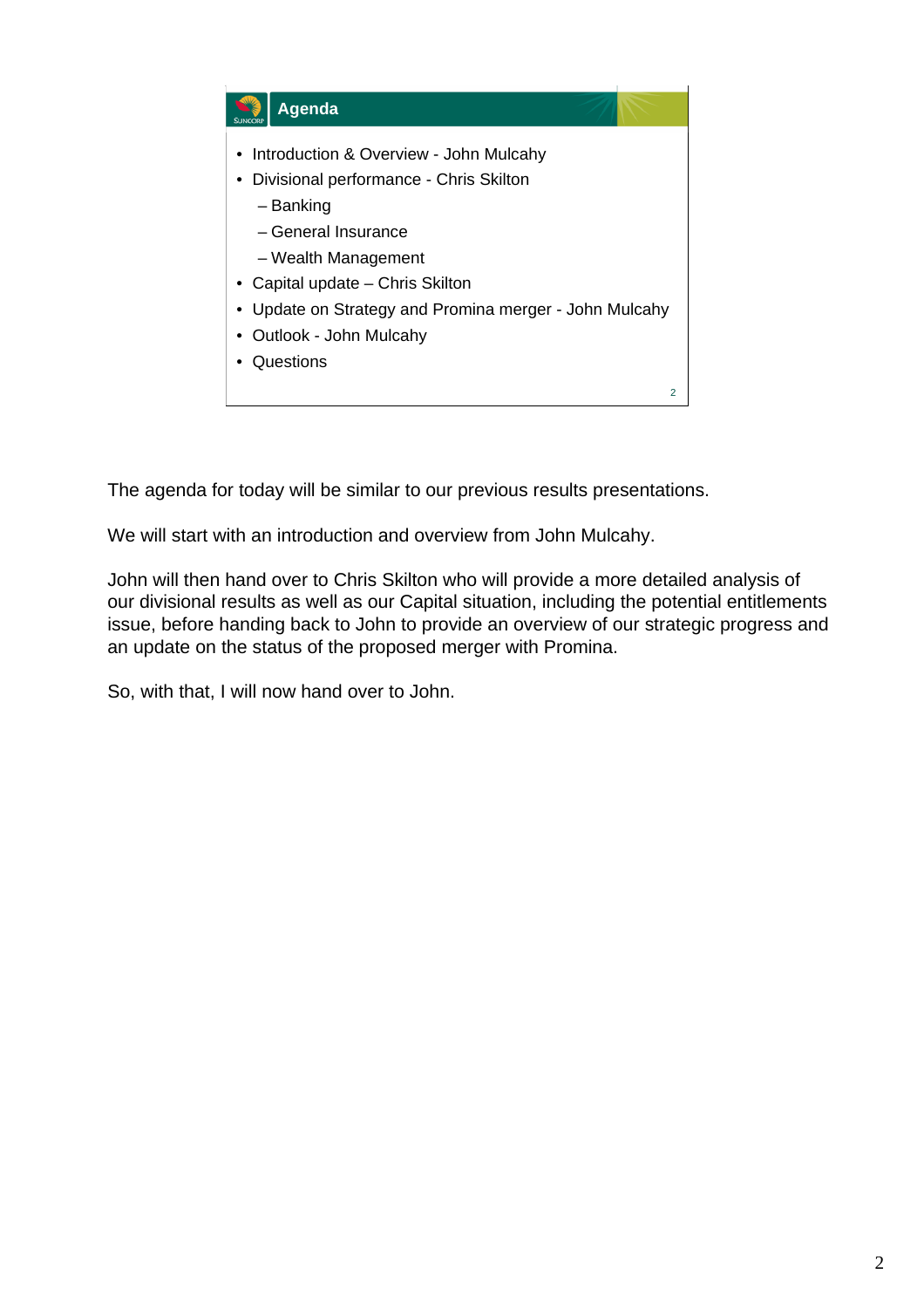

Thank you Steve and good afternoon ladies and gentlemen.

At the outset let me apologise for having to bring forward the date of this presentation and for any inconvenience this has caused you.

I'm sure you will understand that we have been somewhat constrained by the merger timetable including the associated court hearings and this has necessitated us bringing forward our report by a week or so.

I acknowledge that this has provided a challenge for you in a particularly crowded reporting period so I thank you for your patience and understanding.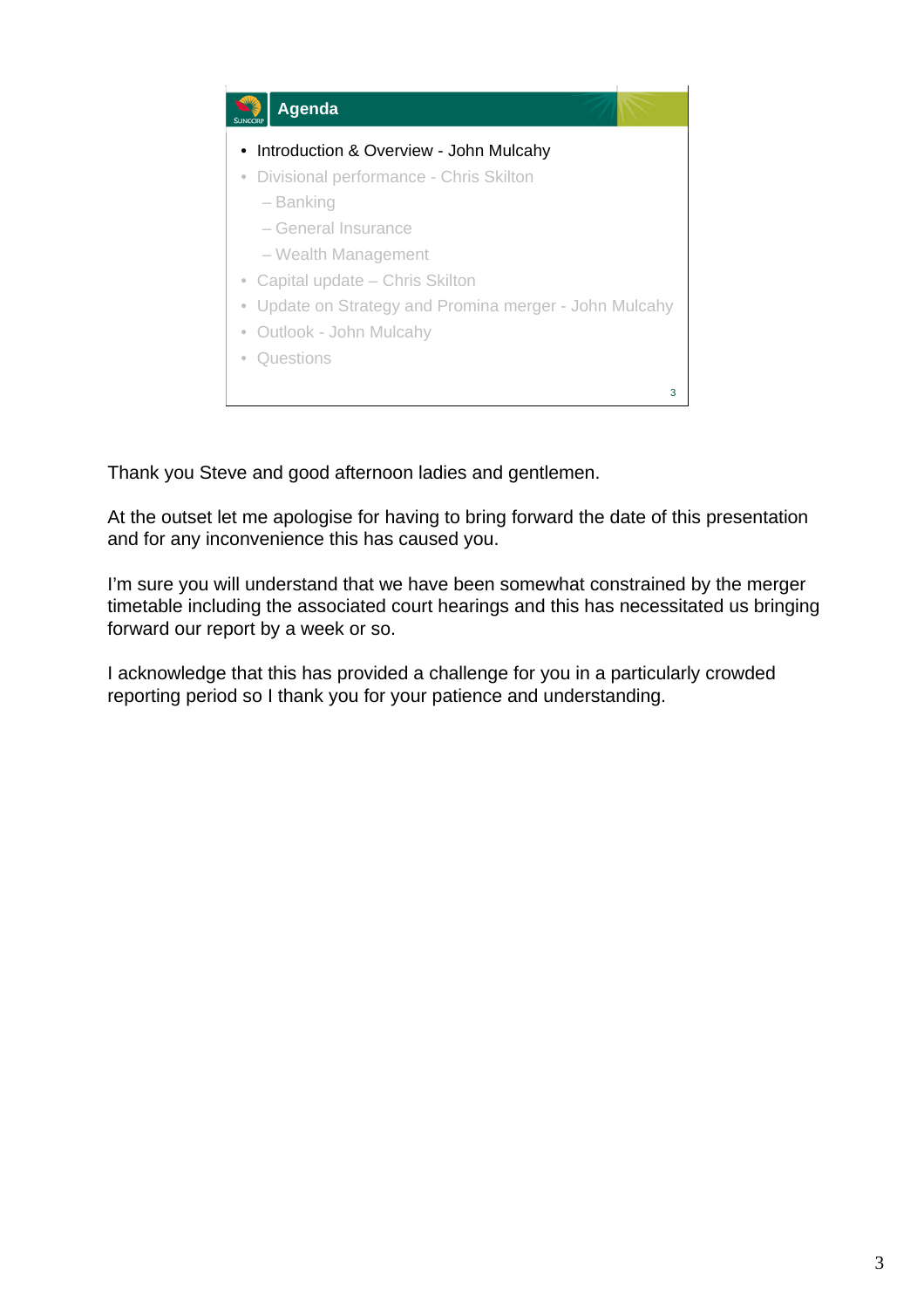

Most of you will have had the opportunity to see the numbers already this morning. It is another strong result.

- It's a result which not only captures but builds upon the growth reported at the full year.
- It's a result confirming we are on-track to deliver to our outlook and guidance for the full year.
- It's a result which provides further proof that our measured and disciplined response to the challenge of increasing competition across all our businesses is paying dividends.
- And it is a result which I am proud to put before the shareholders of Promina as they consider their decision over the next fortnight.
- When viewed together, the reports of Suncorp and Promina provide an insight into the great opportunity that emerges from our proposal, reinforcing our vision for the merged entity to become the leading diversified financial services organisation in Australia and New Zealand.
- I will make some further comments about the merger later in the presentation but before I do let me provide a high level overview of the result.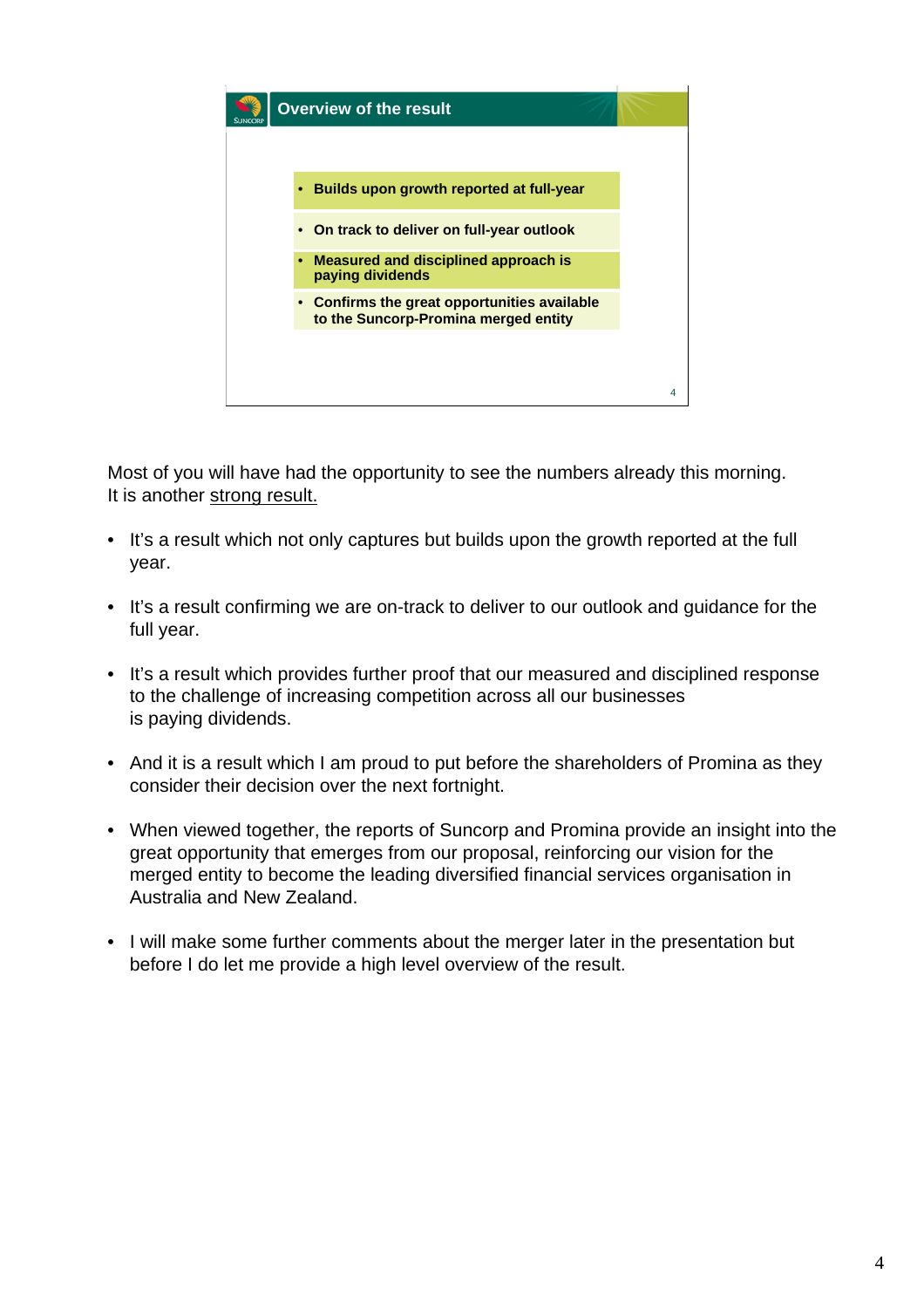

As you can see from this slide, underlying profit, which excludes goodwill, one off gains and earnings on shareholder funds in both GI and Wealth Management, has grown by 19.7% in the half to December 31 -- to \$589 million.

To the right hand side of the slide you can see that Net Profit After Tax has risen to \$527 million, an increase of 16.1% on the December 2005 result.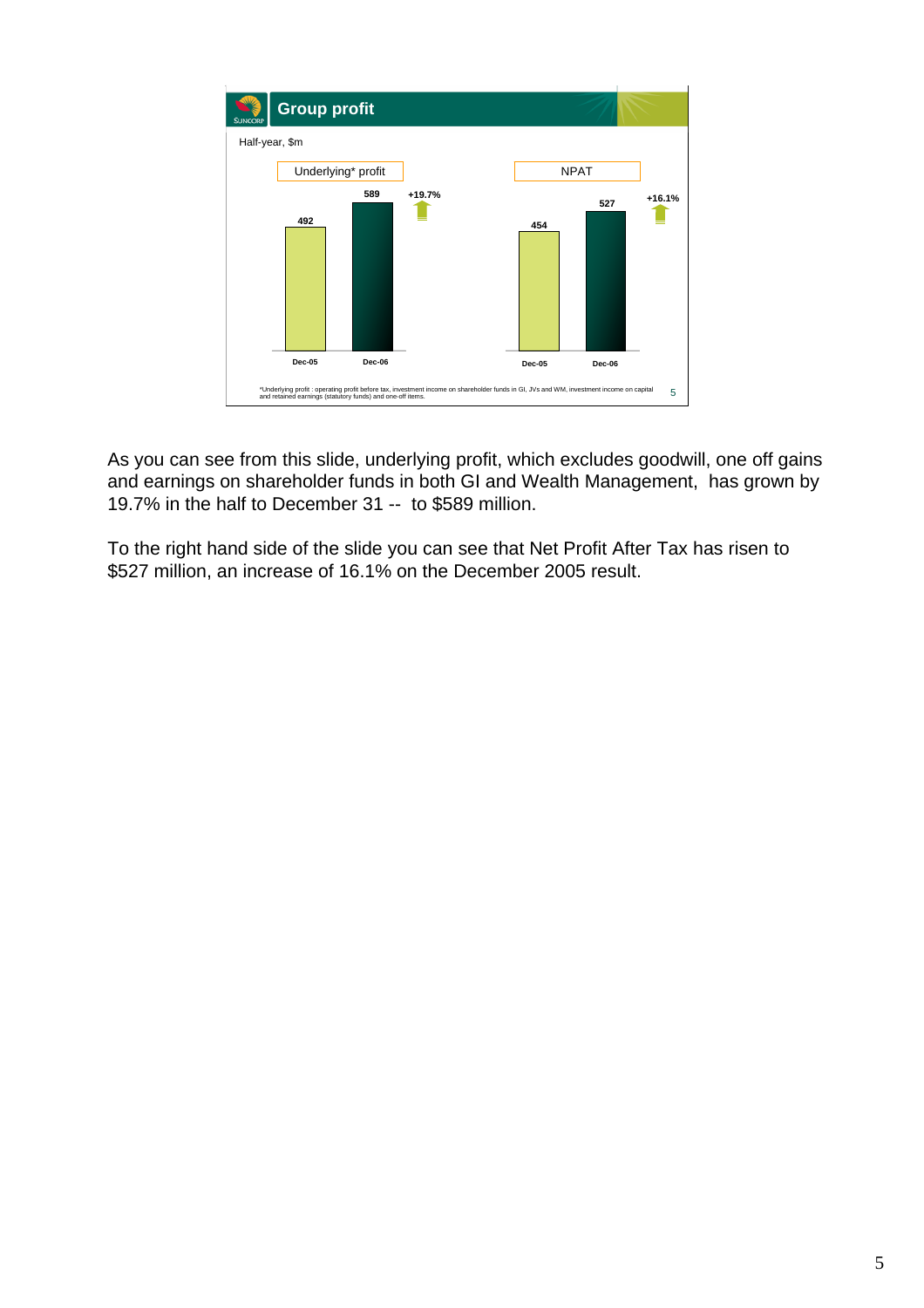

Turning now to the results in each of our three divisions.

The Banking division reported a 13.3% increase in profit before tax to \$289 million for the half which is a very pleasing result in a period of intense competition and slowing credit growth, the consequence of three rate rises during 2006.

As forecast in May last year and again at the full year in September, the growth momentum has returned strongly to the Bank, with total lending exiting the half ahead of system and with a strong lead in to the second half.

In Home lending, growth remains strong and continues to benefit from initiatives including improved market segmentation, product innovation and packaging and competitive fixed rate offers, many of which commenced more than a year ago as we responded to increasing competition and declining volumes.

In the Business Bank, the growth recovery has also been pleasing. Here, as in the home portfolio, a well considered plan and strategy has been put in place and executed with the results beginning to flow through.

In retail deposits we also continue to outperform system despite increasing competition.

Our banking efficiency improved by 2.4% on the December 2005 half, which again demonstrates the tangible cost benefits of our business model.

And, our disciplined approach to credit is demonstrated by the fact that overall asset quality remains sound.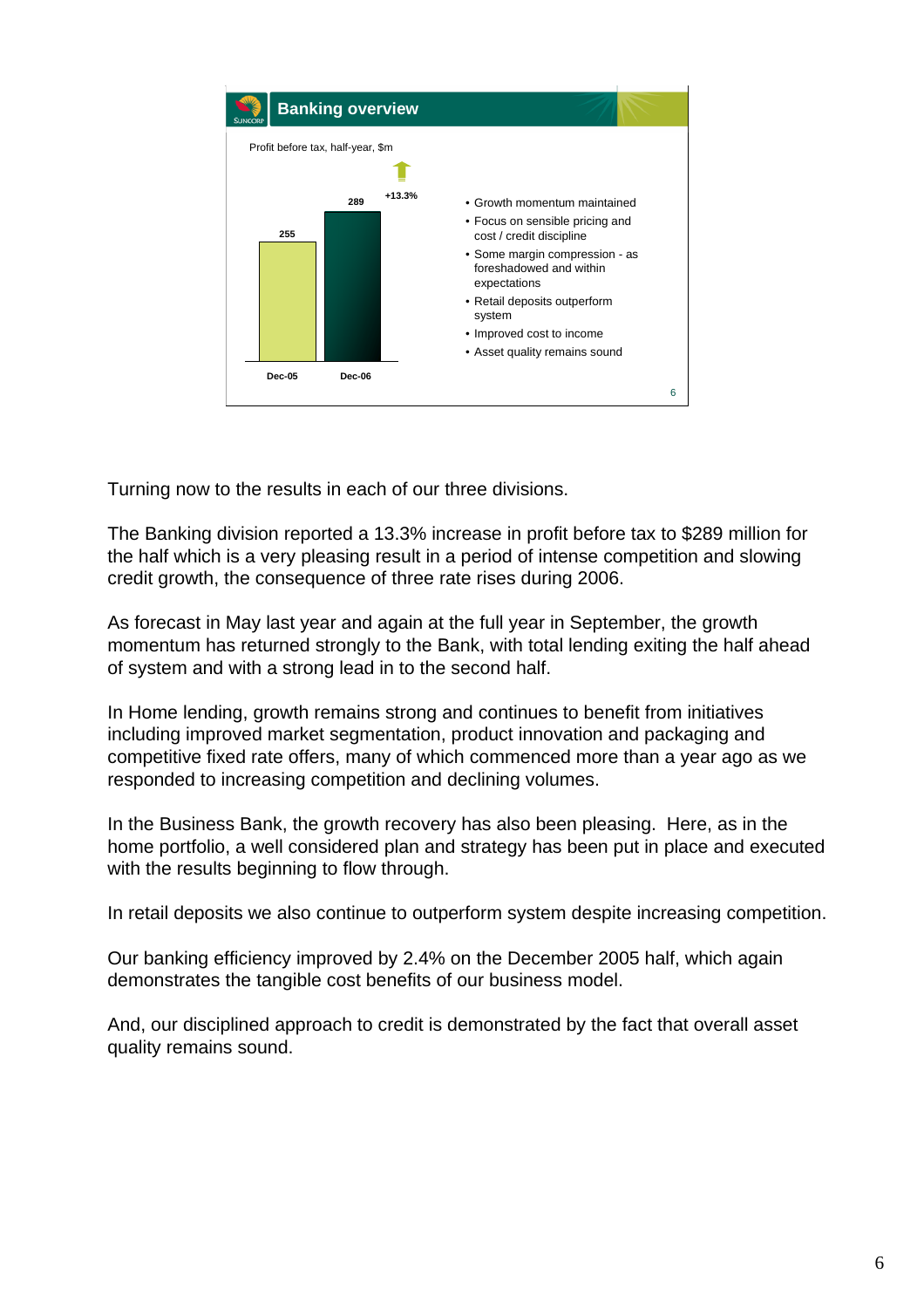

In General Insurance, profitability continues to be strong at \$383 million for the half, an increase of 16.1% on December 2005.

This strong bottom line result has been driven by the business managing for profitable growth across short tail and long tail classes.

It has been achieved by:

- improved risk selection processes
- further realising the benefits of the claims cost reduction projects
- a largely benign claims environment for the period; and
- continuing releases from long tail classes, which offset the effects of current period profit strains.

Premium growth was again constrained by the compulsory third party portfolio where the benefits of the tort law reforms continue to be passed on to customers in the form of reduced premiums as well as competition in the commercial portfolio.

Competition in all General Insurance classes remains fierce but especially in the Motor portfolio as our competitors seek to win back market share lost or gain a foothold in the growing Queensland market.

Here the approach is similar to that applied successfully in the Bank. That is to drive for profitable growth, to be disciplined about price and risk, to package, innovate and segment, to devise a plan and execute it in a disciplined and professional manner.

Notwithstanding a benign claims environment in the half, evidence of the success of this strategy can be seen in the fact that the ITR for short tail classes of 11.7% sits above our medium term short tail ITR target range of 8%-10%.

In commercial lines, pressure on premiums remains but when contrasted with our peers the performance of the commercial insurance business in the six months is very pleasing.

The conservative nature of our provisioning, combined with continuing favourable claims experiences, has again resulted in releases from our long tail book in this period, largely from commercial liability classes and these offset the effects of new business strains on current year profit flows.

Of course, Chris will step you through this in much more detail in a moment and our ITR adjustment table is again incorporated in the results document.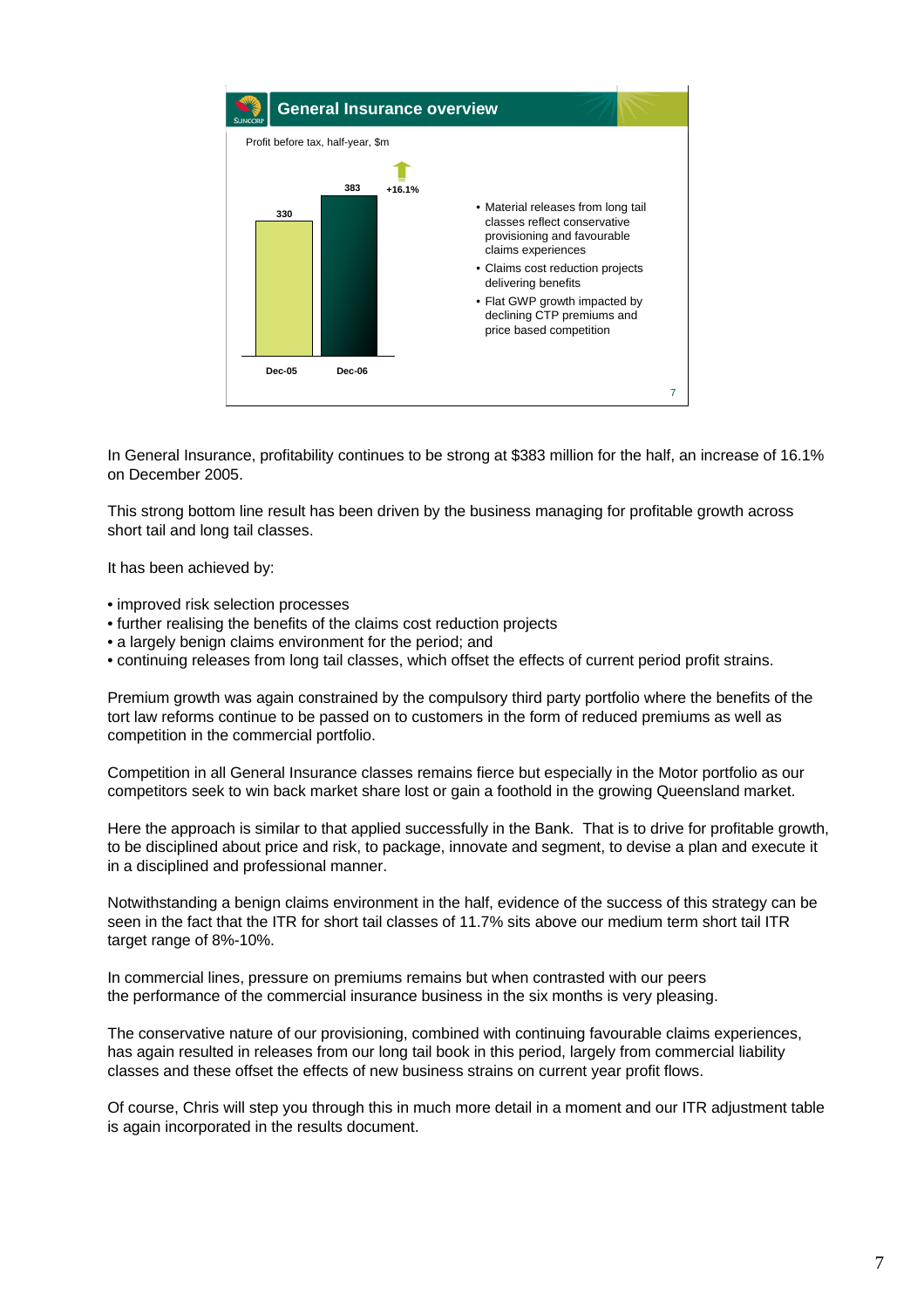

And finally, **Wealth Management** has contributed profit before tax of \$54 million for the half year, an increase of 28.6% on the prior corresponding half.

Underlying profit rose 29.6% to \$35 million and reflected strong growth in funds under administration, strong personal risk sales and good retention.

Funds under administration increased by 19.5% to \$6.8 billion, while Funds under Management totalled \$13.7 billion, increasing by 11.3% on the prior December balance.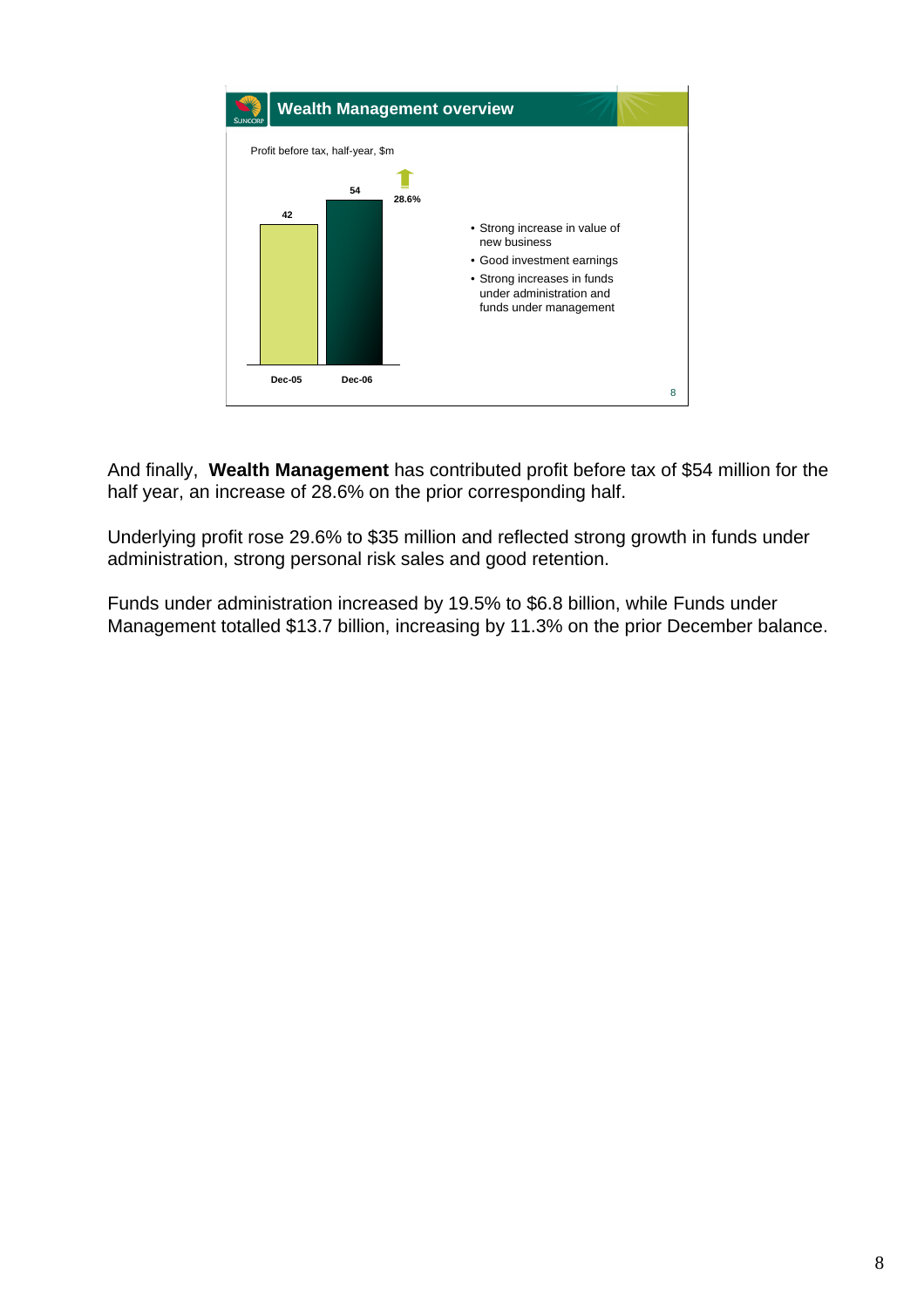

Turning now to our key performance ratios and you can see that they remain in great shape.

Our group efficiency ratio, which is operating costs as a proportion of operating revenue, is a very competitive 25.9% for the half year.

Cash ROE is 22.4%, up slightly on the previous December period, while Earnings per share is up 13.9% to 94.4 cents per share.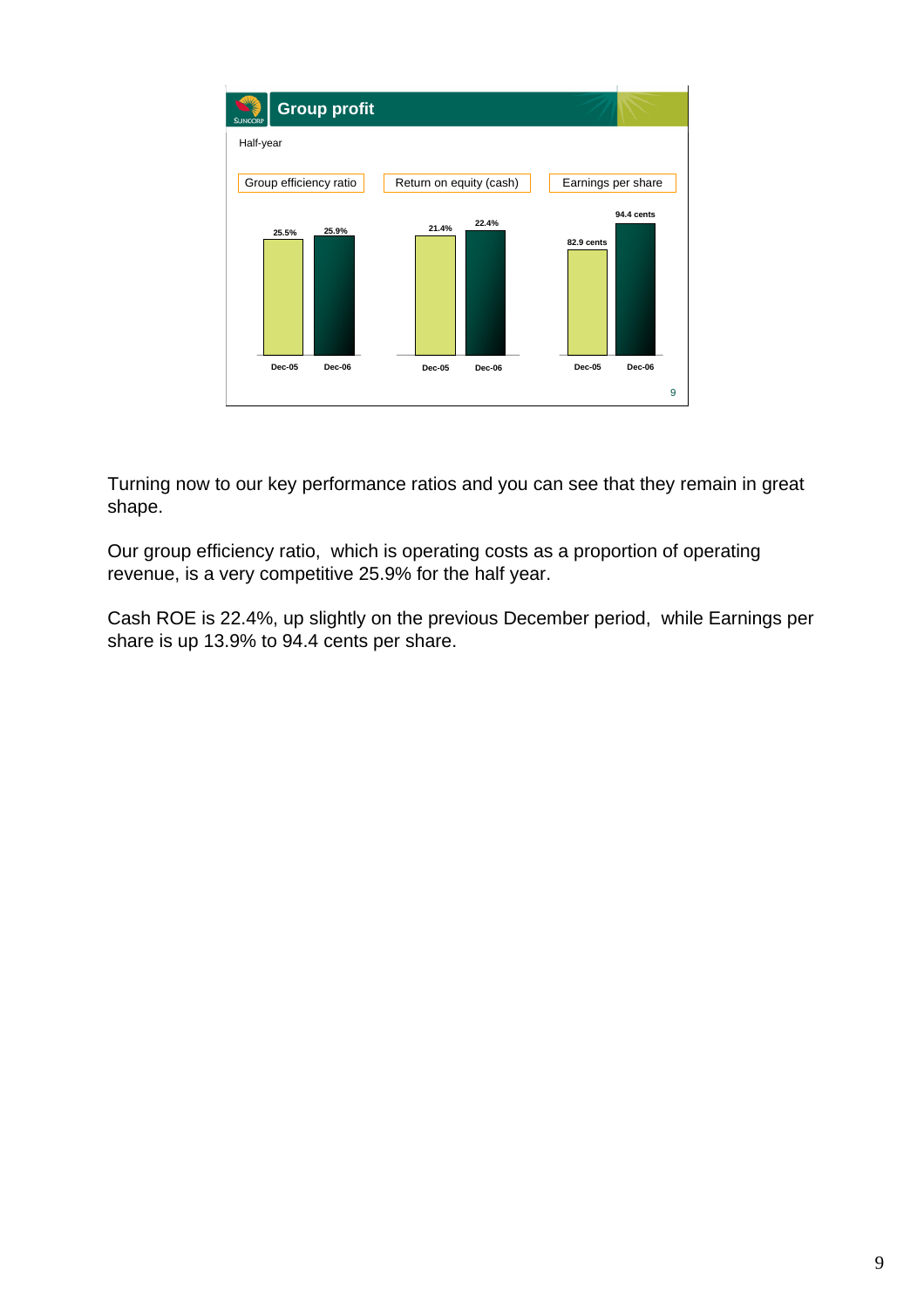

To dividend now and the Board's continuing confidence in the underlying performance of our business has allowed us to declare an interim, fully franked ordinary dividend of 52 cents, an increase of 10.6% over the prior December half-year.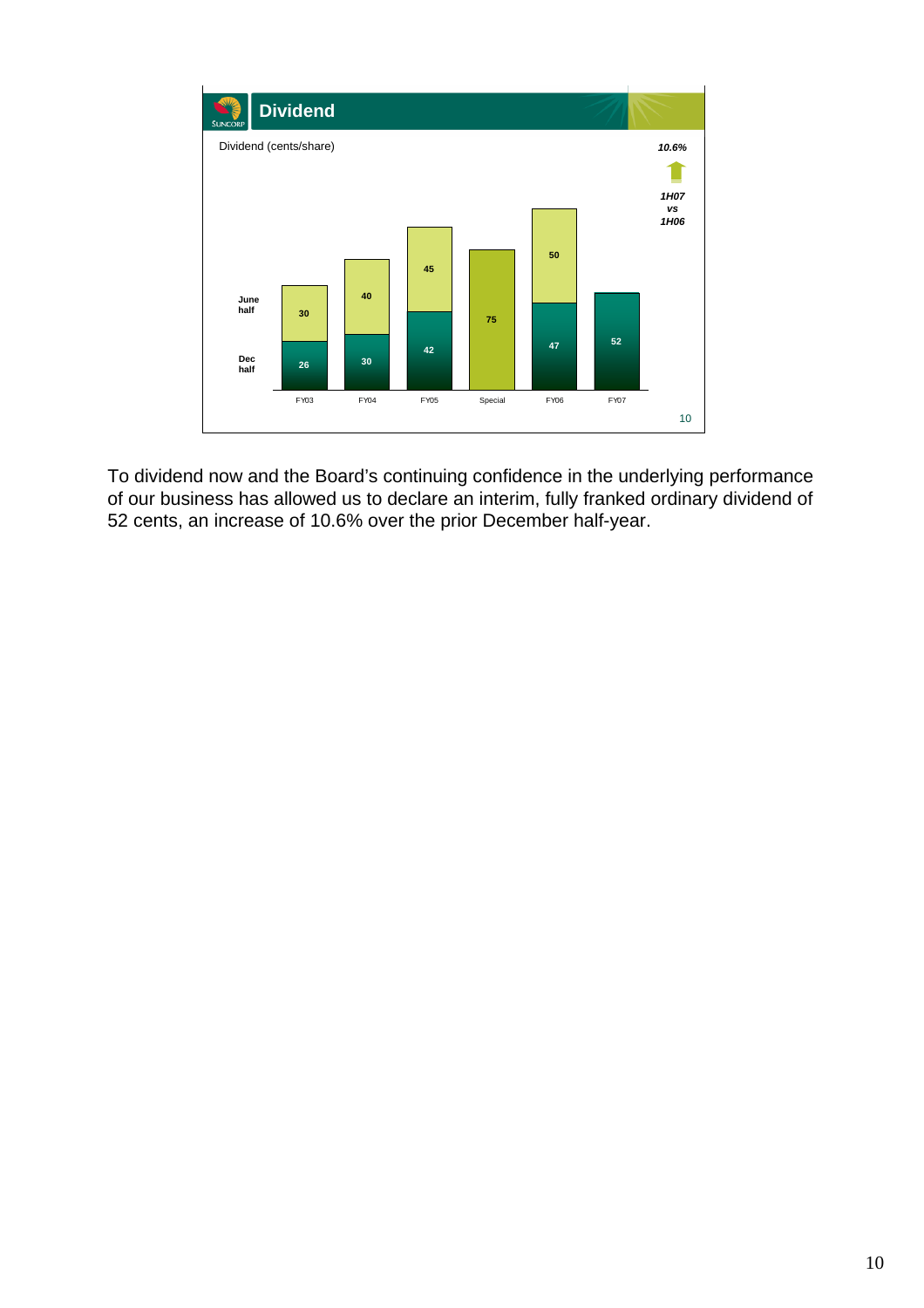

So, before I hand over to Chris I do want to emphasise a couple of points.

The first is that the intense competition that has been a feature across Banking, General Insurance and Wealth Management since around June of 2005, shows no sign of letting up.

The second is that we continue to respond to the growth challenge in a measured and disciplined manner. Our franchise is in good shape.

Thirdly, we have been true to our word and not compromised our fundamentals particularly around credit and risk.

And finally, despite the distractions, the business has remained focussed and is well placed to tackle the opportunities that await us.

With that I will hand over to Chris to go through the result in more detail.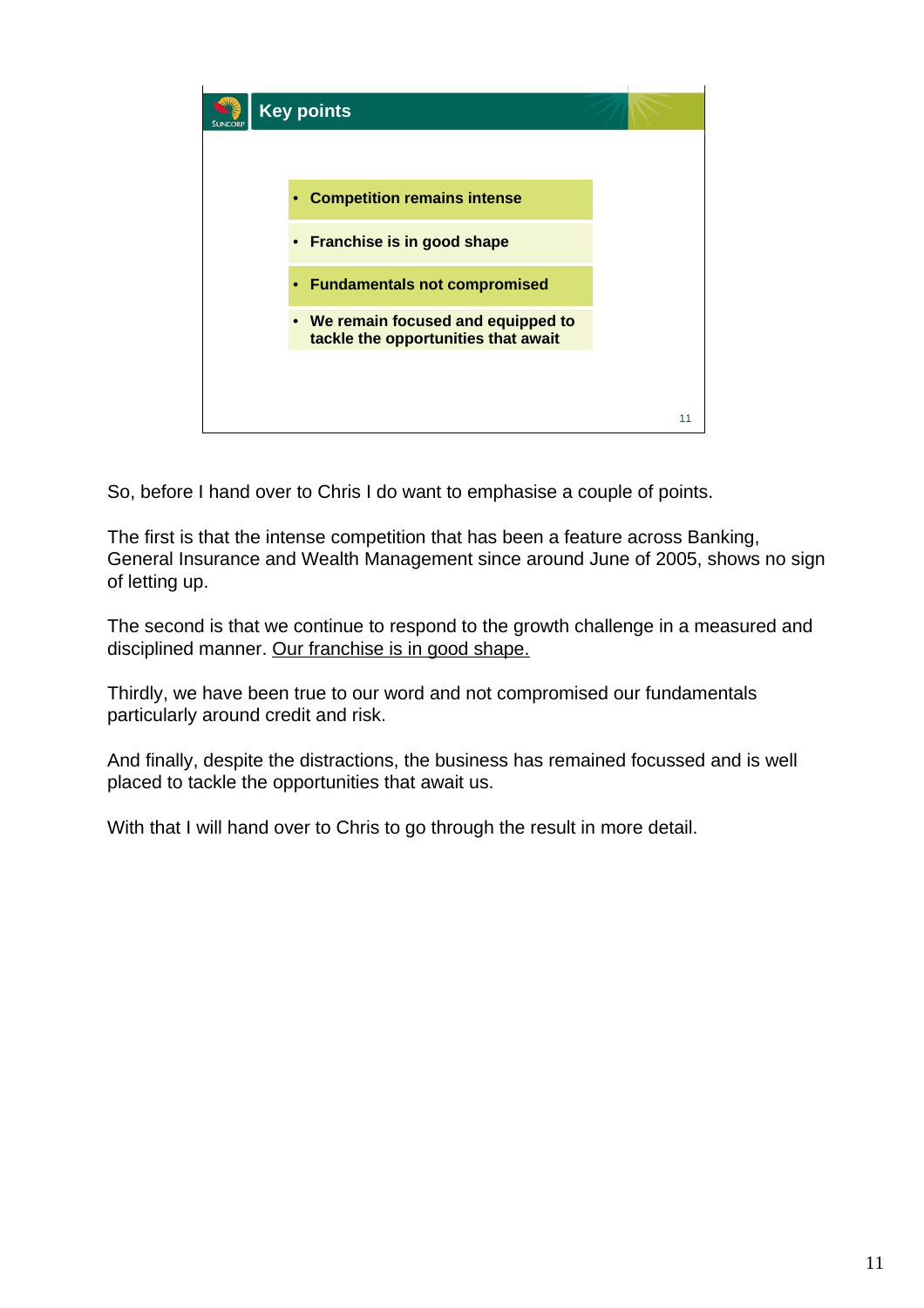

Thanks John and good afternoon.

I would also like to thank you for accommodating our late change of timing for this result presentation and hope it hasn't caused too much inconvenience.

John has given you an overview of the results and as usual I'll now go through each operating division in more detail.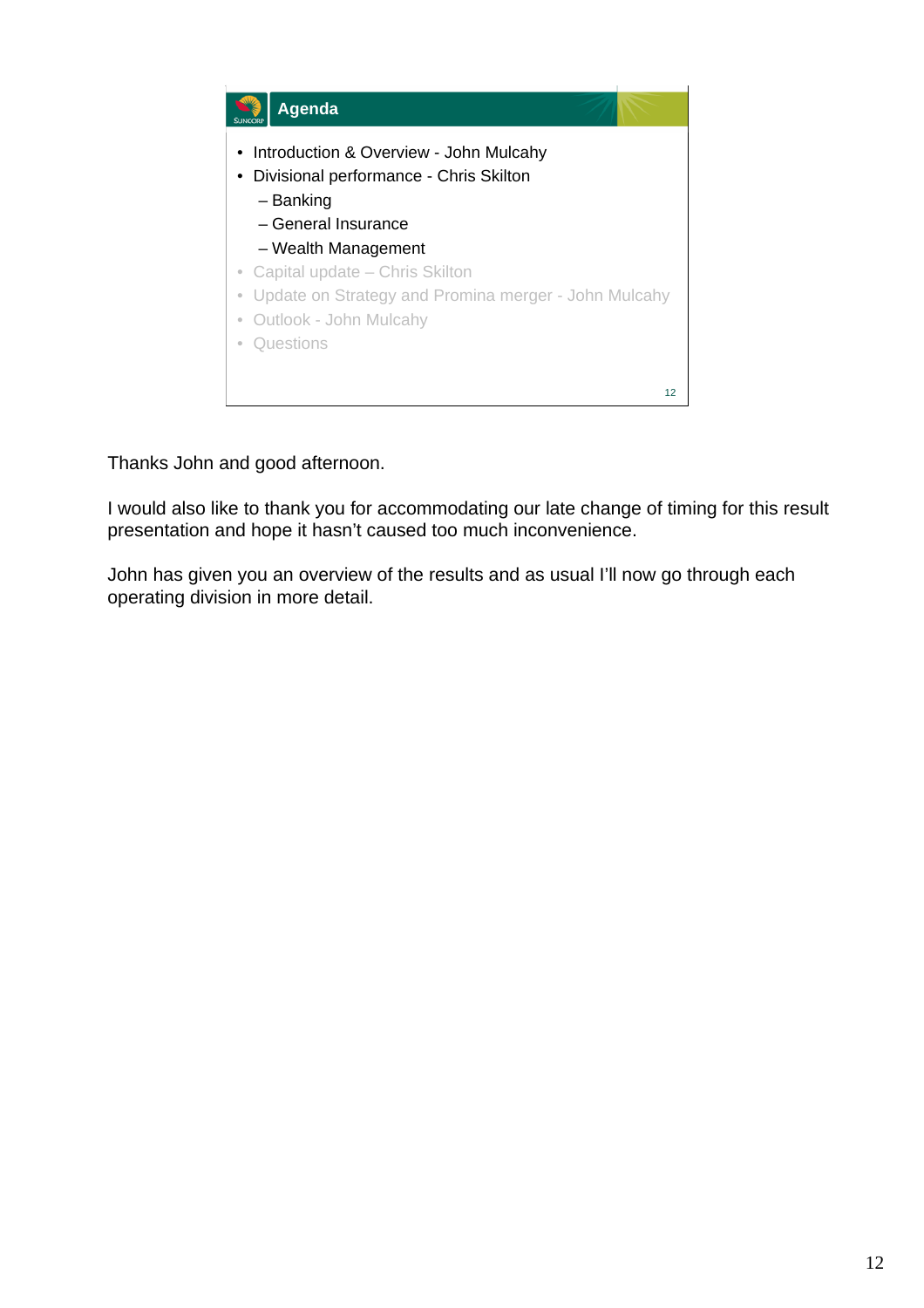|                                 | <b>Dec 05</b> | <b>Dec 06</b> | Δ%     |
|---------------------------------|---------------|---------------|--------|
| Net Interest Income             | 422           | 454           | 7.6    |
| Non Interest Income             | 73            | 75            | 2.7    |
| <b>Total Income</b>             | 495           | 529           | 6.9    |
| <b>Operating Expenses</b>       | (225)         | (235)         | 4.4    |
| Profit before Tax and Bad Debts | 270           | 294           | 8.9    |
| <b>Bad Debts</b>                | (15)          | (5)           | (66.7) |
| <b>Contribution before Tax</b>  | 255           | 289           | 13.3   |

Starting with the Bank, which delivered another good performance, lifting profit before tax by 13.3% to \$289 million for the half year.

Now this result includes the positive impact of \$11 million from a refinement in the calculation of the collective provision, so the more appropriate metric to look at when considering underlying performance is the increase in profit before tax and bad debts, which grew by a very solid 8.9%.

The focus on managing the price and volume mix of the book resulted in total revenue increasing by a respectable 6.9% on the prior comparable half, while operating expenses increased 4.4% on the same period, primarily reflecting additional investment in our people.

With revenue growth exceeding expense growth, the Bank's cost to income ratio improved to 44.4% for the half year which is very competitive, especially given our size.

Credit quality remains strong and losses low by historical standards, despite a slight increase in non-performing loans.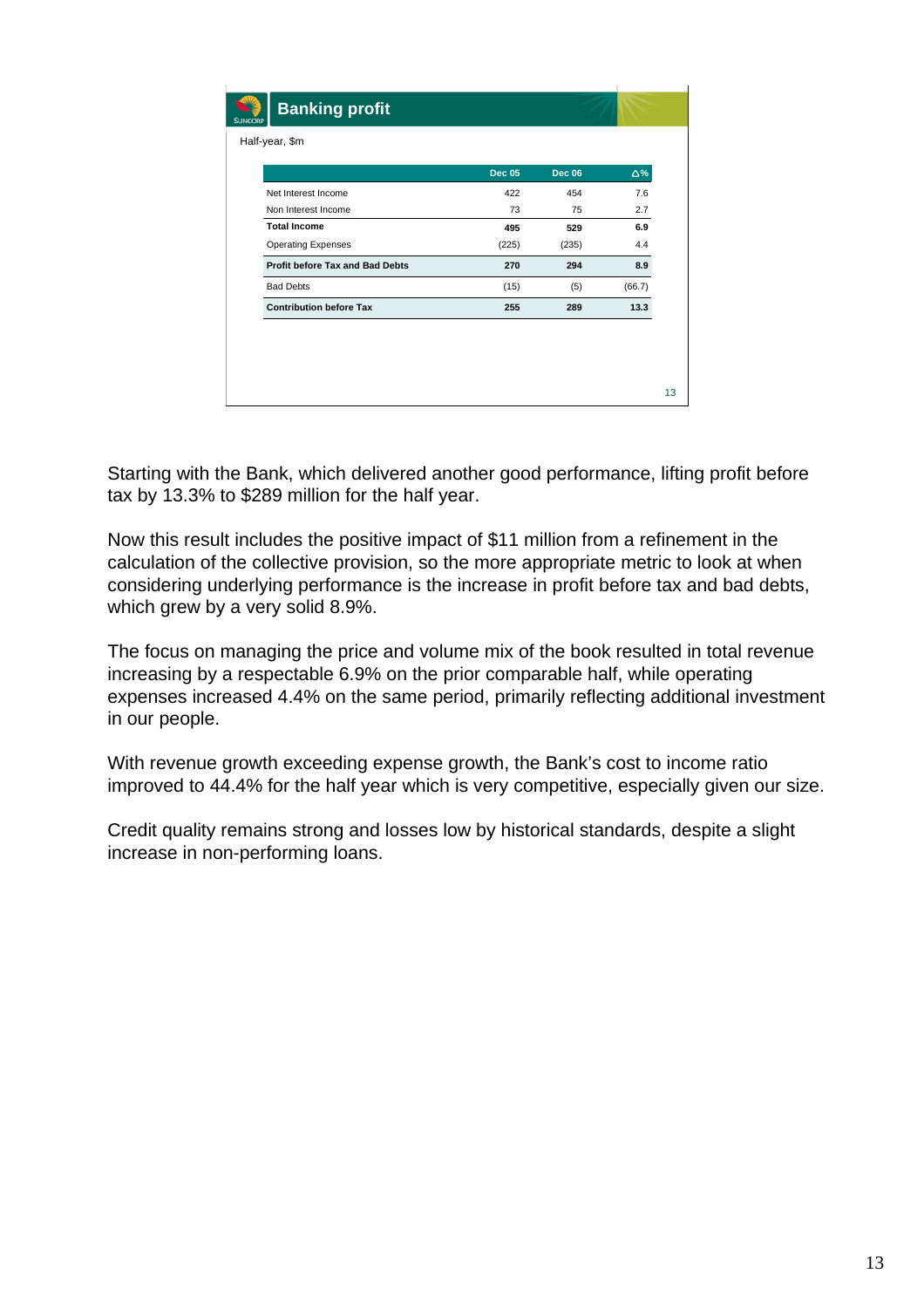

To lending first and you can see from this high level summary the continued strong growth that has been achieved in each of our portfolios.

In the **Home** portfolio, lending receivables, including securitised assets were up by 14% to \$22.4 billion at December.

**Business** lending increased by 15.2% to \$18.5 billion as initiatives introduced in the previous period continued to gain momentum and deliver above system growth.

And **Consumer** lending grew strongly, up 28.8% to \$894 million. This is around double system and is primarily due to increased conversion of cross sell opportunities in the direct distribution network.

Putting all of this together, total assets, including those that have been securitised, reached \$41.8 billion, an increase of 14.6% on the prior December.

You will recall that this time last year we reported some softening of lending volumes in the face of increasing competition and changing patterns of credit formation.

During that half, we put in place a number of product and pricing initiatives designed to build volumes. These initiatives resulted in a steady improvement in lending volumes during the period to June 2006 and that momentum has continued into this half.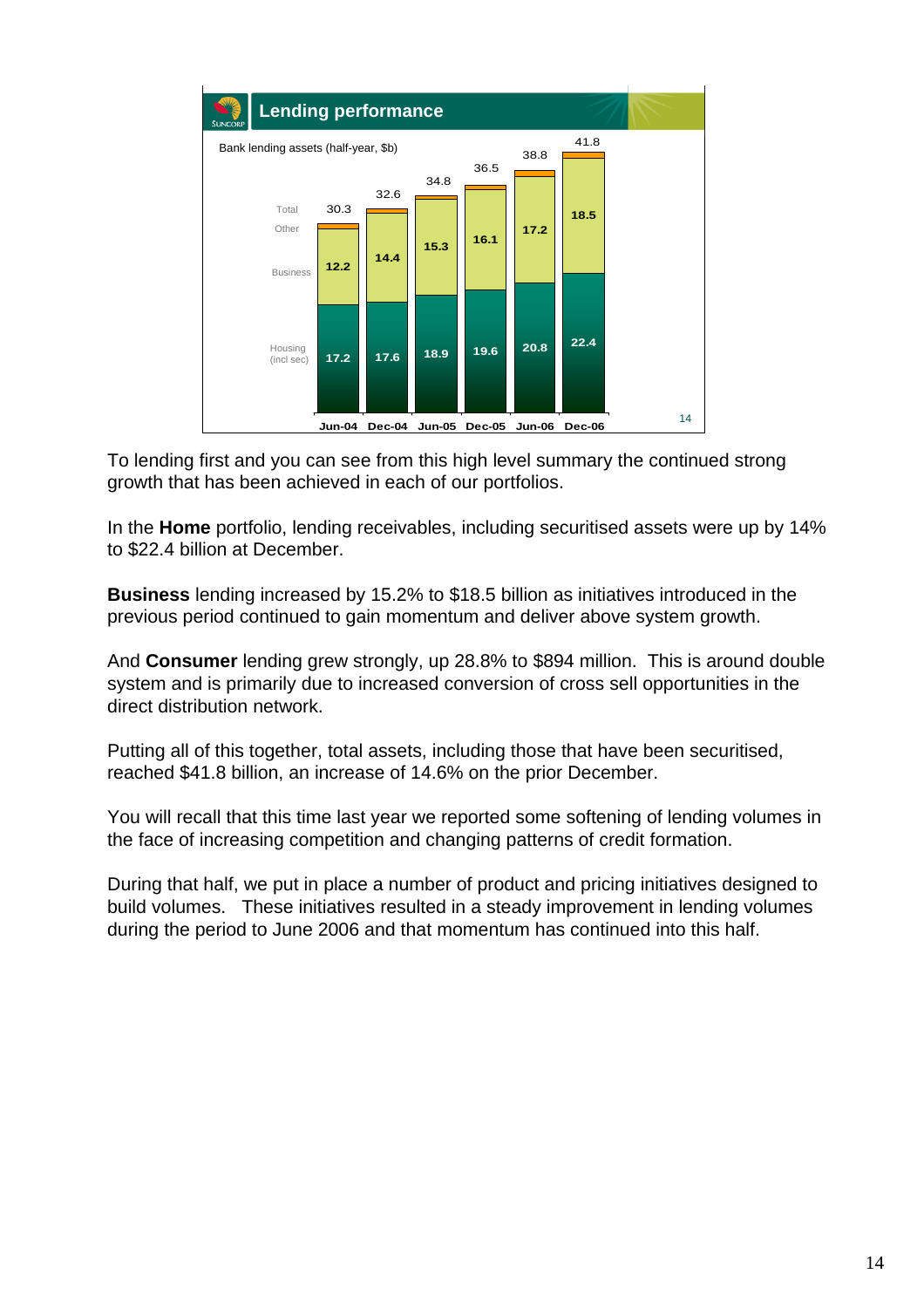

To the **Home** portfolio and this slide graphs our monthly lending growth compared to both RBA and APRA system data.

As you can see, we have achieved a gradual build-up in lending volumes over the period.

Our focus, throughout the half, has been on managing the price / volume mix of the book with three objectives in mind – that is:

- to maximise the growth in total revenue
- to be competitive in the market, and
- to maintain and grow our franchise.

But let me stress that in doing this we don't seek growth where it is clearly unprofitable or where it compromises our high credit standards.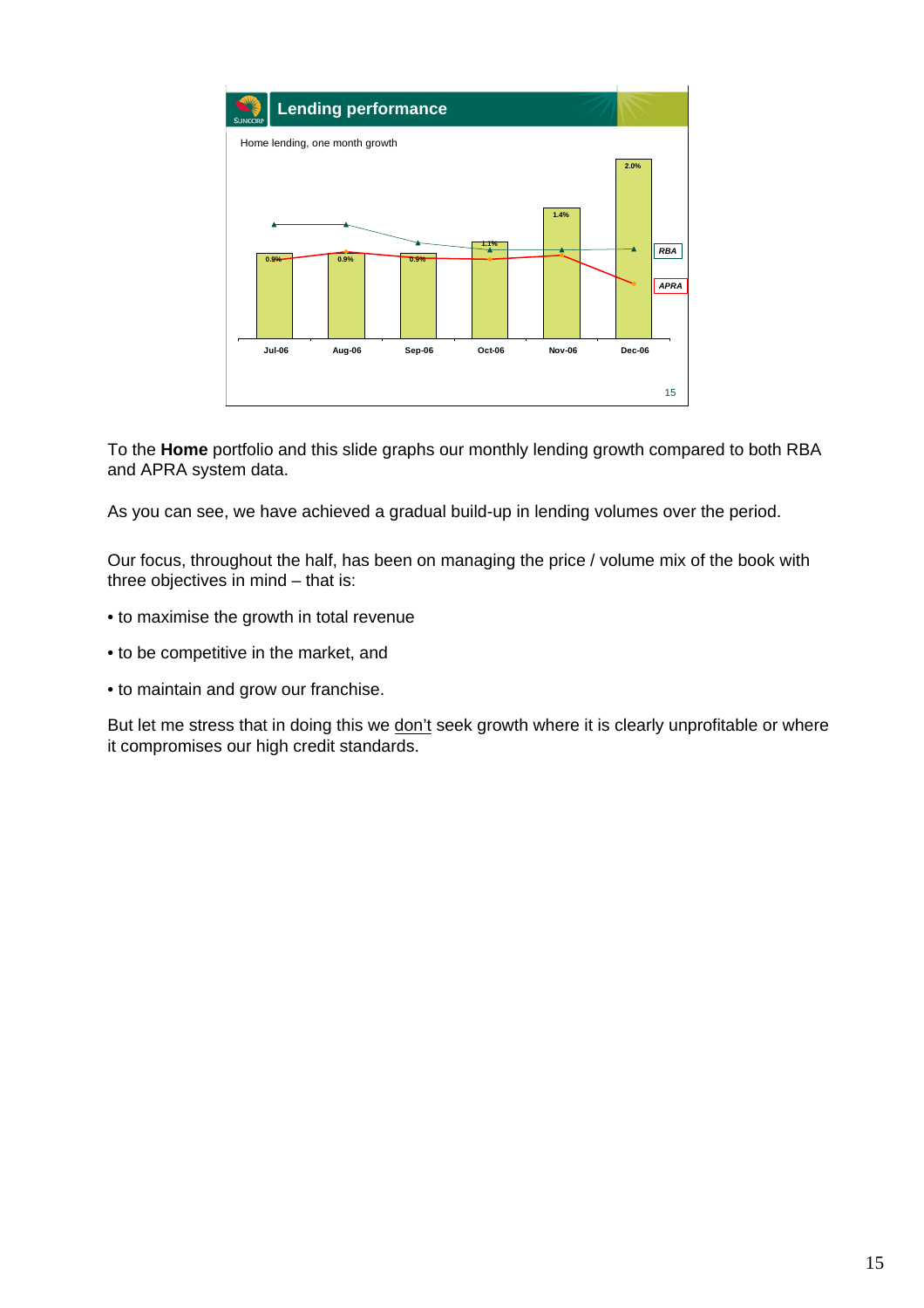

Looking deeper into our **Home** lending portfolio and its geographical and channel split you can see from this slide that we have again achieved solid receivables growth of 12.2% in Queensland.

Growth continues to be exceptionally strong in Western Australia, albeit off a low base, while interestingly in this period we have also seen a strong recovery in lending volumes in New South Wales. This - in our view - reflects growth in market share as opposed to a conclusive sign of an improvement in that state's economy.

To the right of the slide you can see the break down of the home lending book by channel.

You can see again that, as expected, the vast majority of growth outside of our home state of Queensland has been achieved through the indirect channel, which continues to play a major part in our strategy of optimising our distribution network.

In an environment of increasing competition and changing customer behaviours, managing the growth achieved through proprietary and broker introduced channels is another of the fine balances required to achieve profitable bottom line growth.

As you can see from the pie chart, assets through our direct channels account for just under 60% of our total home lending book, and we remain very comfortable with this split.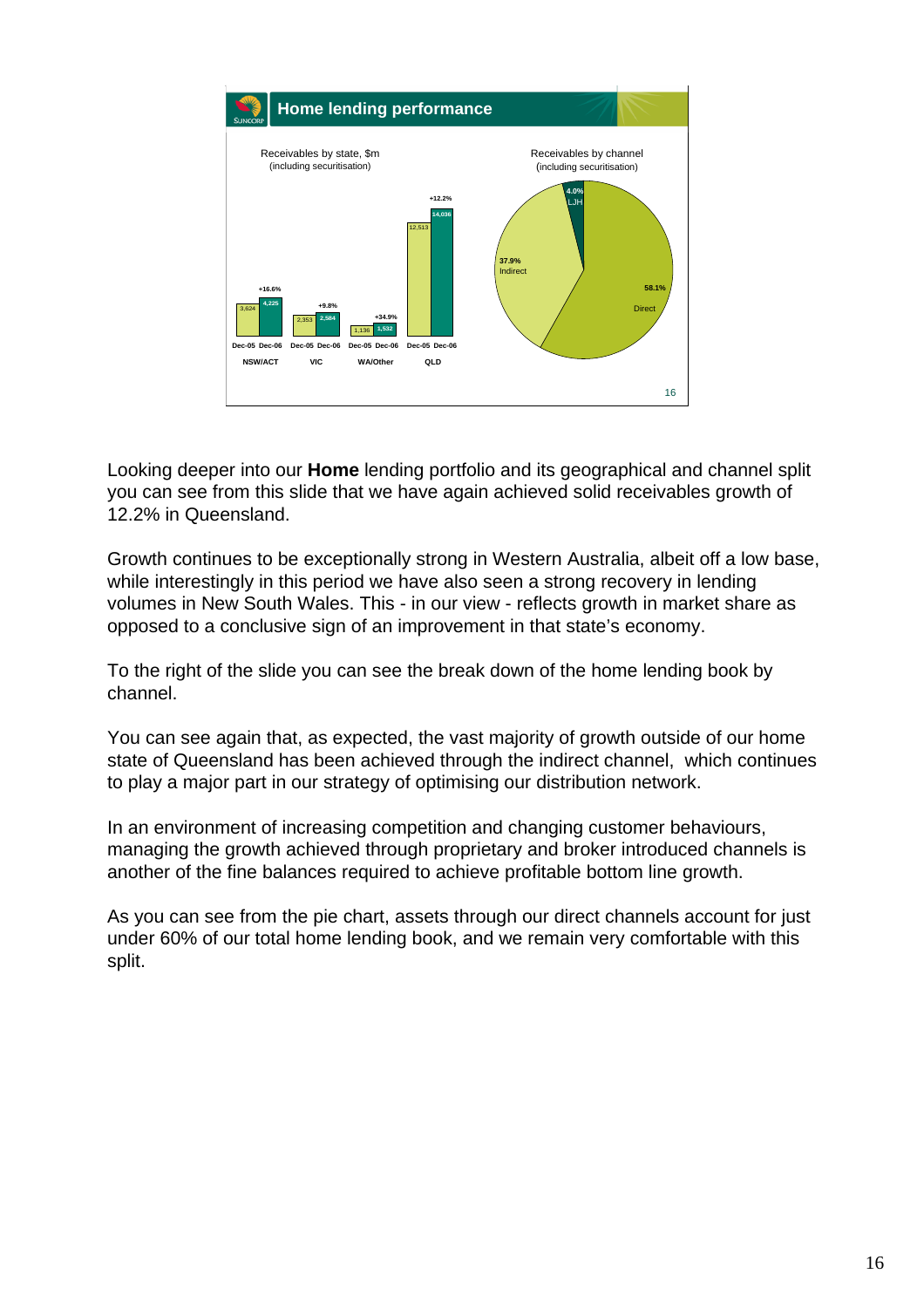

To Business lending now and growth has been strong in Queensland, underpinned by the direct distribution franchise.

Breaking the book down by class of business:

Our **Corporate** lending book continues to grow strongly, up 39.4% to \$2.0 billion. The Bank has been successful in attracting high quality corporate clients and participating in quality loan syndications. With the recently formed project and structured finance team, we are well positioned to capitalise on infrastructure investment in Queensland and in select projects in other states.

**Commercial** lending continues to be the focus of intense competitive activity, with a renewed focus on the sector by both traditional and new entrants. Initiatives implemented during the 2005/06 year are now bearing fruit, and this is reflected in solid growth across the portfolio. Reported growth of 22.1% has, however, benefited from a reclassification of the customer base between the commercial and property investment portfolios. Adjusting for this impact, growth in the commercial portfolio has been closer to 12% - with growth strongest in Queensland and Victoria.

Lease Finance, which focuses on low risk, high volume equipment and vehicle leasing, grew by a steady 6.0% to \$2.3 billion.

**Agribusiness** receivables grew by 11.1% to \$3.1 billion. Seasonal conditions remain subdued across eastern Australia with numerous areas significantly impacted by drought. While recent rainfalls in northern New South Wales and Queensland have improved prospects for summer crops, we would expect that tough trading conditions will continue for some time.

Our Agribusiness team continues to review its product offerings and introduce initiatives to assist our customers during this drought period. Our century long commitment to the agribusiness segment gives us the experience to continue to work with customers to preserve credit quality, and help them through short term cash flow difficulties.

**Development Finance** was down 2.3% when compared to the prior December period and has again been impacted by the slowdown in property markets. Residential markets have shown some positive signs in recent months, however, strongest growth continues to be in non-residential sectors where we have been expanding our presence. The combination of these factors has seen the portfolio grow by 1.3% in the six months to December 2006 when compared to the prior period, which while encouraging, it is still far to too early to predict a protracted recovery in this sector. We continue to improve the geographic diversity of the portfolio with strongest growth in Western Australia offset by weaker conditions in New South Wales and Victoria.

The **Property Investment** portfolio, which includes assets such as shopping centres, commercial offices and industrial warehouses but excludes construction projects, has seen strong growth of 22.8% to \$4.1 billion. Again, adjusting for the reclassification with the commercial portfolio I referred to previously, growth in this segment has actually been approximately 35% for the year. This strong performance reflects the success of initiatives introduced during 2006 as well as our ability to capitalise on opportunities in niche segments in Queensland and New South Wales.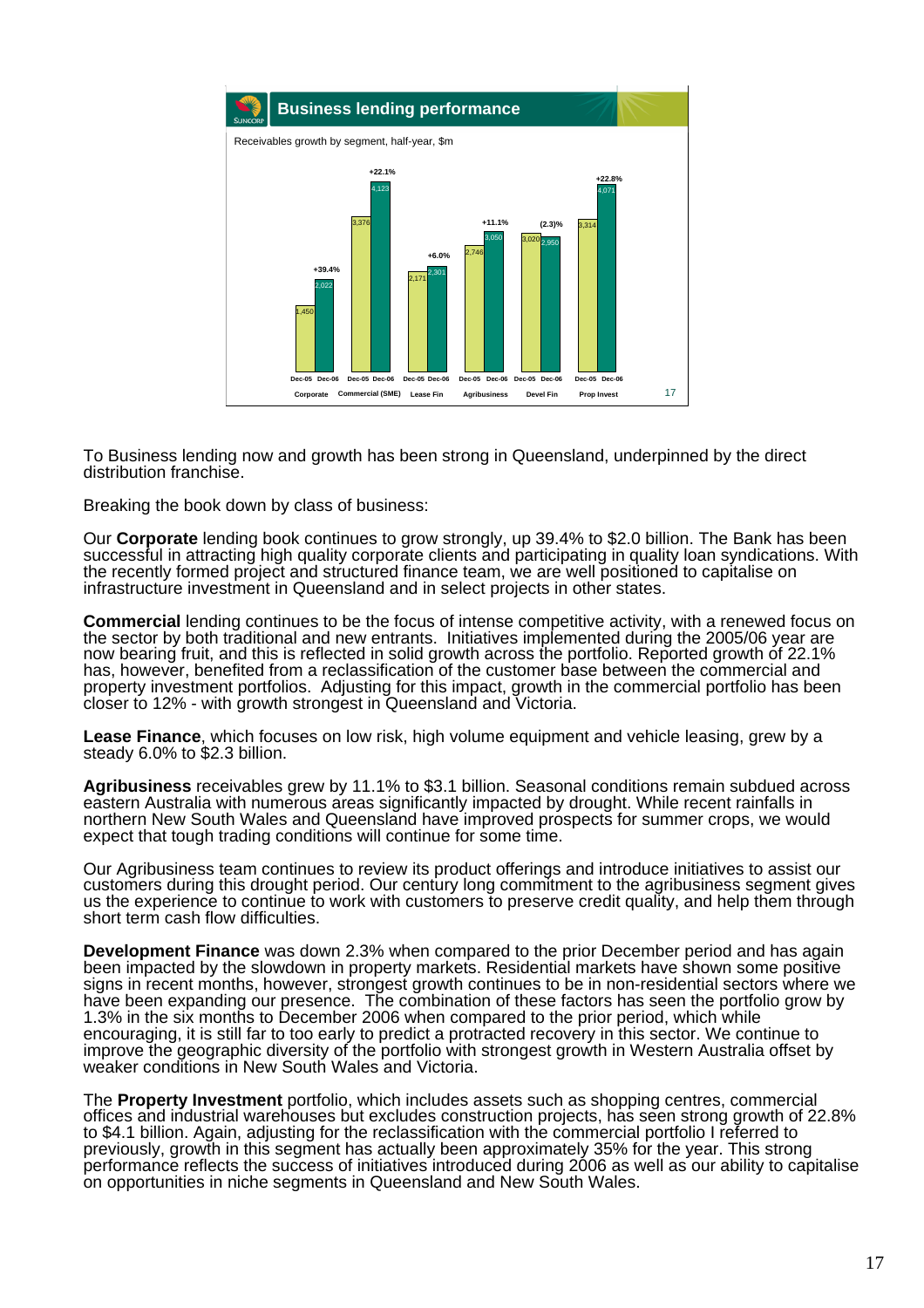

So, the lending snapshot is:

- Momentum maintained, with home, business and consumer lending all achieving strong growth levels with the initiatives implemented during 2005/06 now bearing fruit.
- The Home portfolio achieving above system growth for the period
- Different dynamics at play across business portfolios but an overall strong result, with stand-out growth in the Corporate and Property Investment books and tentative signs of recovery in development finance.
- But in aggregate, a lending book that continues to be well diversified by both product and geography, and is strongly secured.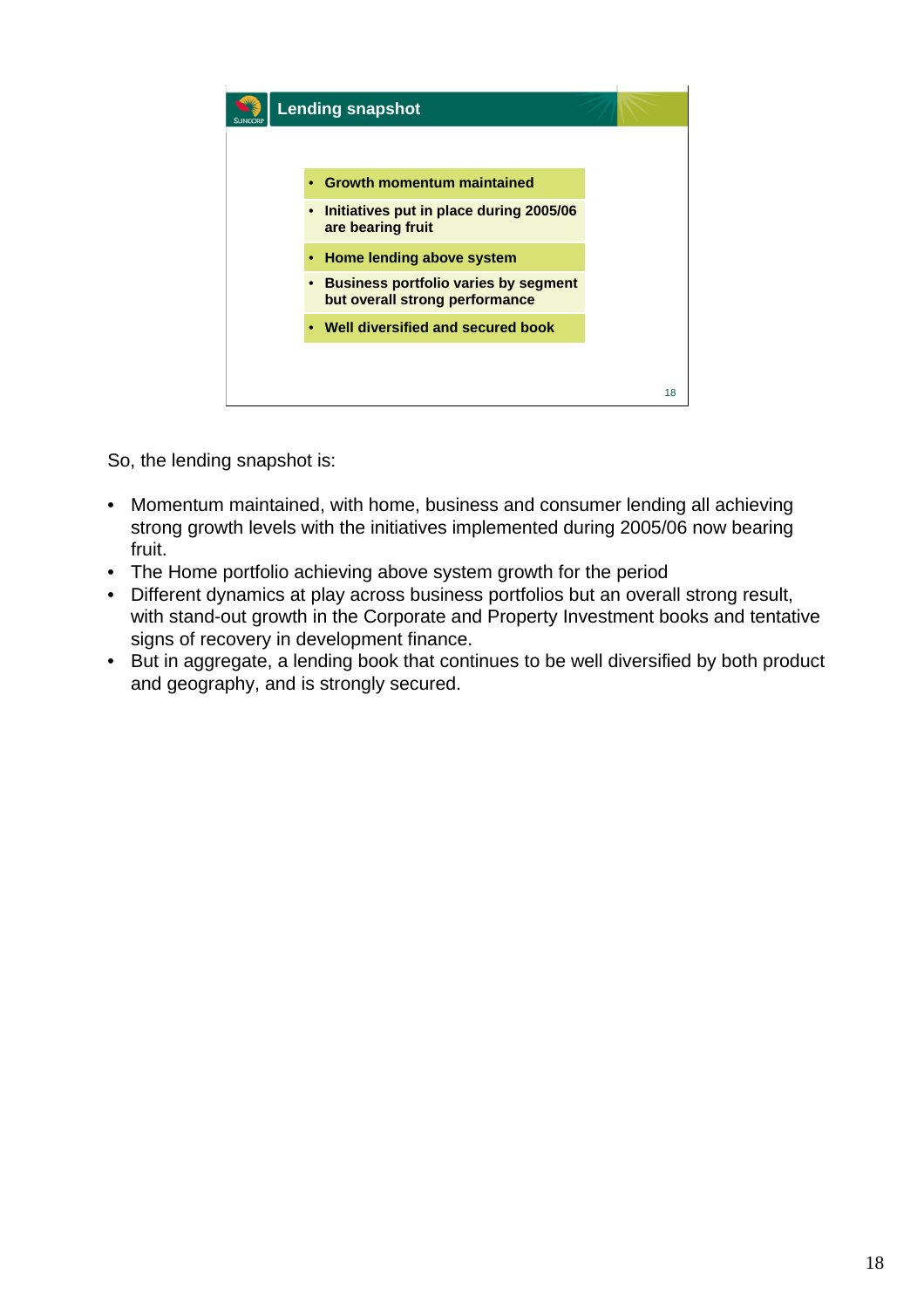

Turning now to funding and the slide shows retail funding compared to APRA and RBA system growth rates.

Core retail deposits, net of Treasury, grew by 14.2% to \$15.5 billion.

This is an outstanding result when one takes into account the strength of competition, particularly in the segment of high interest bearing deposit accounts.

This growth, together with our securitisation program has helped improve the ratio of retail deposits to total funding to 49%.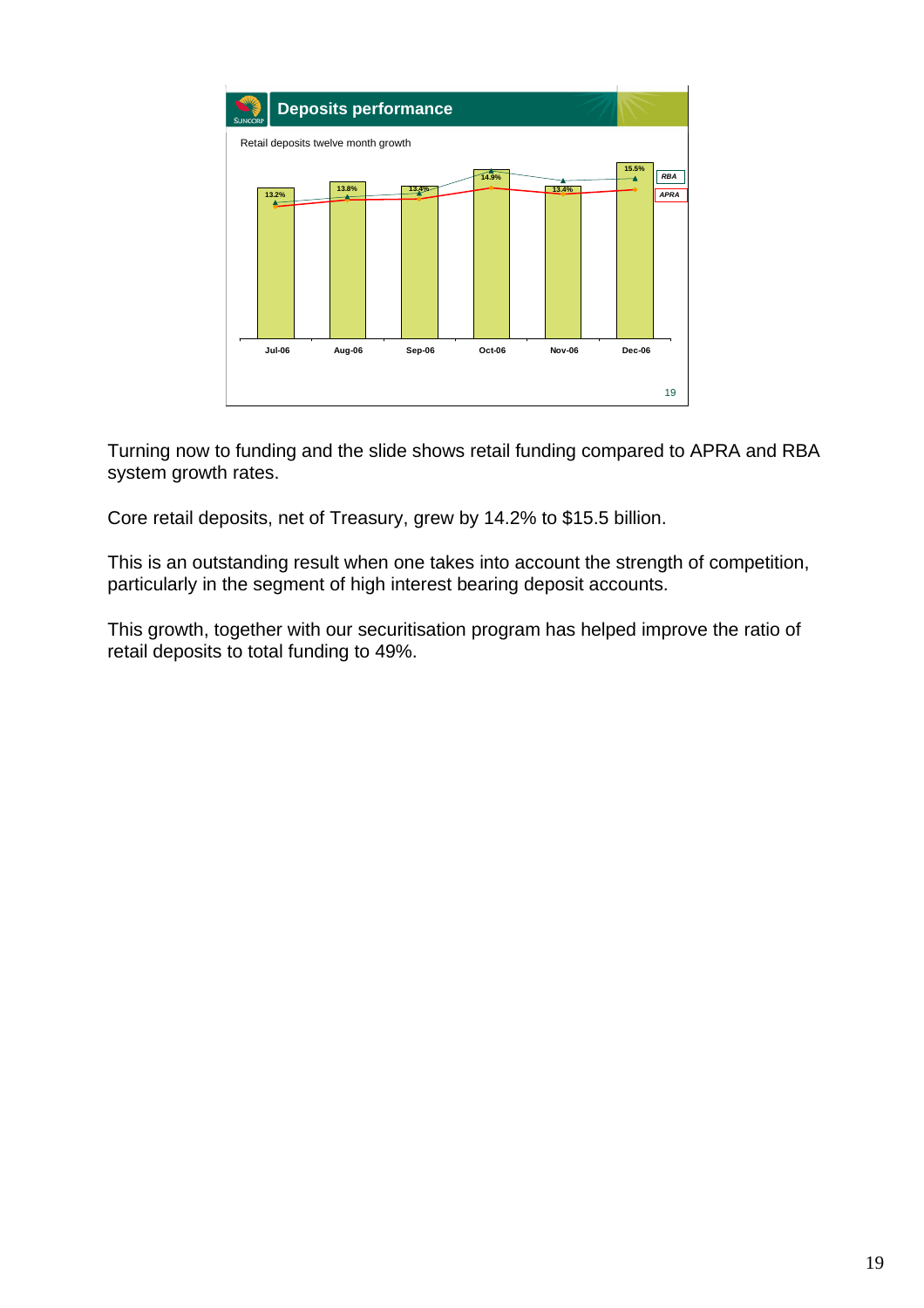

If we now turn to interest margin.

Our net interest margin was 2.03% for the half year to December 2006, which is down 9 basis points on December 2005.

The waterfall chart provides a summary of margin movements, net of yield changes, and assists in identifying the key factors contributing to the outcome.

You will note that the reduction in spread has obviously been greater, as the margin has been supported by the excess capital position that we are holding in anticipation of settling the Promina transaction, as well as a redistribution of sub-debt to the General Insurer.

The reduction reflects both the composition of the asset and liability books as well as a reduction in spread due to competition.

So taking these factors one at a time:

**On the asset mix side,** we have seen a greater proportion of mortgages being written as lower margin fixed rate loans, as a larger proportion of customers become concerned about the interest rate outlook, while in Business Banking, we have seen slower growth in high margin portfolios such as Development Finance and stronger growth in lower margin business such as Property Investment and Corporate.

**On the liability mix** side, again we achieved strong growth but it has been weighted towards the higher yielding products such as Everyday Options and Term Deposits, rather than transaction accounts. And in addition to this we have also increased our use of the securitisation market.

And finally, we have the **pricing impact** of generally lower margins due to competition, particularly on the asset side of the balance sheet, however the impact of this has been dampened to some degree by the beneficial impact of interest rate rises on the deposit book.

Now the trends here are no different for us than many of our peers, with two possible exceptions:

• Firstly, we have a greater proportion of our book allocated to development finance where the margin compression is most severe, therefore the impact on us of the gradual repricing of that book is relatively higher.

• And secondly, on the deposit side, while I believe we have an advantage over the medium term by having a lower ratio of retail deposits, and therefore lower repricing risk, than many of our peers, in the shorter term, a rising rate environment certainly favours banks with a larger, cheaper retail deposit base.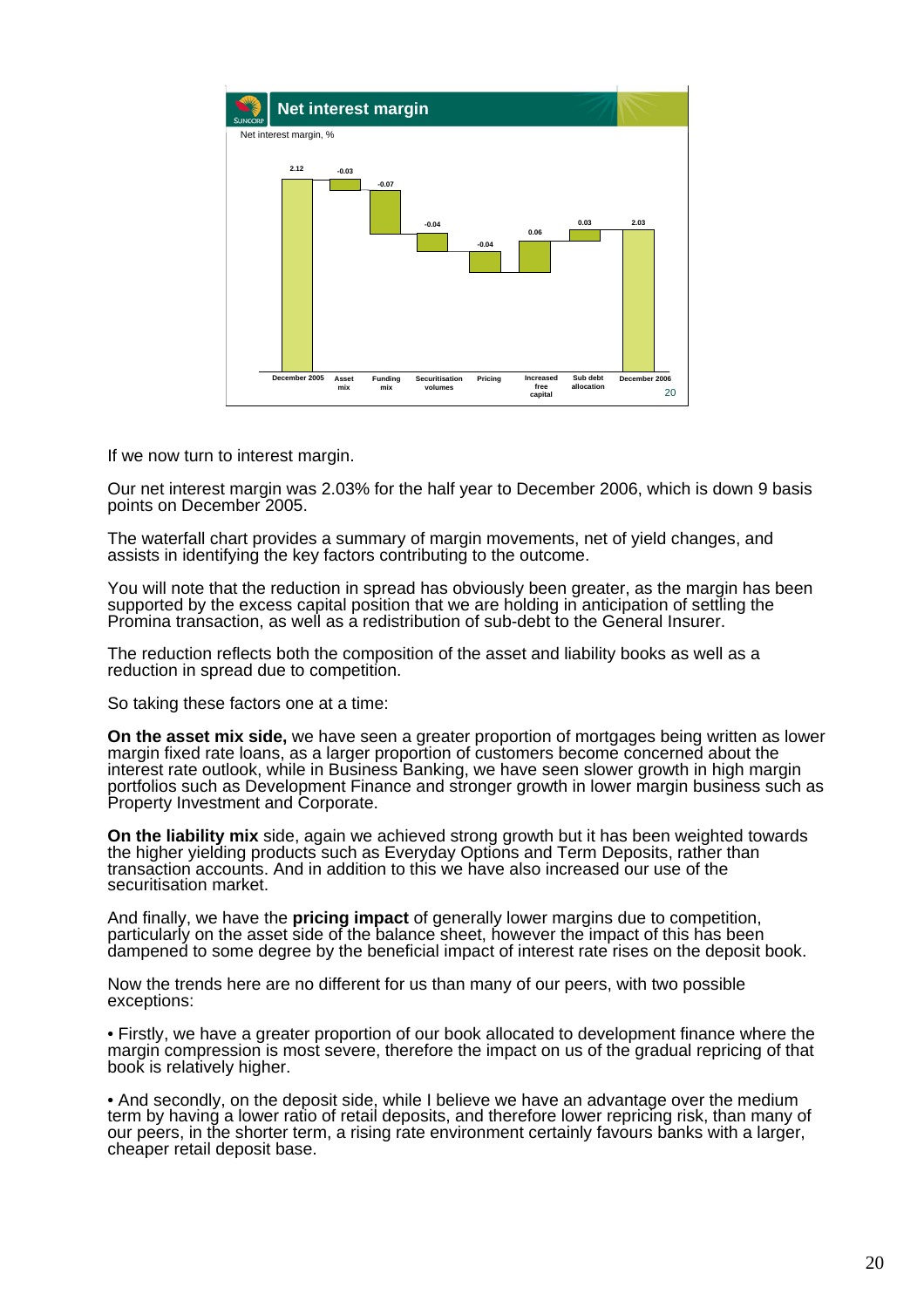

The other component of revenue is non-interest income, the majority of which is made up of net fee income which rose 3.1% to \$67 million for the six month period.

If we look at the gross components of this number, lending fee revenue actually increased 9.7%, in line with overall revenue, but this was offset to a large extent by an uplift in commission expenses relating to the increased volumes being written in the intermediary distribution channel.

So putting all of this together, total banking income grew by 6.9% to \$529 million, which under the circumstances is a very solid result in what continues to be a highly competitive market.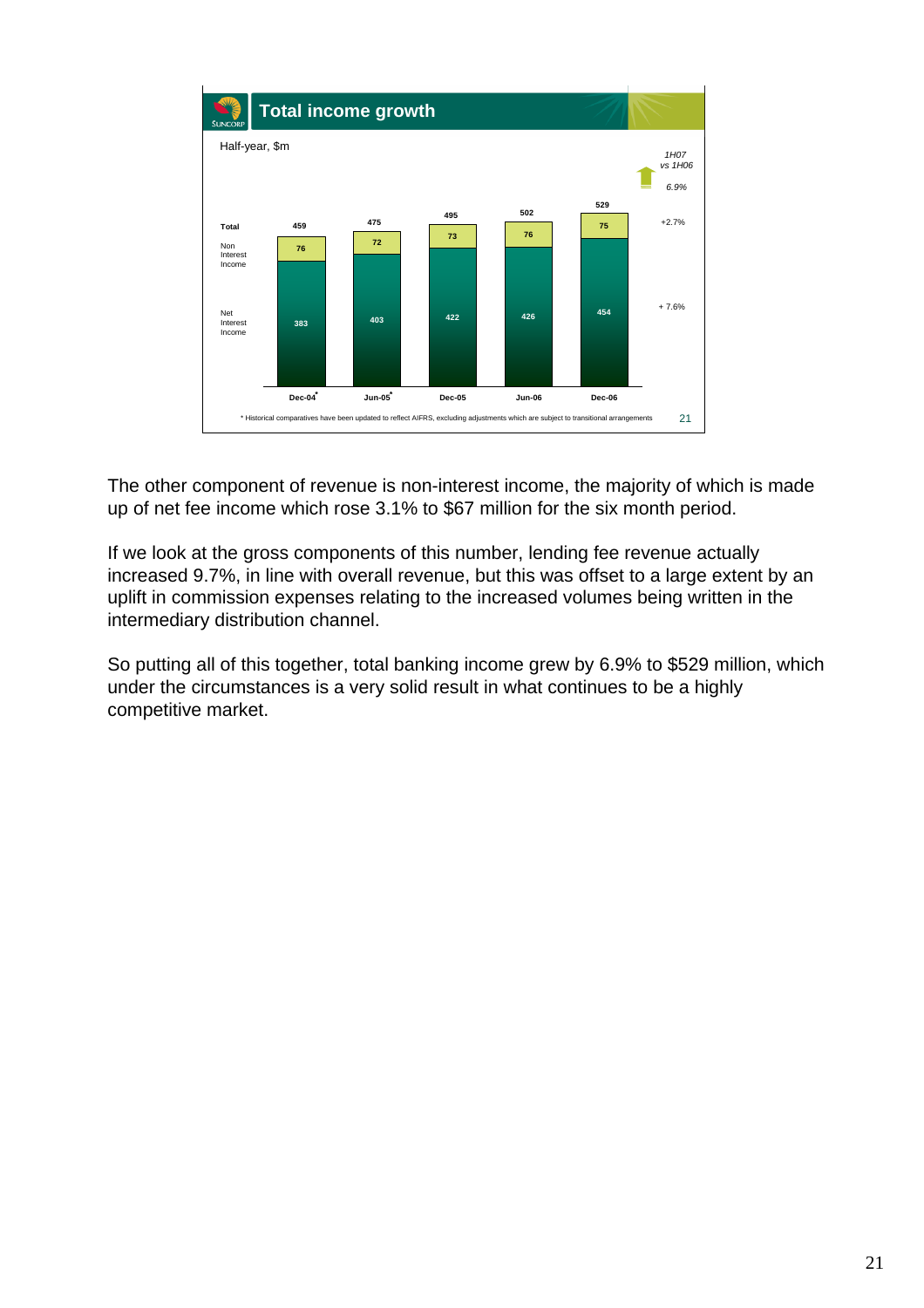

Turning now to expenses and the growth of 4.4% primarily reflects increased investment in human capital, with higher salaries and increased FTE supporting significant volume growth.

The relocation to our flagship office at Brisbane Square also increased occupancy costs.

Expense growth was obviously significantly less than revenue growth, resulting in another reduction in our cost to income ratio to 44.4%, which as I have already said, given our size relative to the majors, is an excellent result.

I would like to stress again that this is through strong control of discretionary spending, rather than curtailing investment spend.

Our cost to asset ratio, which is one of the better measures of efficiency, has also continued to improve from 1.06% to 0.99%.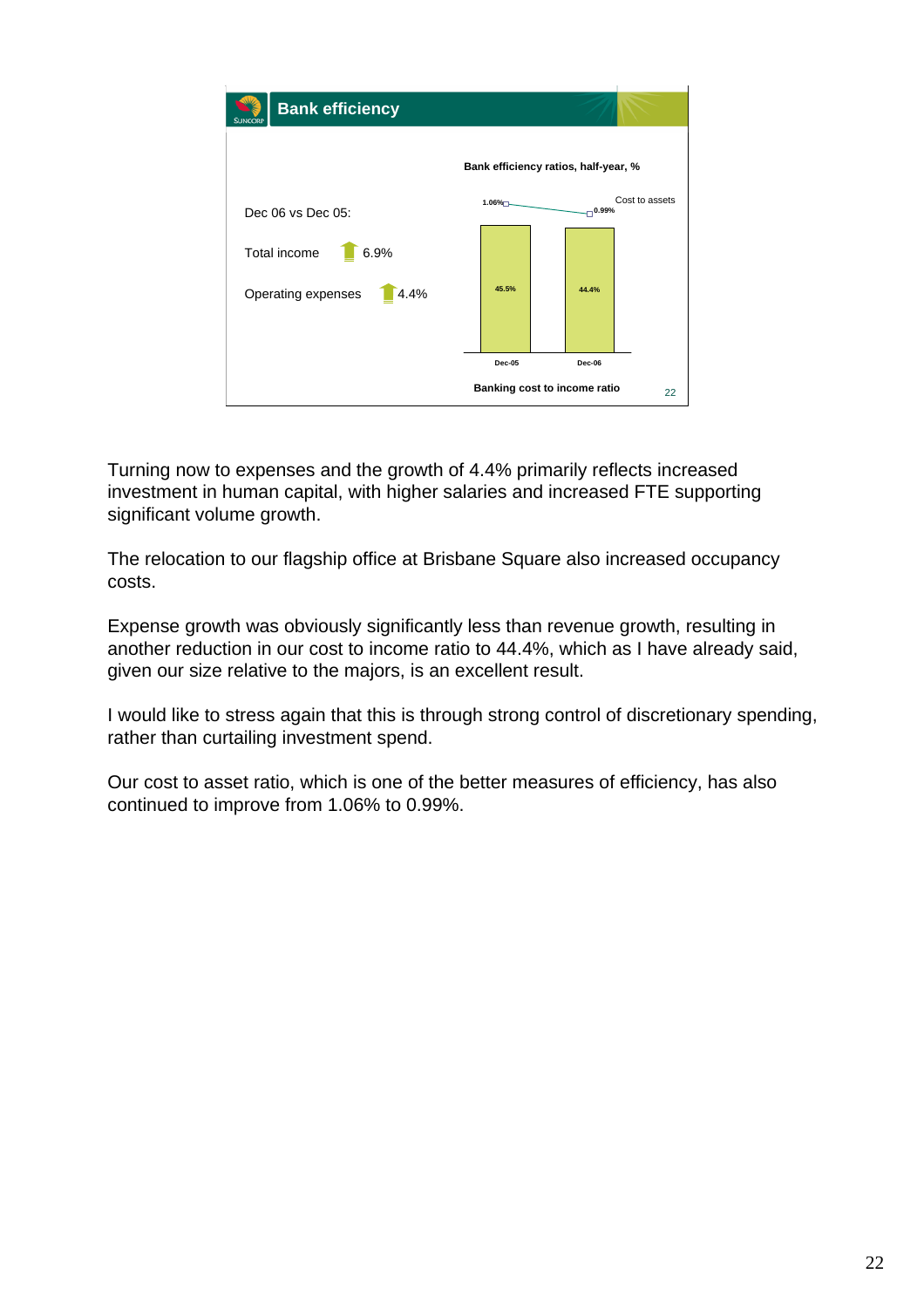

Moving now to credit quality and this slide shows that at 31 December gross non-performing loans represent just 64 basis points of gross loans, advances and other receivables, further underlining the strength of credit quality across our book.

The increase in gross impaired assets to \$124 million, is in line with asset growth and in fact represents a 1 basis point reduction on the prior comparative period when expressed as a percentage of gross loans.

The small increase in absolute dollars was caused primarily by weakness in the construction and development portfolio, especially in NSW and Victoria.

But I would like to stress that the \$50 million of gross impaired loans in that portfolio represents just 1.36% of total loans in that sector, which is extremely low given its risk profile, and a position we are very comfortable with.

While there has been a small increase in past 90 day due loans in the six months to December 06, this should also be seen in the context of total growth in assets over the same period. At December 06 they represent just 35 basis points of total loans, compared to 34 basis points at the previous June.

So overall we have seen a small increase in gross non-performing assets from June, up from 60 to 64 basis points of gross loans, advances and other receivables. I would like to emphasise that we don't see this trend in the context of a systemic deterioration in credit quality. Indeed, as I said at the December 05 half-year presentation, it was clear that NPL levels which we observed in December 04 were at an unsustainably low level and that a trend upwards was inevitable.

In our view, the most likely scenario continues to be that while NPLs may still trend upward from what are still very low levels, this does not necessarily mean that they will ultimately revert to historic norms based on the last 30 years of data.

We continue to remain strongly of the view that there is nothing on the near term horizon which will result in any widespread deterioration in credit quality and a significant increase in loan loss expense.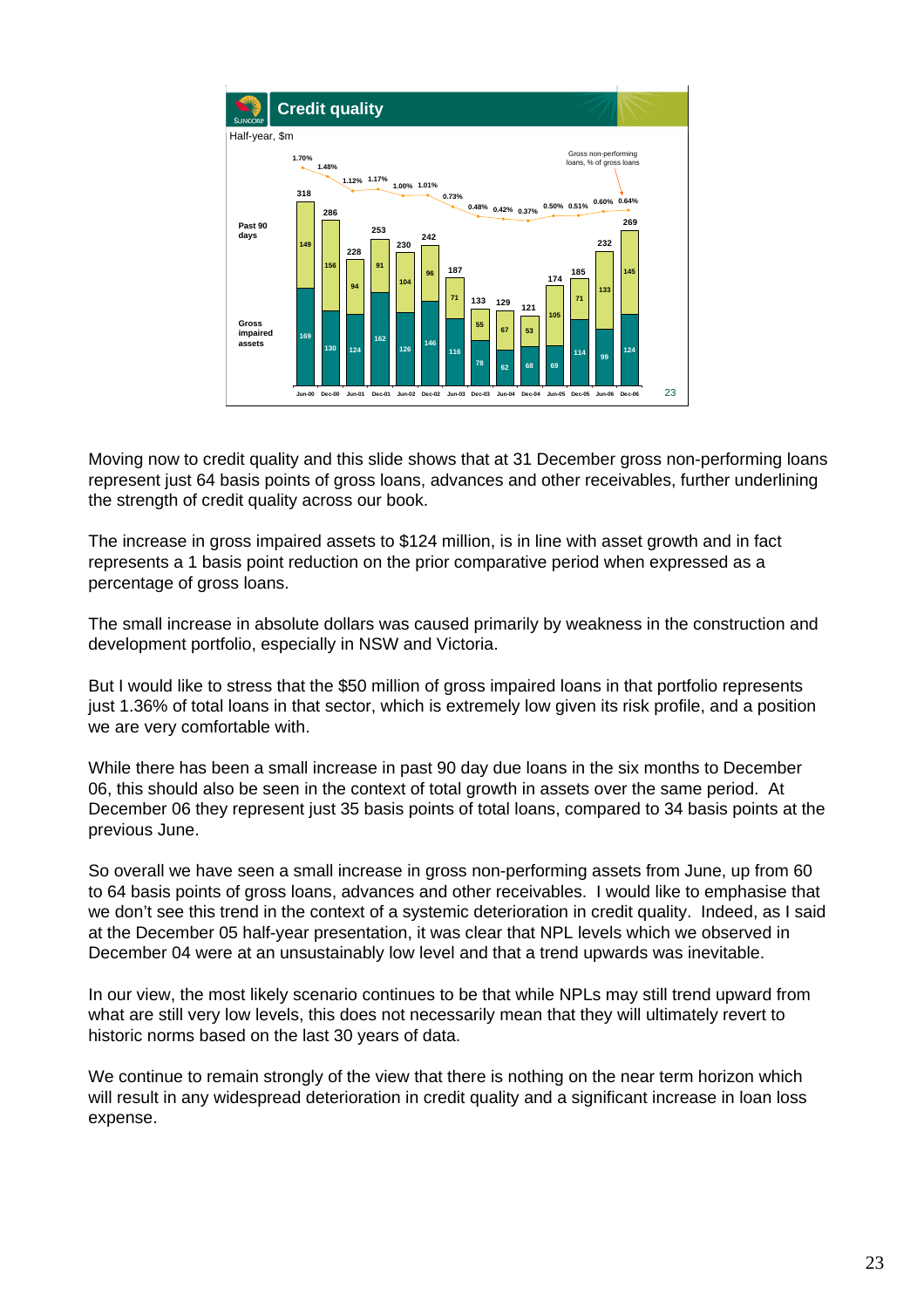

As we have said previously, a relatively high proportion of the company's loan book is secured by hard assets such as property, with conservative LVRs. Therefore, we have a lower propensity for NPLs resulting in actual losses than some of our competitors with larger unsecured exposures.

We have increased the specific provision balance to \$23 million at December 2006 to reflect the small increase in total impaired assets, but the balance still represents a very modest 8 basis points of risk weighted assets.

Turning to the collective provision and we have decreased the provision from \$103 million to \$94 million, which may seem at odds with the increase in non-performing loans.

As I said in the last annual results presentation, we adopted a conservative collective provision when we first applied IFRS. With a year's experience under IFRS and some further work on the underlying data, we have revised our models to more accurately reflect the strength of the underlying security and our recovery experience when determining the loss given default factor in the calculation. This has resulted in a oneoff reduction in the provision by \$11 million. I would also like to stress that we still consider our methodology to be conservative and the provision to be at the upper end of a reasonable range.

Taking that one-off item out of the equation, the collective provision would have increased by \$2 million, in line with the increase in non-performing loans as previously discussed.

In addition to the provisions for impairment, we have now recognised APRA's General Reserve for Credit Losses in our balance sheet. While not yet universally adopted by banks, it does appear to be the emerging accounting practice. At December 06, this reserve stands at \$116 million.

The general reserve and the provisions for impairment together represent 188% of gross impaired assets.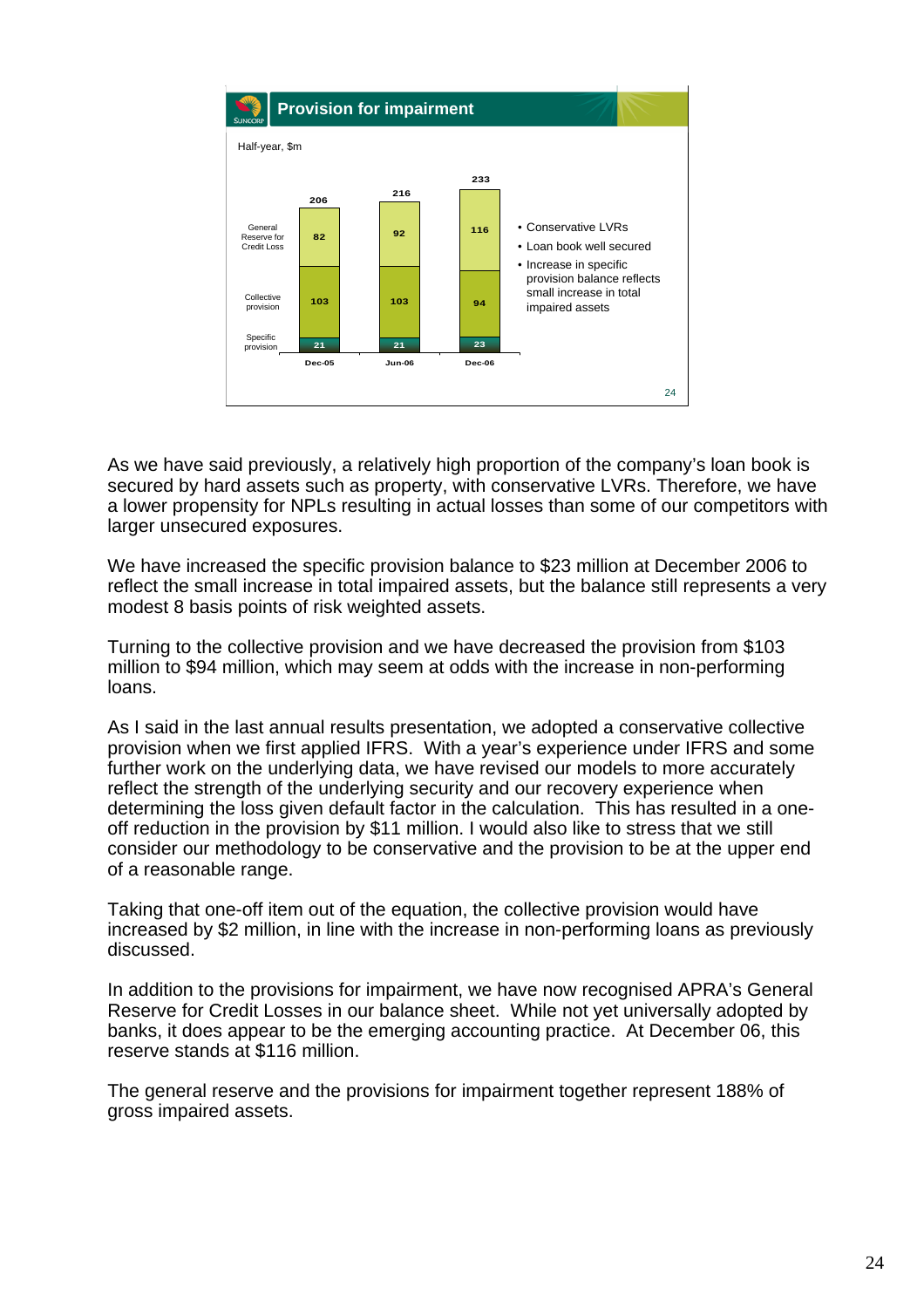

The movements in the provisions for impairment resulted in a P&L charge for impairment losses of only \$5 million for the half, just 2 basis points. Excluding the adjustment to the collective provision, it would have been \$16 million or 6 basis points – in line with the preceding two halves, and very low by historic norms.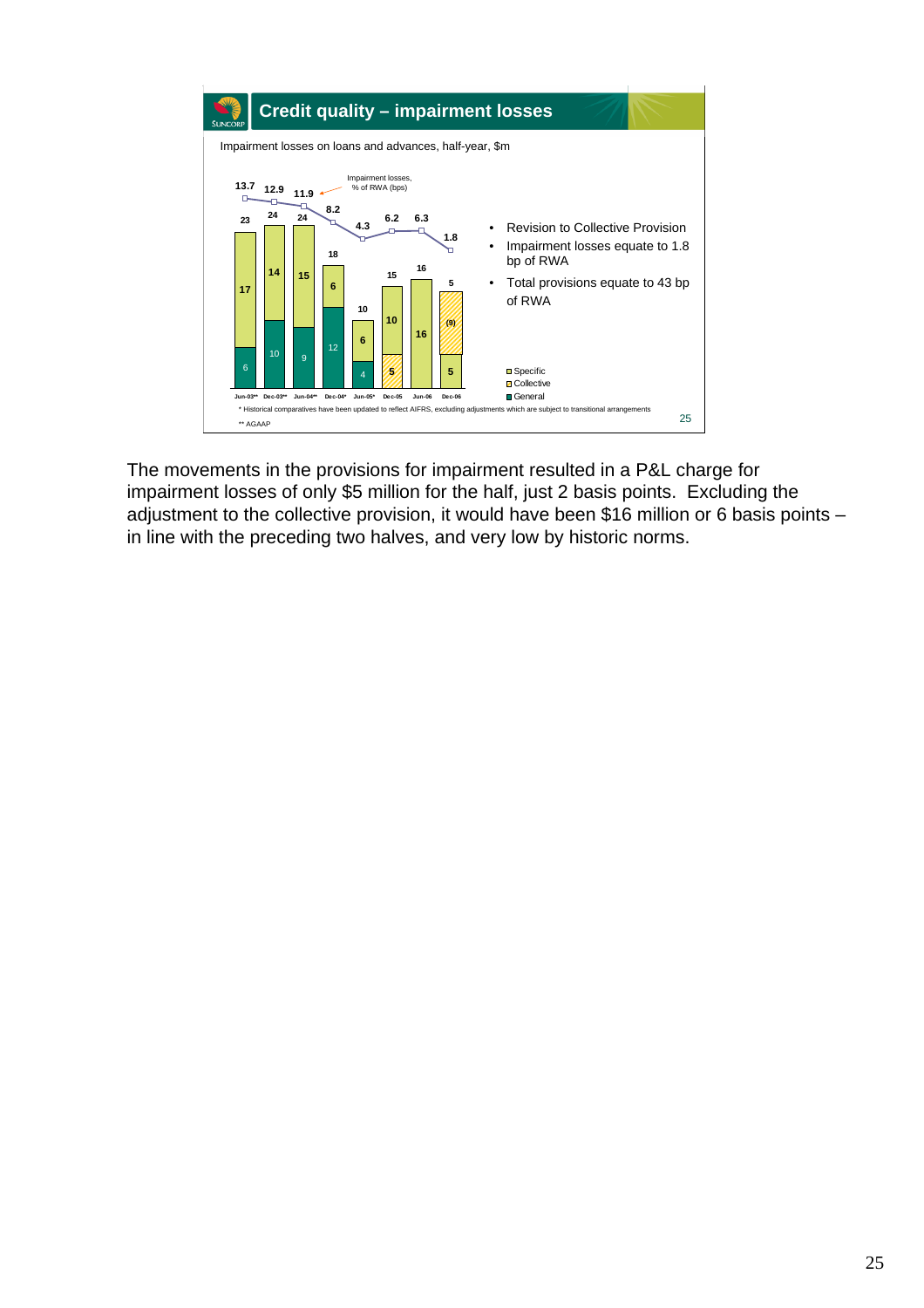| <b>Banking summary</b>                      |    |  |  |  |  |
|---------------------------------------------|----|--|--|--|--|
|                                             |    |  |  |  |  |
| • Strong bottom line result                 |    |  |  |  |  |
| • Solid revenue growth                      |    |  |  |  |  |
| • Strong lending volumes                    |    |  |  |  |  |
| <b>Good expense management</b><br>$\bullet$ |    |  |  |  |  |
| • Robust credit quality                     |    |  |  |  |  |
|                                             |    |  |  |  |  |
|                                             | 26 |  |  |  |  |

So, that's the Bank story:

A strong bottom line result with…

- a very solid total revenue outcome
- strong lending volumes
- tight control of costs whilst re-investing in the future, and
- continuing robust credit quality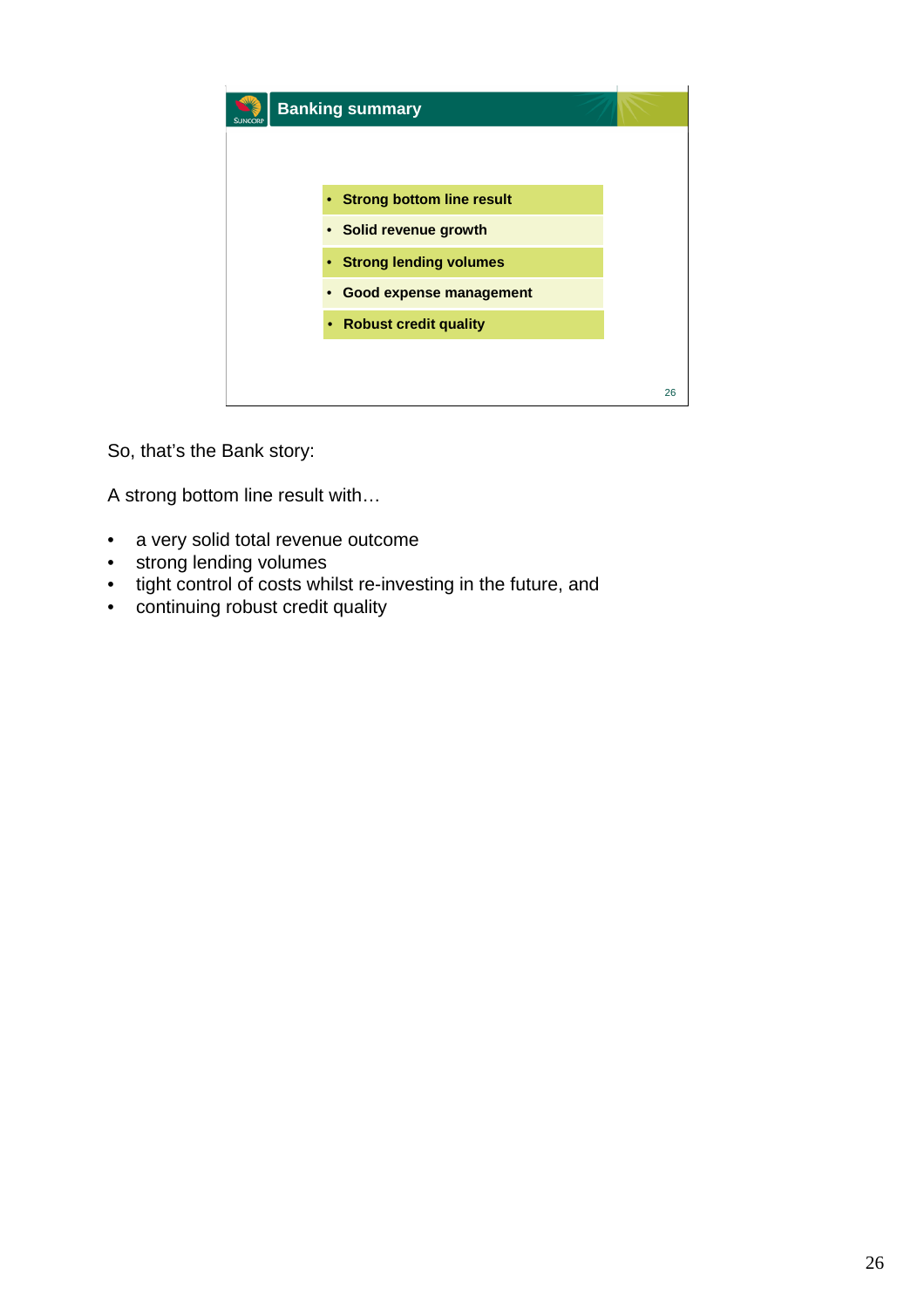| Half-year, \$m                           |               |               |        |
|------------------------------------------|---------------|---------------|--------|
| Excluding discount rate adjustment       |               |               |        |
|                                          | <b>Dec 05</b> | <b>Dec 06</b> | Δ%     |
| <b>Gross Written Premium</b>             | 1.290         | 1,275         | (1.2)  |
| Net Earned Premium                       | 1.231         | 1,246         | 1.2    |
| Net Incurred Claims                      | (888)         | (816)         | (8.1)  |
| <b>Operating Expenses</b>                | (280)         | (303)         | 8.2    |
| Investment Income - Technical Provisions | 146           | 135           | (7.5)  |
| <b>Insurance Trading Result</b>          | 209           | 262           | 25.4   |
| Other Insurance Income                   | 24            | 48            | 100    |
| Investment Income - Shareholder Funds    | 116           | 102           | (12.1) |
| Contribution before tax & GIO funding    | 349           | 412           | 18.1   |
| Subordinated Debt Expense                | (19)          | (29)          | 52.6   |
| <b>Contribution before tax</b>           | 330           | 383           | 16.1   |
| <b>GI Underlying profit</b>              | 208           | 275           | 32.2   |

Turning now to General Insurance

The strong profitability of this business continues to be a feature with a profit before tax contribution of \$383 million for the half year.

The key P& L drivers are:

- Strong improvement in net incurred claims as the benefits of our claims cost reduction projects flow through;
- Conservative provisioning combined with continuing favourable claims experience in long tail classes enabling appropriate releases to the P&L;
- A fairly benign claims environment generally with lower than average event losses.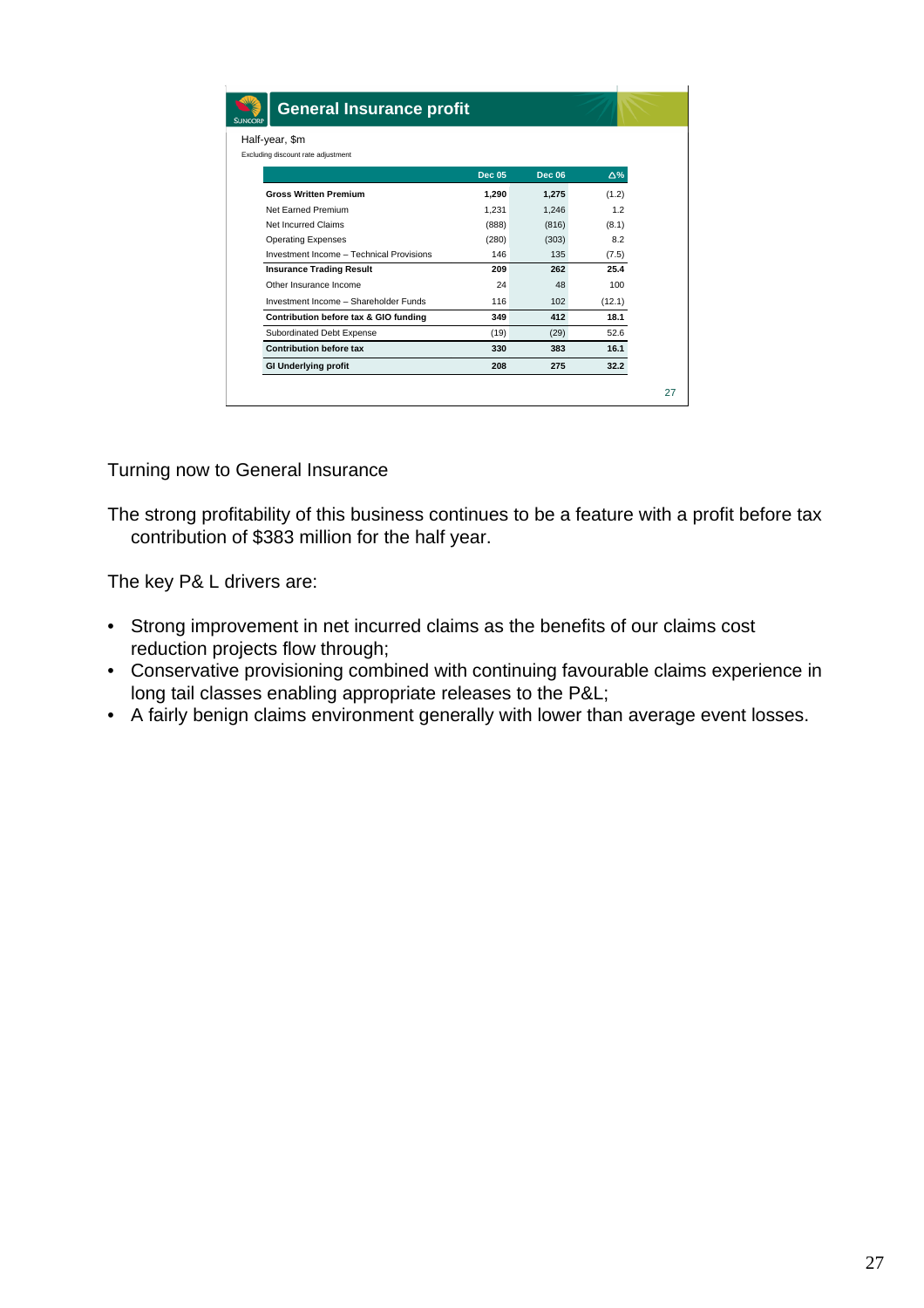

All of this comes together in a half year ITR of \$262 million, which equates to a trading margin of 21.0% on NEP.

Beyond the ITR, the other major contributors to profit were investment income on shareholder funds at \$102 million and managed scheme income and JV contributions which together contributed \$48 million for the half-year.

The later was unusually high due to RACQI's results containing a sizeable release from their reserves as well as strong earnings on their shareholder funds, and therefore it is unlikely to be sustainable at these levels.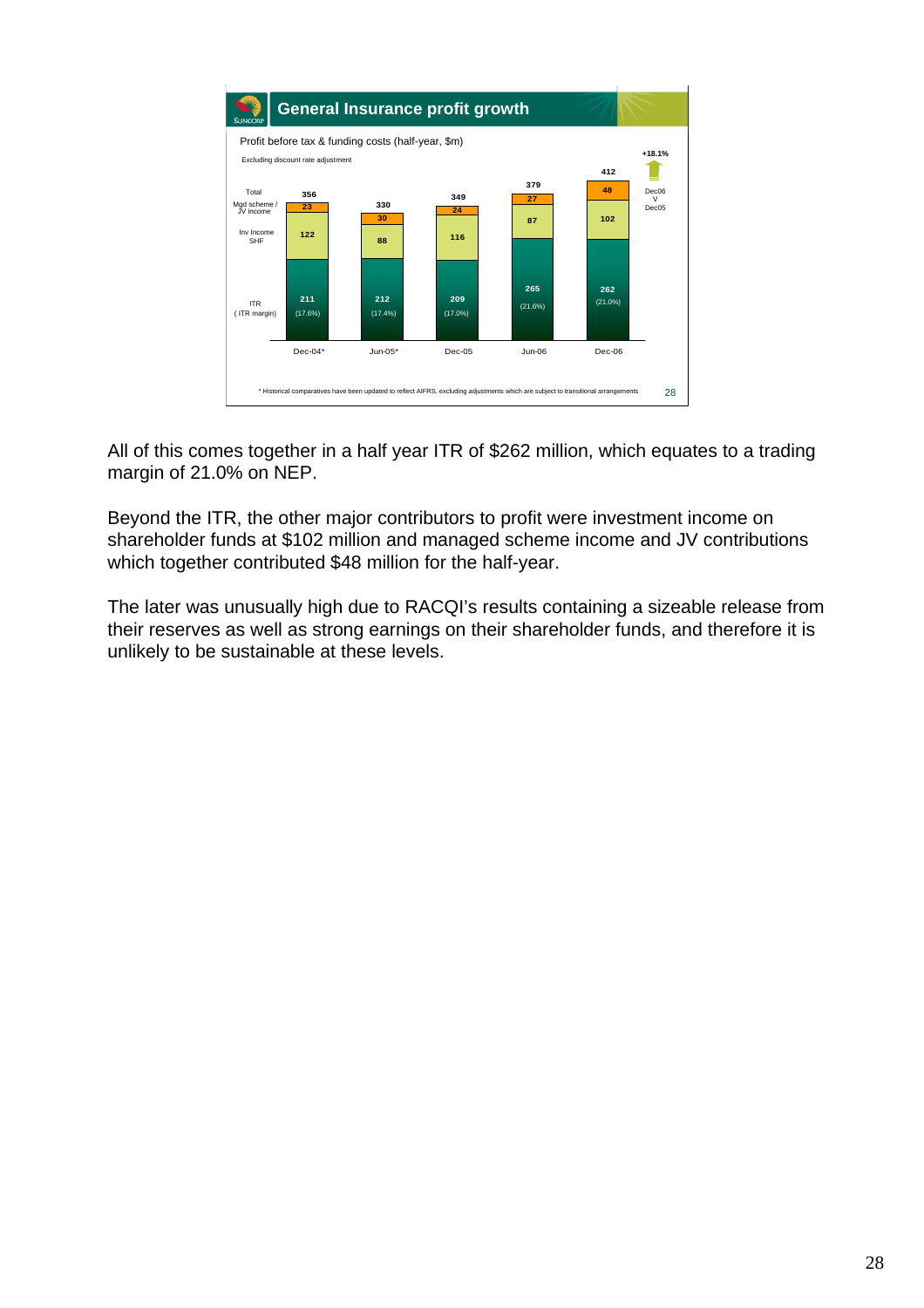

Turning now to premium.

Total GWP decreased by 1.2% to \$1.3 billion for the half.

In **CTP**, GWP has reduced by 1.9% with risk in force growth offsetting premium reductions, as the benefits of tort law reforms continue to be passed on to consumers.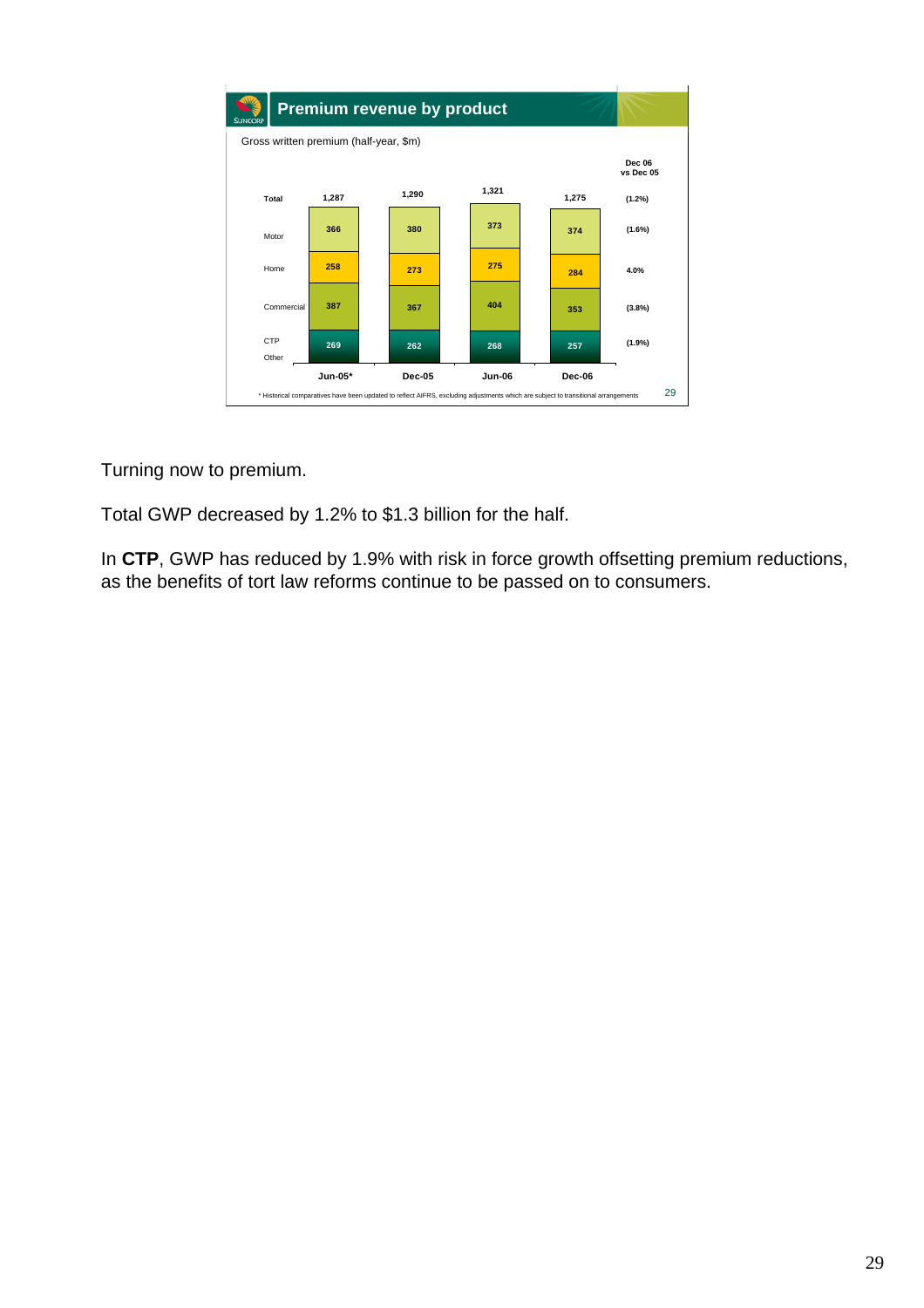

This graph demonstrates the reduction in CTP premiums in both the Suncorp and GIO brands since the introduction of the Civil Liability Act.

As a matter of interest, the blip that you can see for GIO in October 2006 was a result of the introduction of the Life Time Care and Support levy, which added approximately \$20 to Green slip prices. This amount is collected from policyholders and remitted to the Authority but does not form part of the booked premium.

You'll also note that our premium only stayed at this level for one month as we re-filed, effective 1 November 2006, with a lower rate yet again.

And although we expect further declines in premium rates, particularly as part of the Life Time Care and Support Scheme in NSW, we are experiencing good Risk In Force growth and improved retention rates.

The result of which is that we have largely maintained our market shares in both Queensland and New South Wales, despite concerted efforts by our competitors to gain customers, particularly in our home state.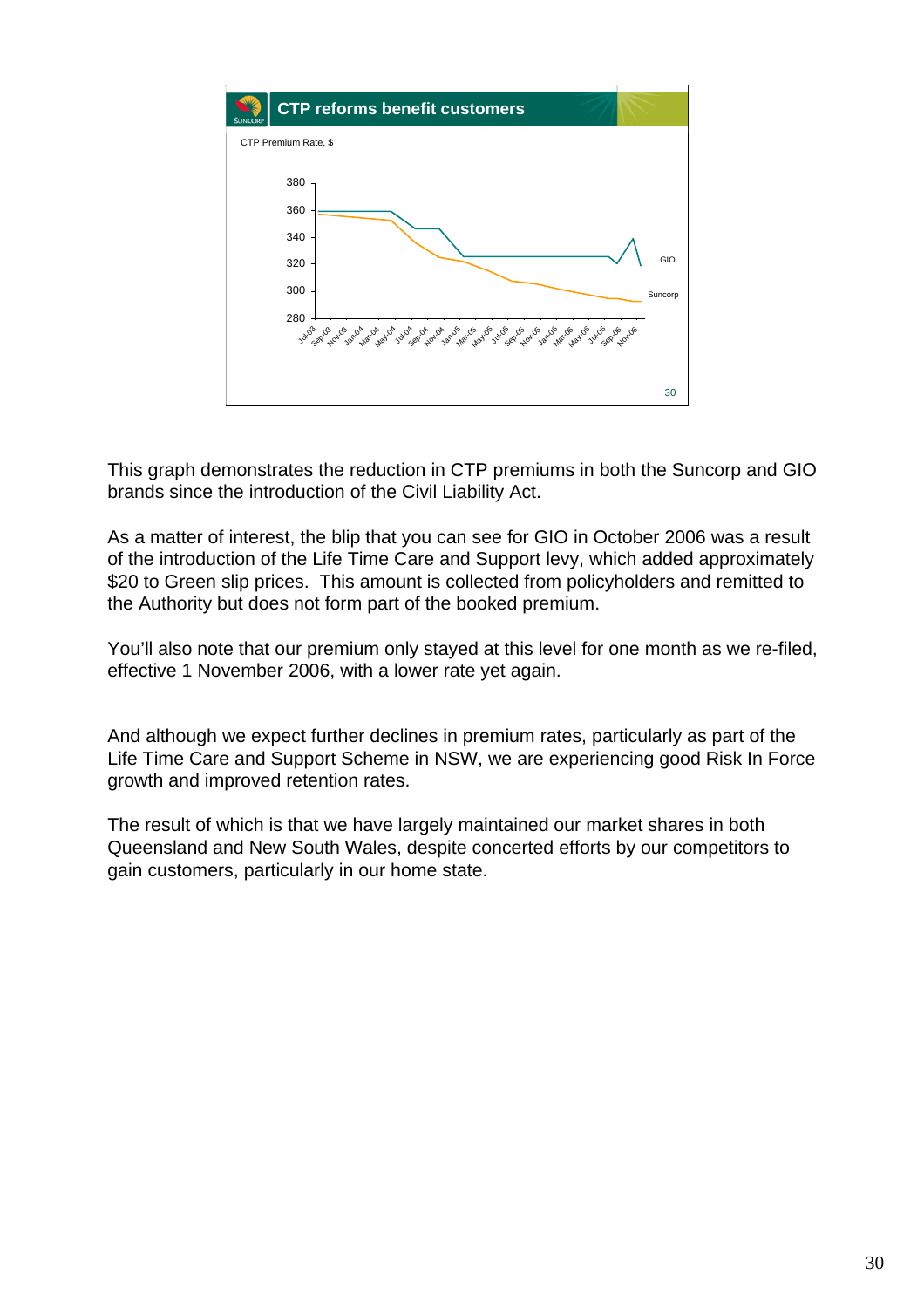

To **Commercial** lines now, and GWP declined by 3.8% to \$353 million. This, I believe, is in fact an excellent result from this segment especially as growth was impacted by continued intense price competition. Offsetting softness in commercial lines has been some premium growth in workers compensation, with higher in force wages, as well as improved retention rates.

Moving to **Home** and GWP growth of 4.0% to \$284 million was assisted by increased call centre volumes and strike rates. During the half, the business strengthened its brand position in Queensland and successfully launched the new 'Platinum' product to attract higher sum insured customers. The Home portfolio continues to derive benefit from the cross-sell opportunity that exists as customers originate a mortgage through our Retail Bank.

And finally in **Motor**, GWP declined 1.6% to \$374 million, in an intensely competitive environment. Volume growth was impacted by slowing new car sales -- particularly in NSW and Victoria -- and average premiums on new business decreasing in line with shifting customer preferences in favour of smaller, more economical vehicles. Our response, in this environment, is to continue to enforce a disciplined pricing approach and to develop segmented customer offerings, such as the Family Discount, Named Driver products and Custom Car insurance.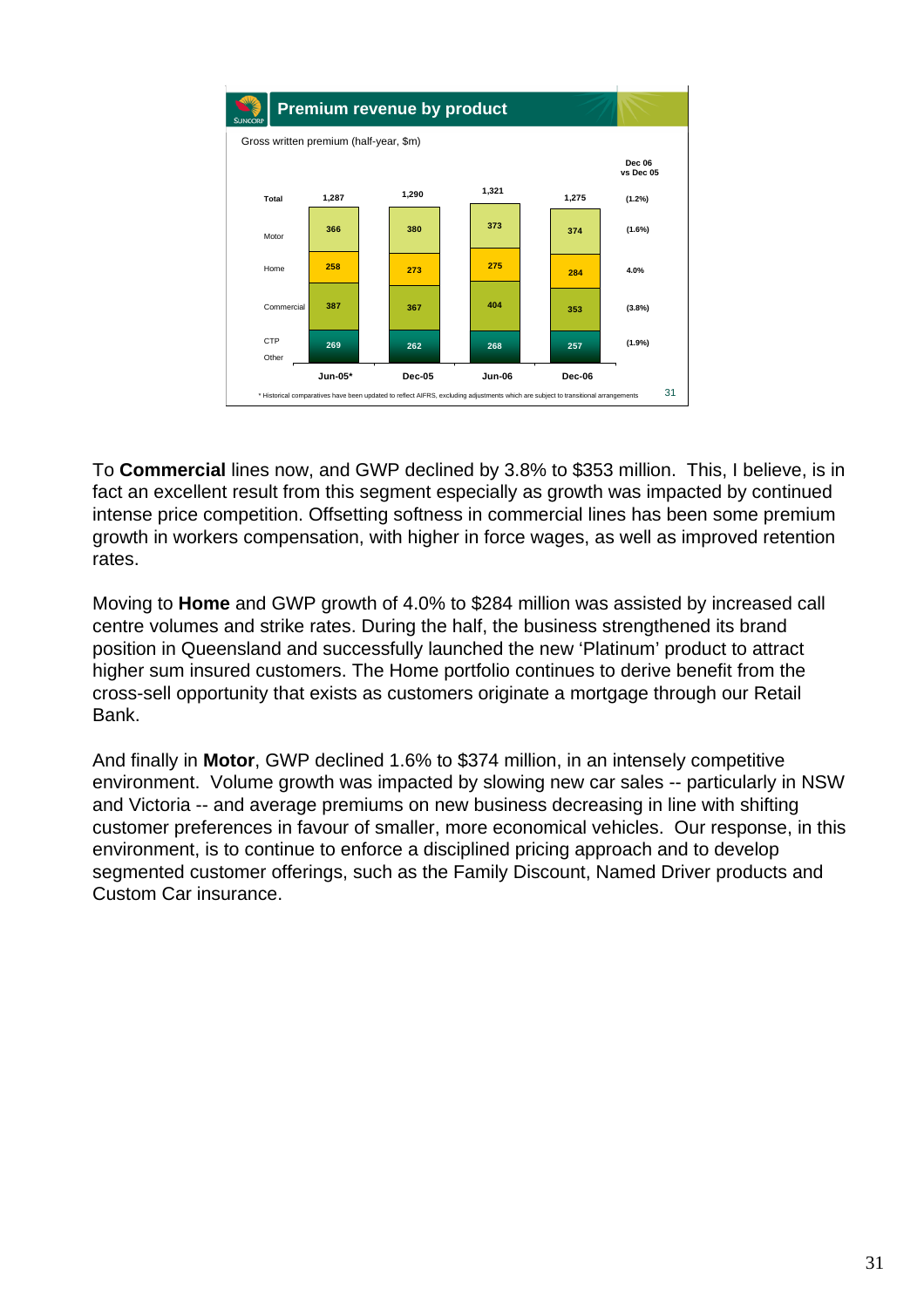

If we now look at our main insurance ratios, and as usual these figures are presented before the impact of discount rate adjustments, we see firstly that our total expense ratio increased to 24.3% for the December half year.

The increase in expenses was primarily due to higher acquisition costs impacted by lower deferrals (including IFRS liability adequacy adjustments), as well as increased marketing spend. Obviously, this increase combined with relatively flat premium growth resulted in a slight deterioration in the expense ratio. However, as stated a few moments ago it is still very competitive at 24.3%.

The loss ratio improved to 65.5%, taking the combined operating ratio to 89.8%.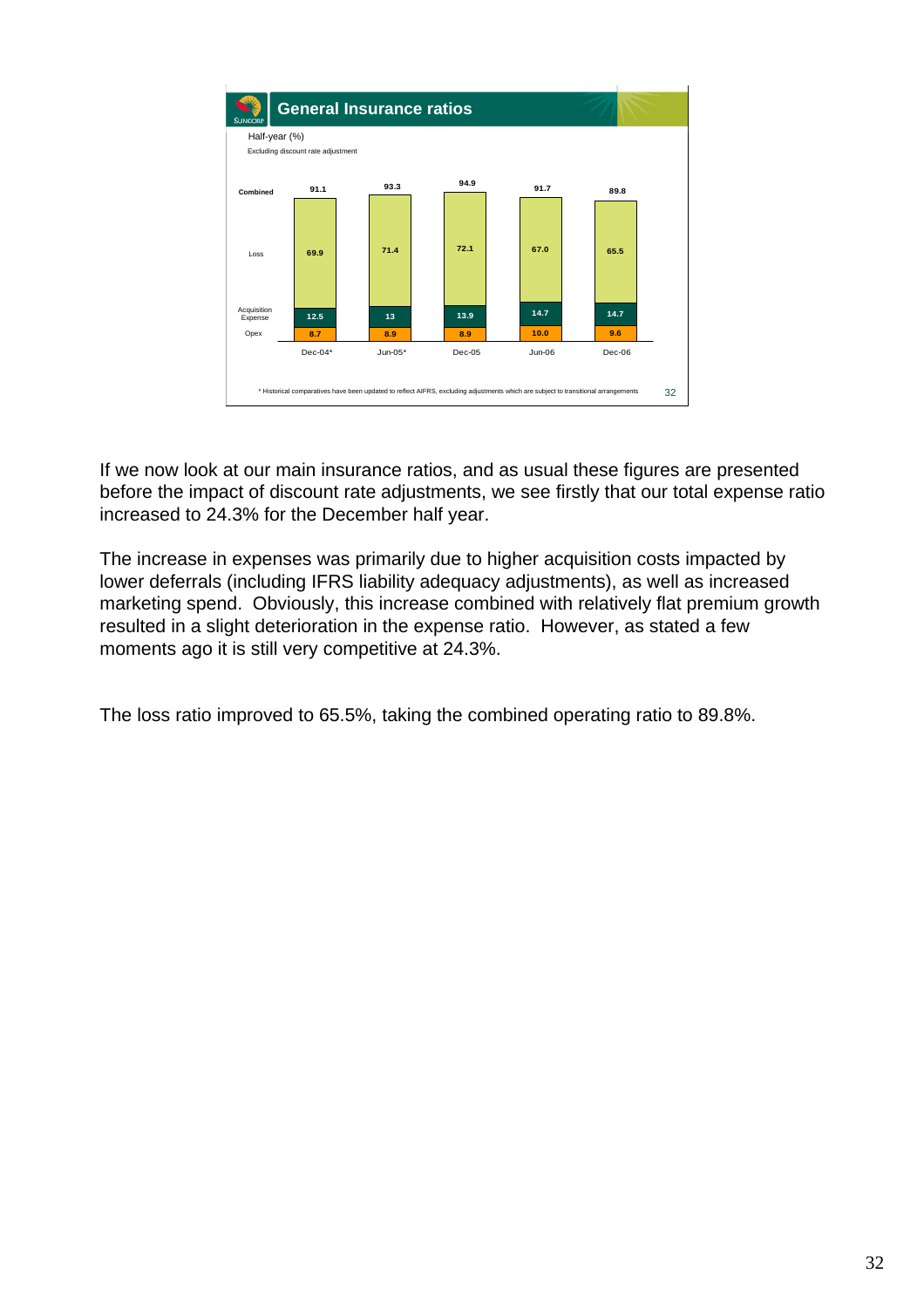

Turning now to claims expense -- again before the impact of discount rate adjustments.

Net incurred claims for the half were down 8.1% on the prior corresponding period which, when combined with a 1.2% lift in net earned premium, resulted in a 9.2% improvement in the loss ratio to 65.5%.

As I have pointed out previously there are a number of dynamics at work when we discuss the claims expense line and the best way to look at it is to segment the book between short tail and long tail classes, remembering that the claims experience of the former emerges very quickly whereas on the long tail side it can take an average of 5 years.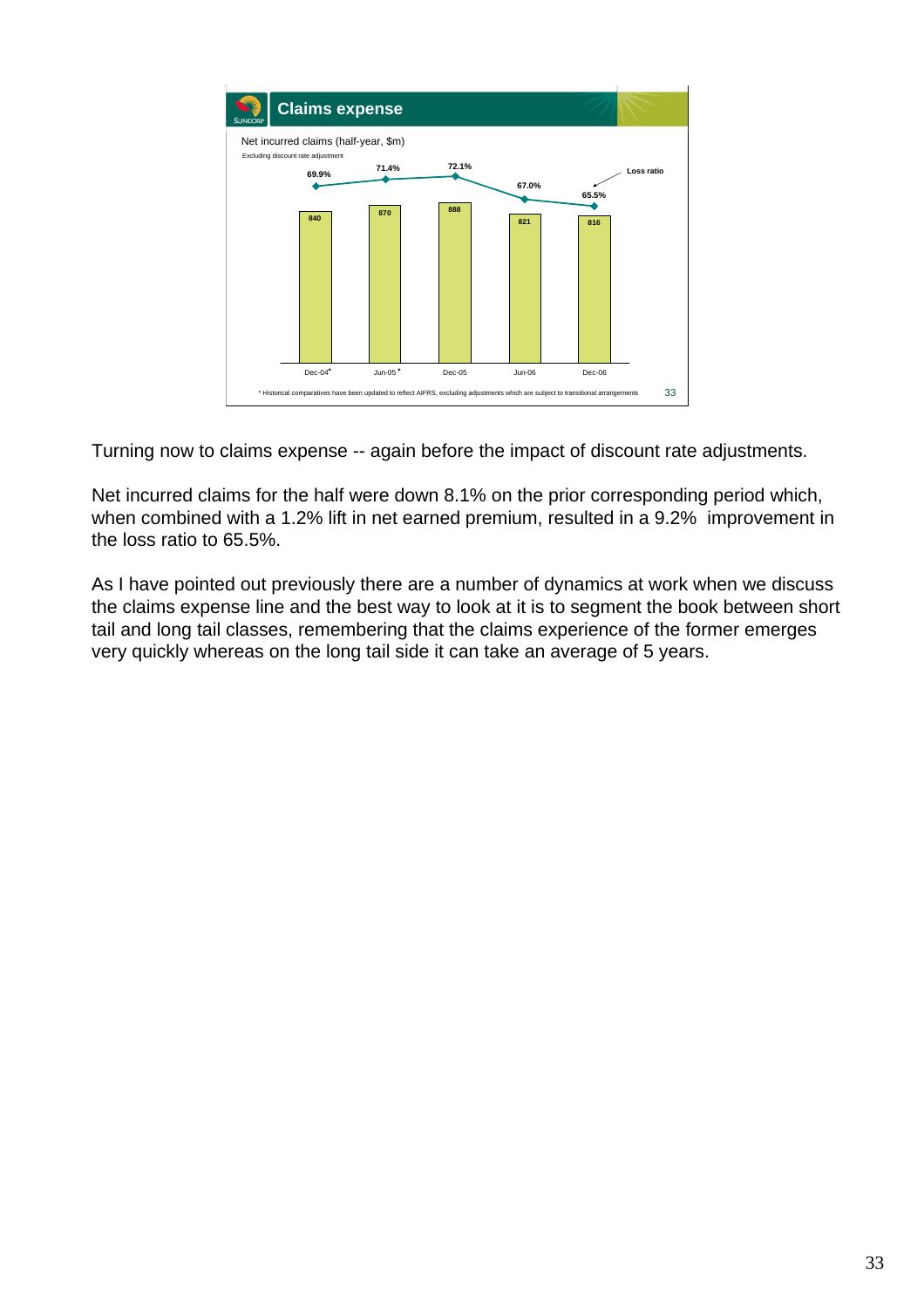

So to **short tail** first and claims expense for the half was down on the prior December half.

The key drivers were:

- Storm related claims cost were significantly lower than the prior December period, and of course last half, which had the impact of Cyclone Larry.
- The claims cost reduction program delivered improvements to the underlying claims expense in personal insurance, including improved third party recoveries. These benefits are expected to continue to flow through into the second half of financial year 2007 and indeed in 07/08.
- Short tail commercial working losses were favourable, with better than expected average claims size and frequencies. Commercial large losses were also favourable.

So rolling up the short tail story and you can see that our half year ITR at 11.7% is above our medium term target of 8% - 10%.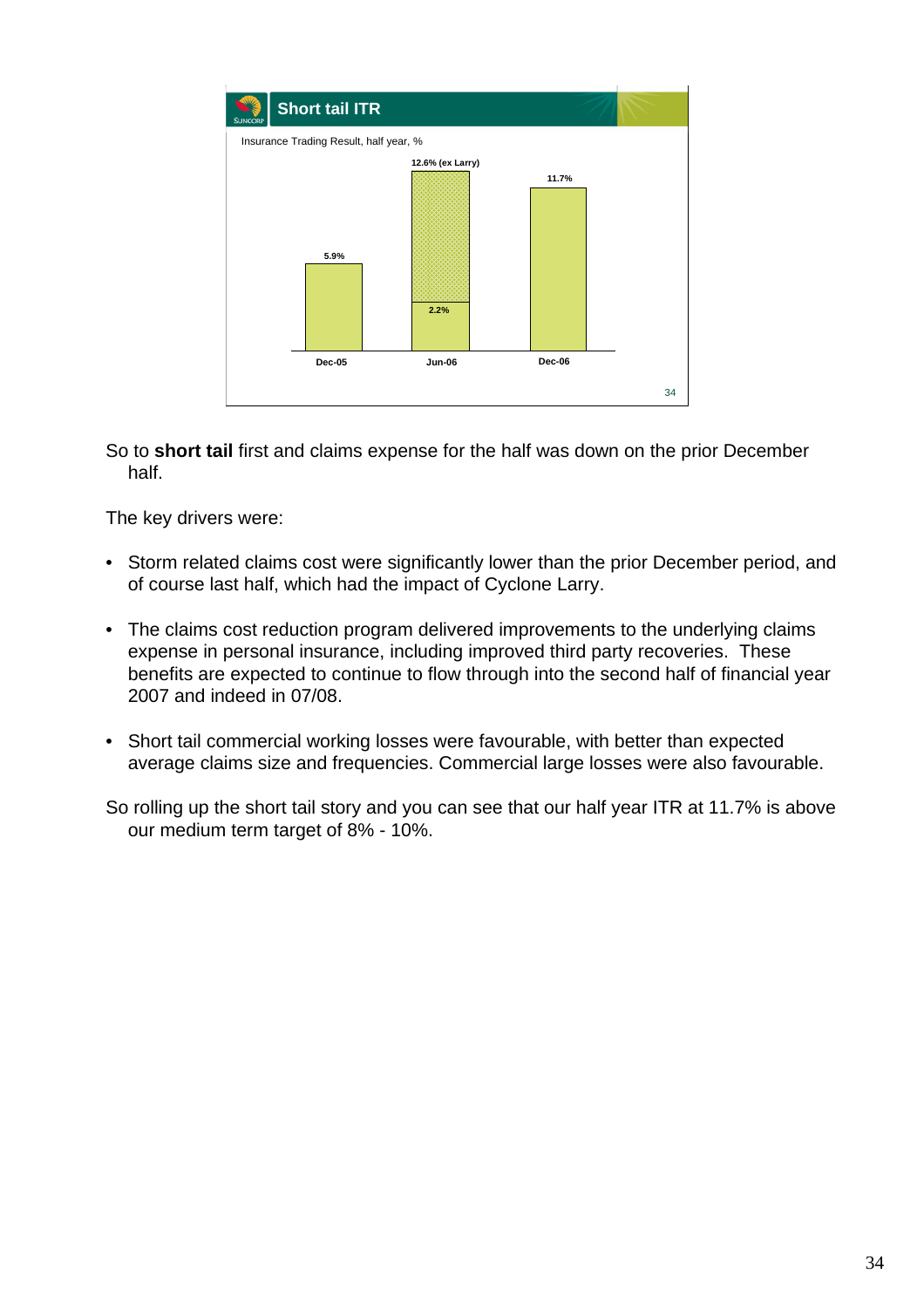

Let me now address claims expense in **long tail** classes:

First, we continue to see favourable claims frequency and settlement experience with little evidence of superimposed inflation. The benefits of both tort reform and our claims cost reduction program have flowed through to the valuation of outstanding claims and resulted in prior year central estimate releases of \$120 million.

Now, if you go to the analyst pack split between commercial and personal you will note that the majority of the release in this half occurred from commercial liability classes, rather than from CTP. While this is an extremely complex area, there are a couple of explanations for this.

Firstly, in terms of commercial liability classes, two further quarters of post-reform experience have passed the statute of limitations and no evidence is emerging of late spikes in reporting. Therefore the actuaries feel it is now appropriate to give greater weight to these trends in the valuation.

Whereas, in CTP, while both claims size and frequency remain positive, fewer larger claims from the post reform period have settled - hence valuation actuaries continue to be very prudent about the realisation of CTP provisions.

Reported claims expense is also influenced by what we call **current accident period strain**, or new business strain. Put simply, this is the difference between the pricing of premiums and the more conservative valuation basis adopted in the financial statements.

During the half year to December, this current accident period strain, on a net central estimate basis was \$59 million.

In addition, the provision for outstanding claims in the financial statements contains a risk margin on top of the central estimate. As risk margins are not allowed for in pricing, profit on current year new business is also being deferred by the risk margin relating to that business.

Offsetting this is the risk margin released from claims settled during the half year and provision releases.

The combination of these elements is called the **net risk margin strain**, which was \$4 million for the half year.

We have again provided the ITR adjustment table in our reporting to better explain the complex relationship between prior year releases and strains on current year profits.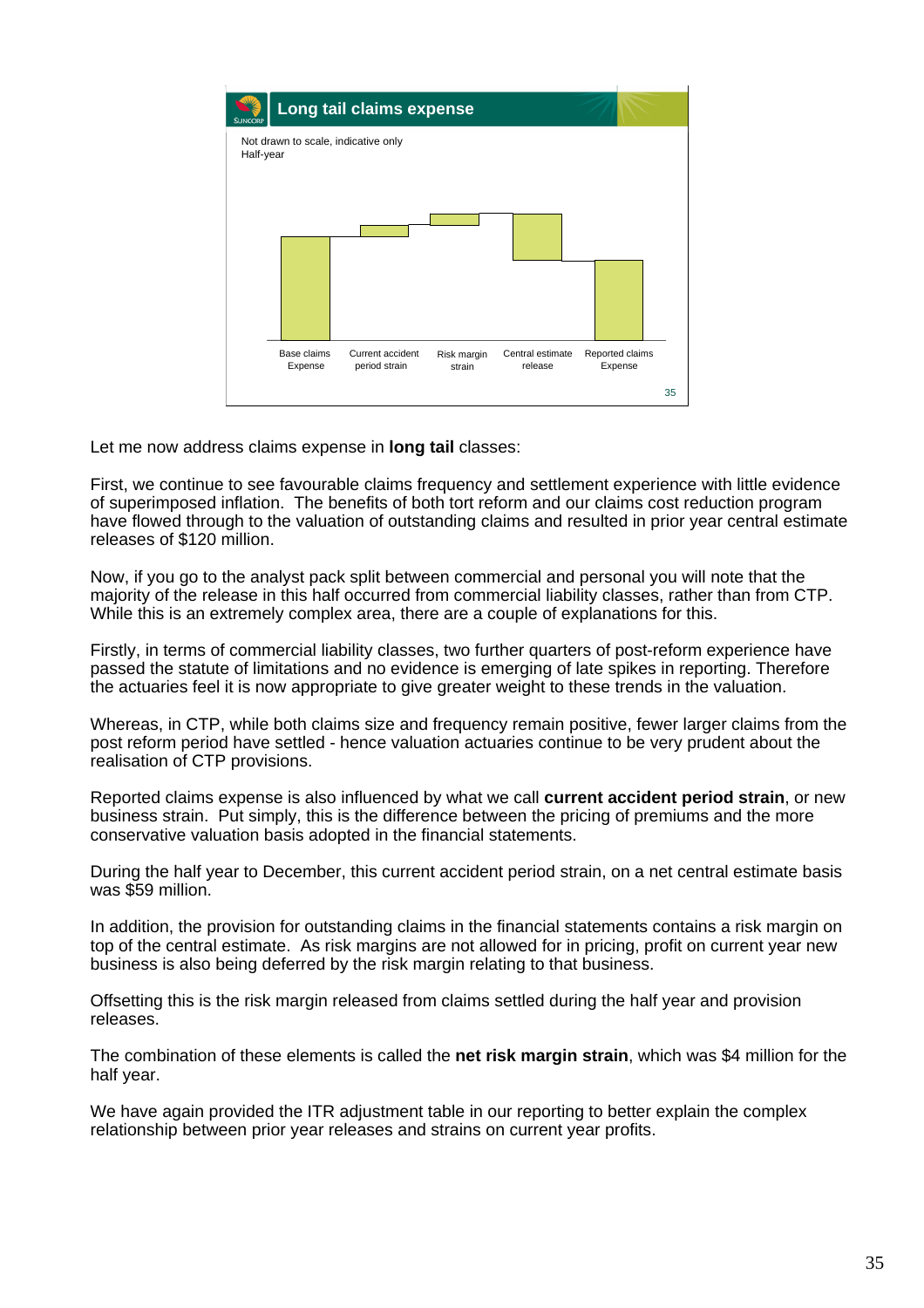

Let me stress again that this is not a process of us attempting to normalise our profits. It's purely designed to assist your understanding of the impact and interrelationship of the material components of the long tail claims expense that I have just referred to.

In this slide, we start with our reported Insurance Trading Result of \$262 million which is a margin of 21%.

The first adjustment is one that many make, that is to reverse the releases from the result.

The question then is how much of these releases are sustainable as opposed to structural. Again, the answer is not simple but I have pointed out in the past that to the extent that superimposed inflation that is assumed in the pricing and valuation models does not actually occur, it will contribute around \$40 million per half to the ITR.

I should say that, although there are signs of average wage inflation increasing we still see no signs of a breakout in superimposed inflation in the medium term. Consequently we have added back \$41 million of the release.

Moving down the table and as I noted on the previous slide, there are strains on our reported results from the new business written in the current accident period and net movements in risk margins. These, in effect, are available to be realised as profits in future years assuming actual claims experience supports the pricing basis. When assessing the value created this half year, the current accident period strain and net risk margin strain should be taken into account.

There is also a clear correlation to the size of releases as obviously the bigger the deferral in the first place, the bigger the expected future release.

The final point I would like to make in relation to provisioning is that we hold a risk margin with a level of sufficiency of approximately 94% and have made no changes to that in this set of results. This compares to our target level of sufficiency of approximately 90%. As I have stated in the past, when we have sufficient actual claims experience to reduce the uncertainties regarding the extent and sustainability of the tort reform benefits, we will likely reduce that level of sufficiency closer to our target of approximately 90%. The difference between 90% and 94% is approximately \$160 million.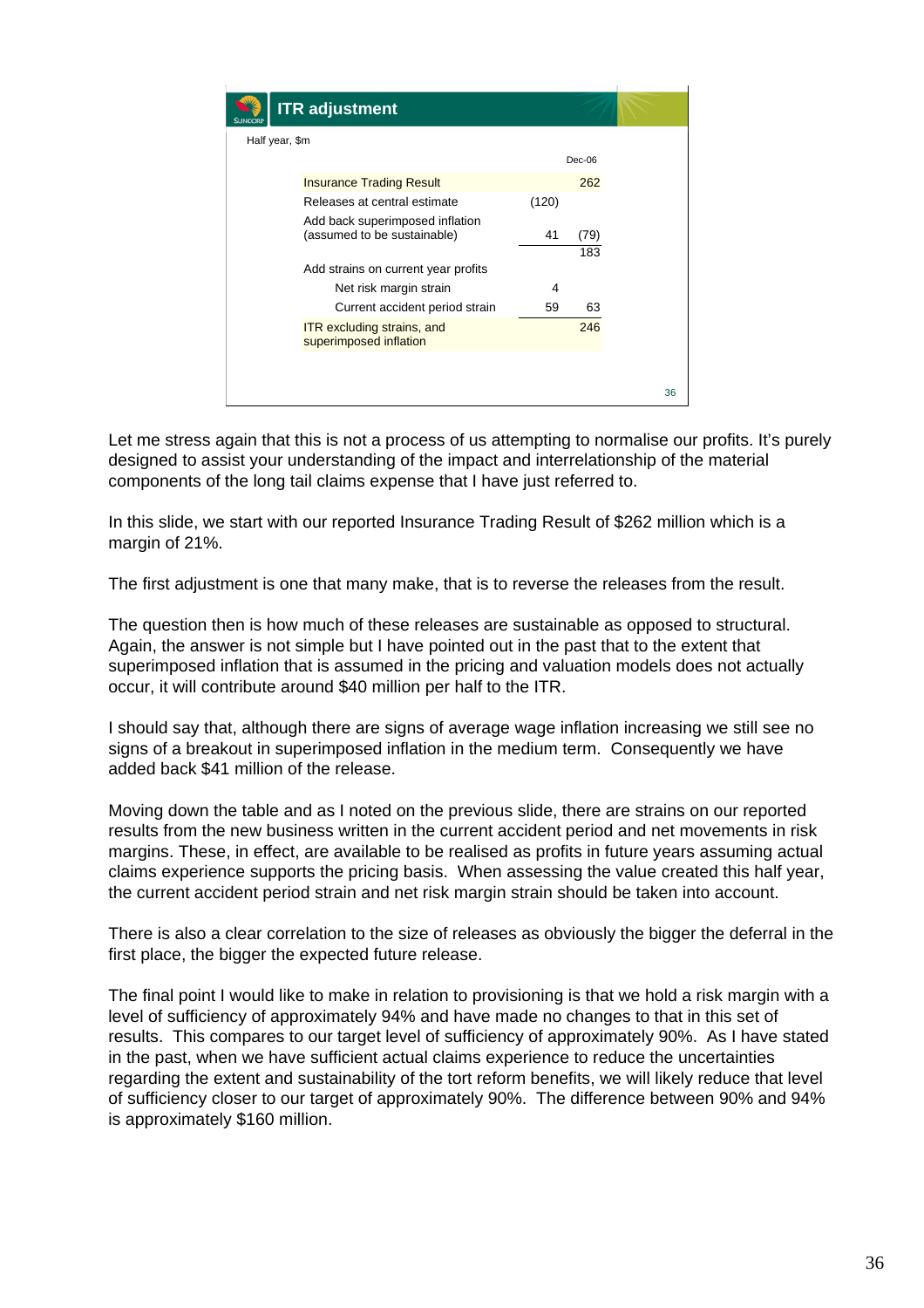

So, in summary for GI, we have:

- a strong and profitable business
- benefiting from conservative provisioning and favourable claims experiences in long tail classes
- a strong ITR result in short tail despite increasing competition
- and continued benefits from claims management efficiencies.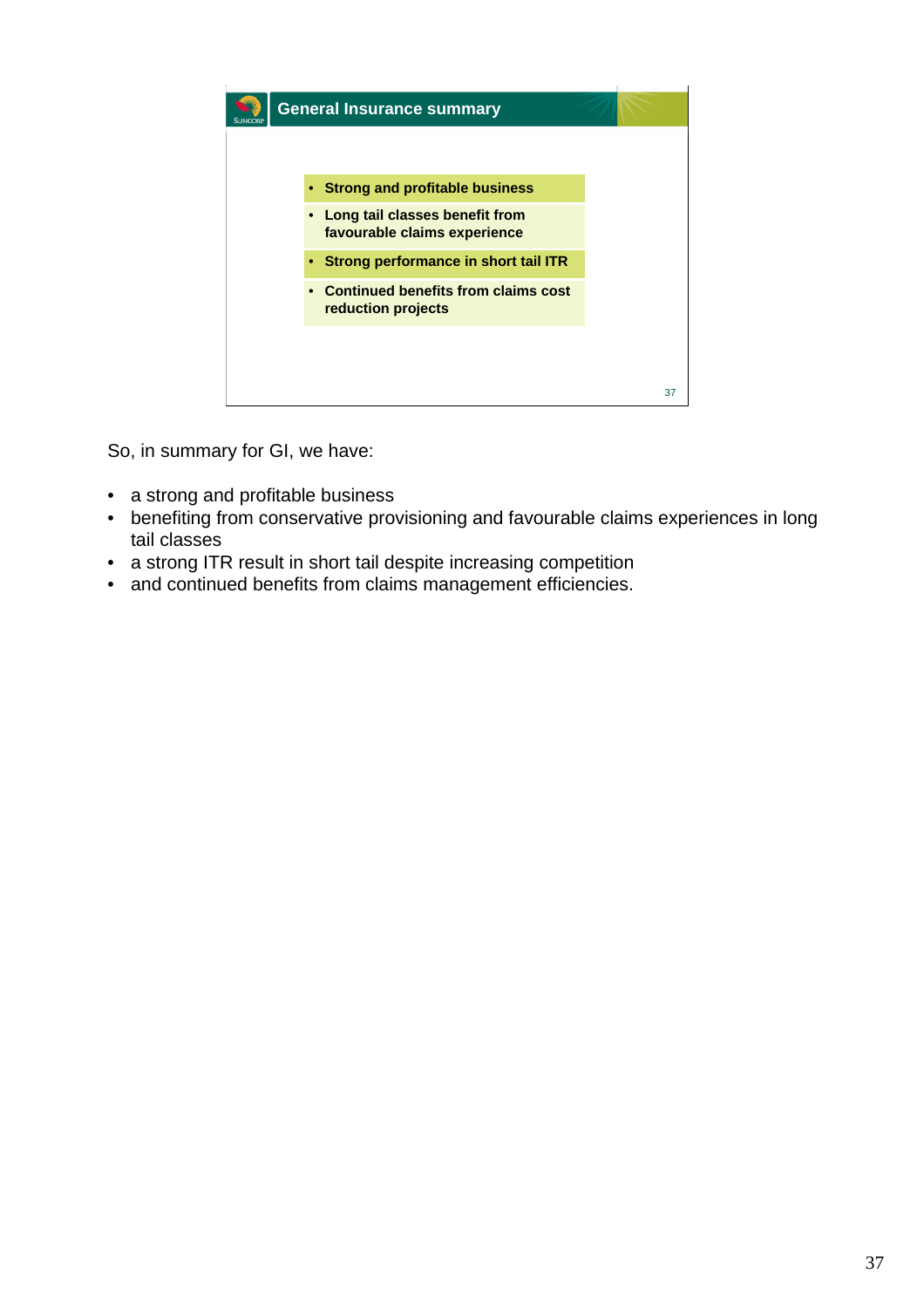| <b>Wealth Management profit</b><br><b>SUNCORP</b> |                |                |       |  |
|---------------------------------------------------|----------------|----------------|-------|--|
| Half-year, \$m                                    |                |                |       |  |
|                                                   |                |                |       |  |
|                                                   | <b>Dec 05</b>  | <b>Dec 06</b>  | Δ%    |  |
| <b>Life Company</b>                               |                |                |       |  |
| Planned profit margins                            | 15             | 17             | 13.3  |  |
| Experience profits                                | 3              | 8              | 166.7 |  |
| Investment Income                                 | 15             | 17             | 13.3  |  |
| Unit linked and other profit (net)                | $\overline{2}$ | $\overline{4}$ | 100   |  |
| <b>Contribution from Life Company</b>             | 35             | 46             | 31.4  |  |
| <b>Contribution from Funds Management</b>         | $\overline{7}$ | 8              | 14.3  |  |
| <b>Contribution before tax</b>                    | 42             | 54             | 28.6  |  |
| Underlying profit before tax                      | 27             | 35             | 29.6  |  |

Turning now to Wealth Management,

And profit before tax of \$54 million for the half increased 28.6% over the prior December half.

Adjusting to include the impact of investment earnings, underlying profit for the half year was \$35 million, up 29.6% on December 2005.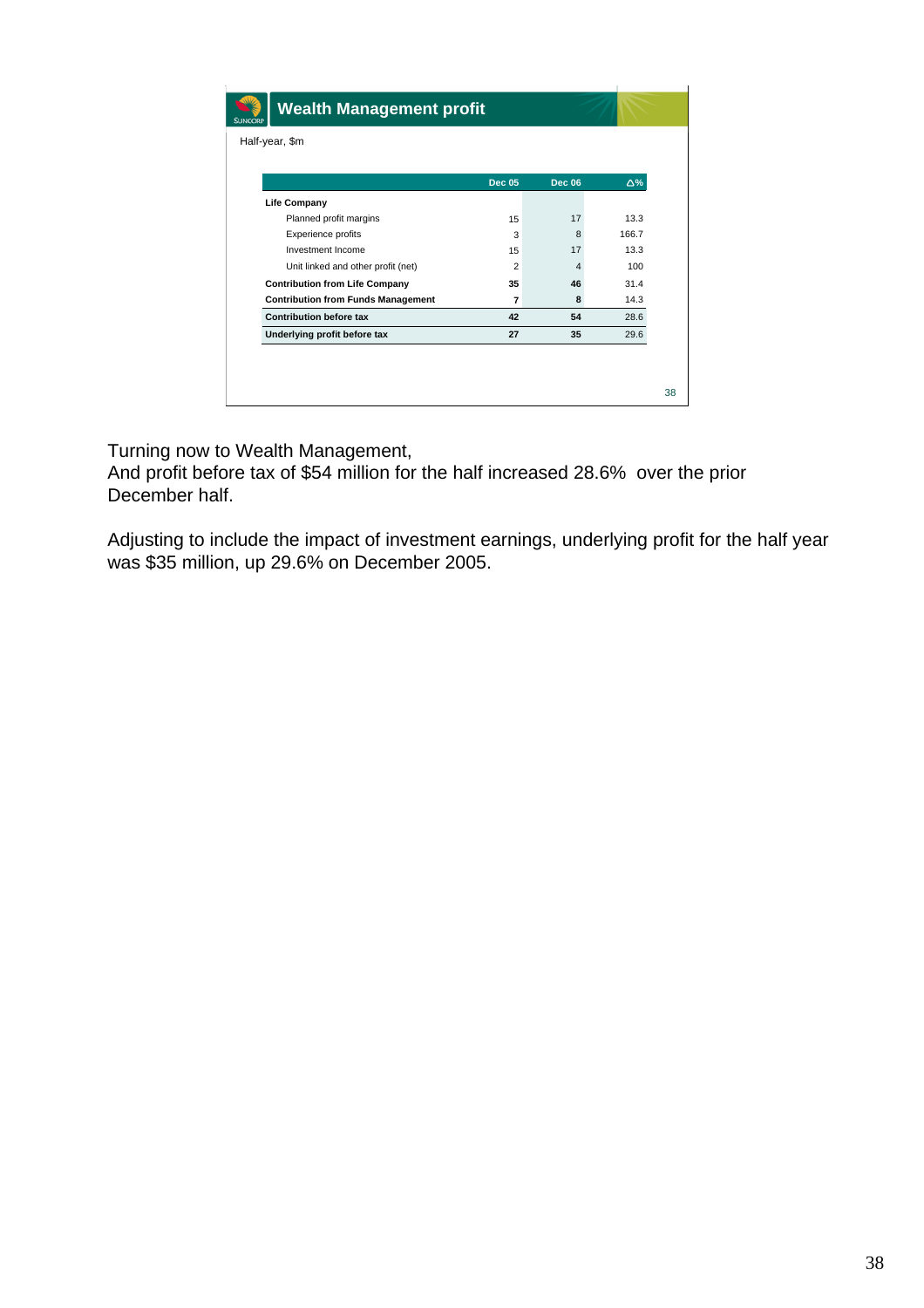

Contributing to this increase was:

- Strong growth in funds under administration driven by good investment earnings and net flows.
- Growth in group life business and personal risk products which featured improved retention and strong sales, particularly in Group Life; and
- Good experience profit.

New business sales increased to \$415 million for the half.

Strong increases were achieved in risk sales, especially Group Life and Consumer Credit Insurance which grew sharply by 142.9%.

Sales levels in superannuation and investment products increased marginally resulting from improvements to advisor productivity. This was despite a strain on advisor resources due to strong demand in the market.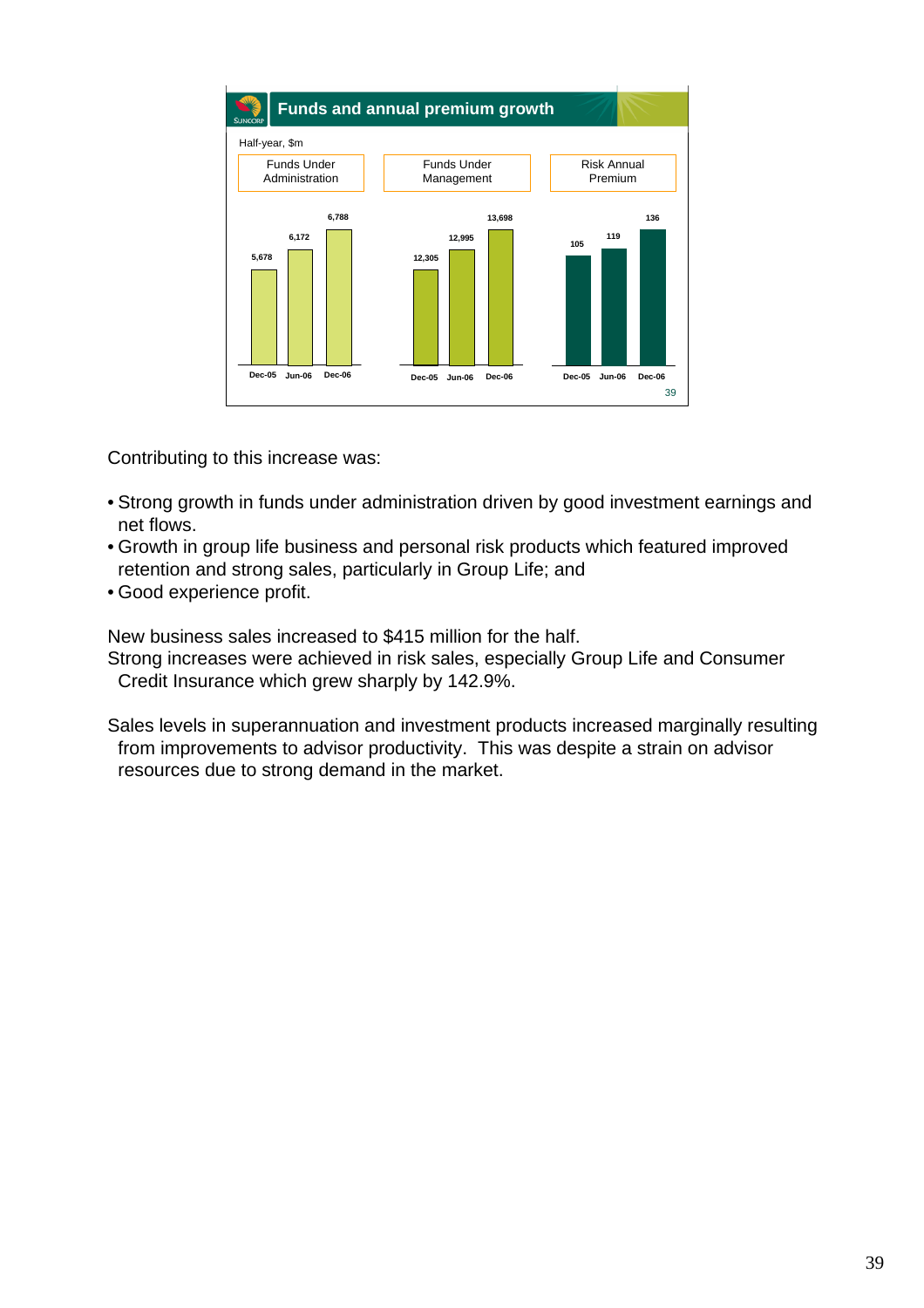

On the left of this slide you can see the strong improvement in the value of new business, which was up 25.2% to \$14.9 million, compared to the prior December half.

This was driven primarily by increased volumes, improved retention levels, better quality business and movement to a risk free discount rate.

The chart on the right shows the Embedded value of the Life Company which increased by 29% to \$625 million at December 2006, using a discount rate of 11%.

This is mainly due to an increase in embedded value of the Statutory Funds arising from strong investment performance, good retention and increased future investment earnings assumptions.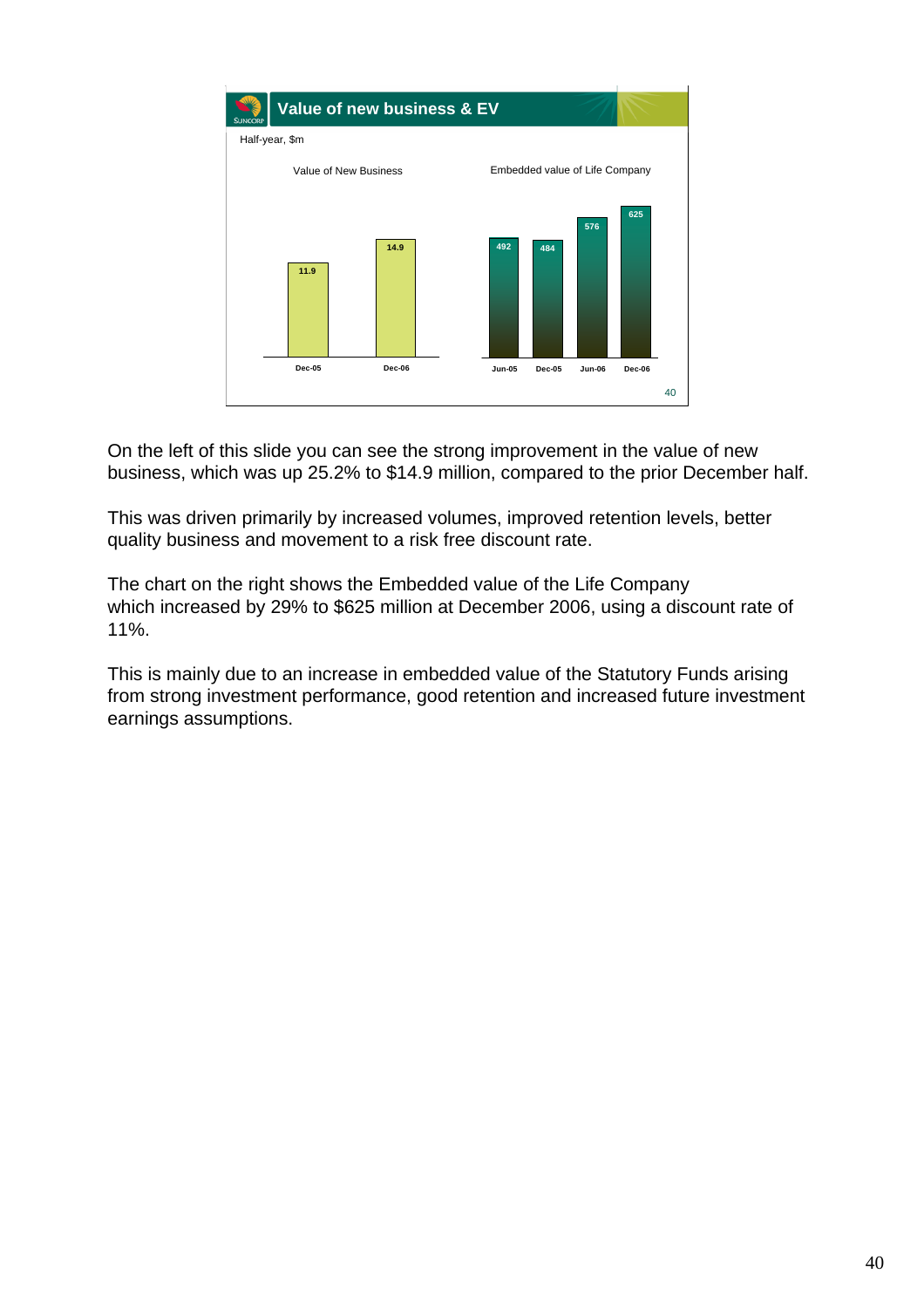

Turning now to an update on our capital situation.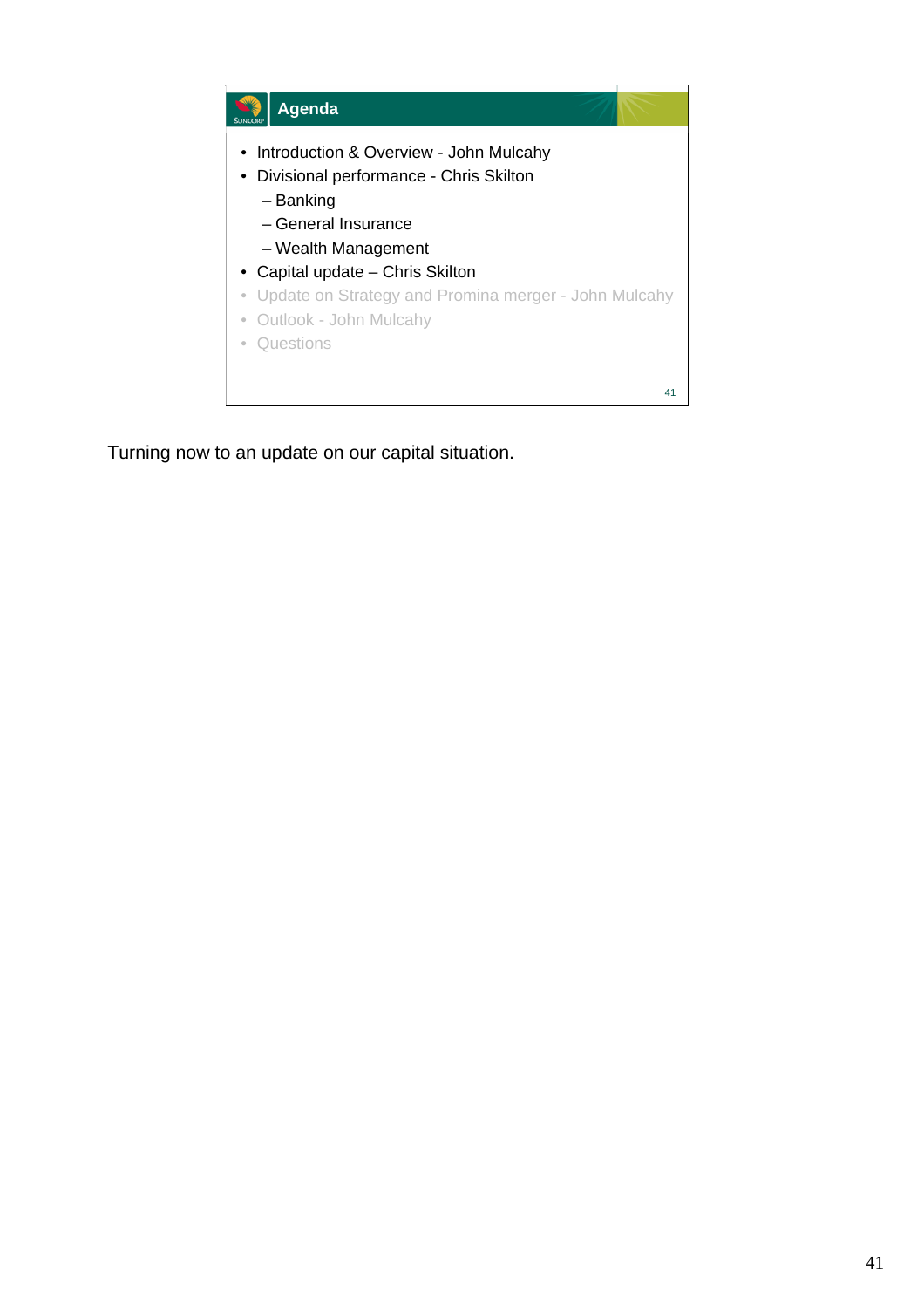| <b>SUNCORP</b> | <b>Capital position</b>               |                |                |                       |                |               |    |
|----------------|---------------------------------------|----------------|----------------|-----------------------|----------------|---------------|----|
|                |                                       |                |                |                       |                |               |    |
|                |                                       |                |                |                       |                |               |    |
|                |                                       | 31 Dec<br>2005 | 30 Jun<br>2006 | 1 July 06<br>Adjusted | 31 Dec<br>2006 | <b>Target</b> |    |
|                | General Insurance<br>MCR coverage     | 1.69x          | 1.79x          | 1.79x                 | 1.83x          | 1.6x          |    |
|                | <b>Bank Capital</b><br>Adequacy ratio | 10.79%         | 12.31%         | 11.90%                | 11.34%         | 10%-10.5%     |    |
|                | <b>Bank ACE</b>                       | 5.44%          | 6.07%          | 5.59%                 | 6.09%          | 4.5%-5%       |    |
|                |                                       |                |                |                       |                |               |    |
|                |                                       |                |                |                       |                |               |    |
|                |                                       |                |                |                       |                |               |    |
|                |                                       |                |                |                       |                |               | 42 |

The Group's capital position remains extremely strong, with a capital adequacy ratio of 11.34% in the Bank, an MCR multiple of 1.83 times in the General Insurer and strong capital reserves in the life company.

The adjusted common equity ratio in the bank increased to 6.09% from 5.44% in December 2005. This ratio sits comfortably above our target range of  $4.5 - 5\%$ .

The Promina Merger will clearly have a significant impact on the Group's capital position as most of the surplus capital will be used to help fund the cash component of the transaction. In the event the merger proceeds we will also review our capital position with a view to optimising the overall capital structure and capital efficiency of the merged group.

We have previously flagged our view that there may be potential capital management initiatives available to the merged group and this remains the case. But these will need to be evaluated in the context of the merged group's business mix, prevailing market conditions, consolidated accounting impacts, and probably most importantly, following further discussions with the ratings agencies as to revised capital ratios.

We will update the market as soon as we are in a position to do so.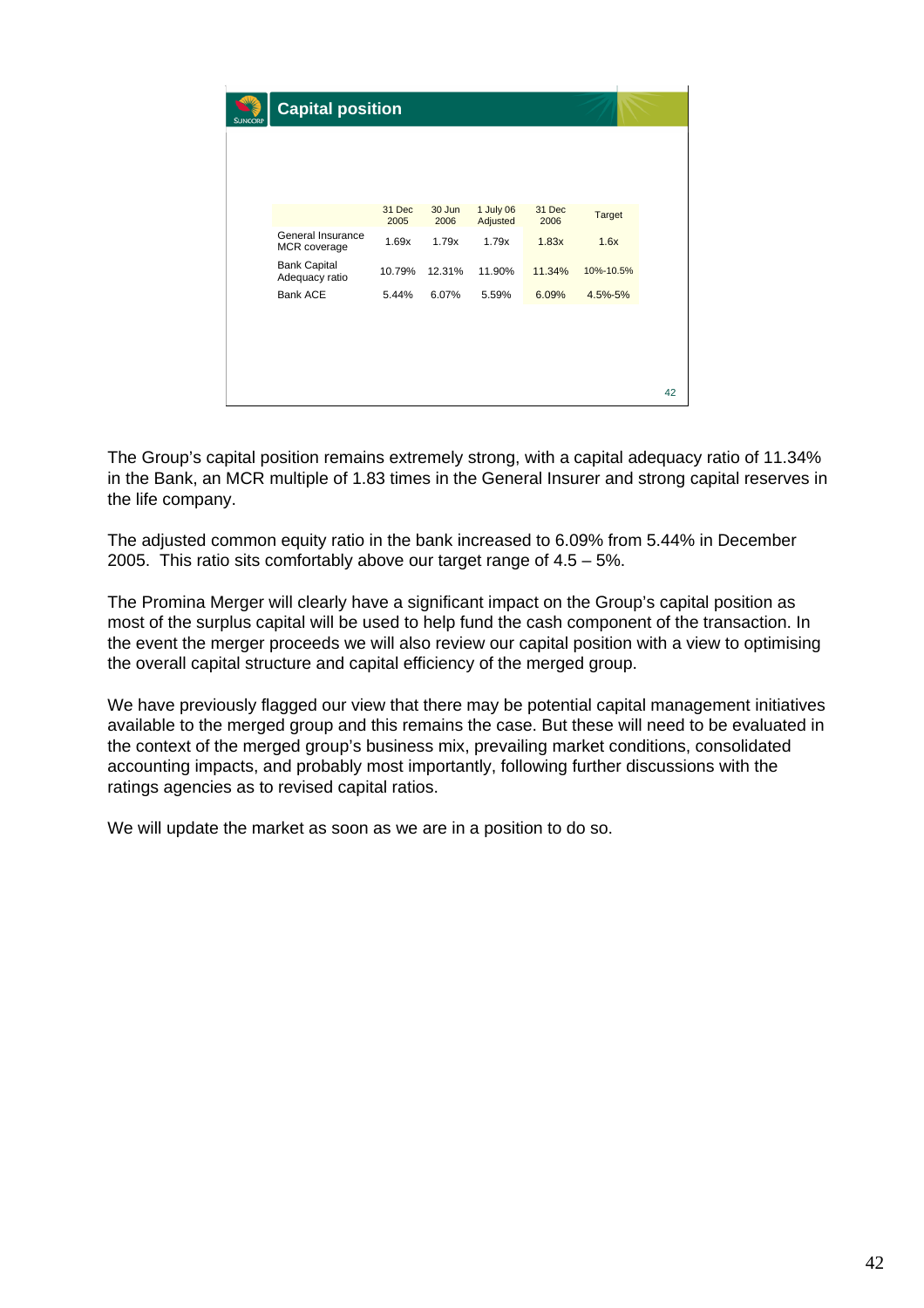

In addition to the use of surplus capital, and assuming Promina Shareholder and Federal Court approval, we have flagged a fully underwritten entitlements issue which we expect will raise approximately \$1.15 billion and assist in funding the cash consideration payable to Promina shareholders.

This slide provides a high level overview of the offer and more detail, including a summary of key dates, is included as an attachment to this presentation:

Essentially it will be an accelerated pro-rata entitlements offer with the offer price and entitlement ratio to be determined at the time of lodgement of the prospectus.

New shares not taken up by shareholders will be offered for sale through two separate book build processes, following both the institutional offer and the retail offer.

Any excess proceeds from the bookbuilds over the offer price will be paid to relevant non-participating shareholders.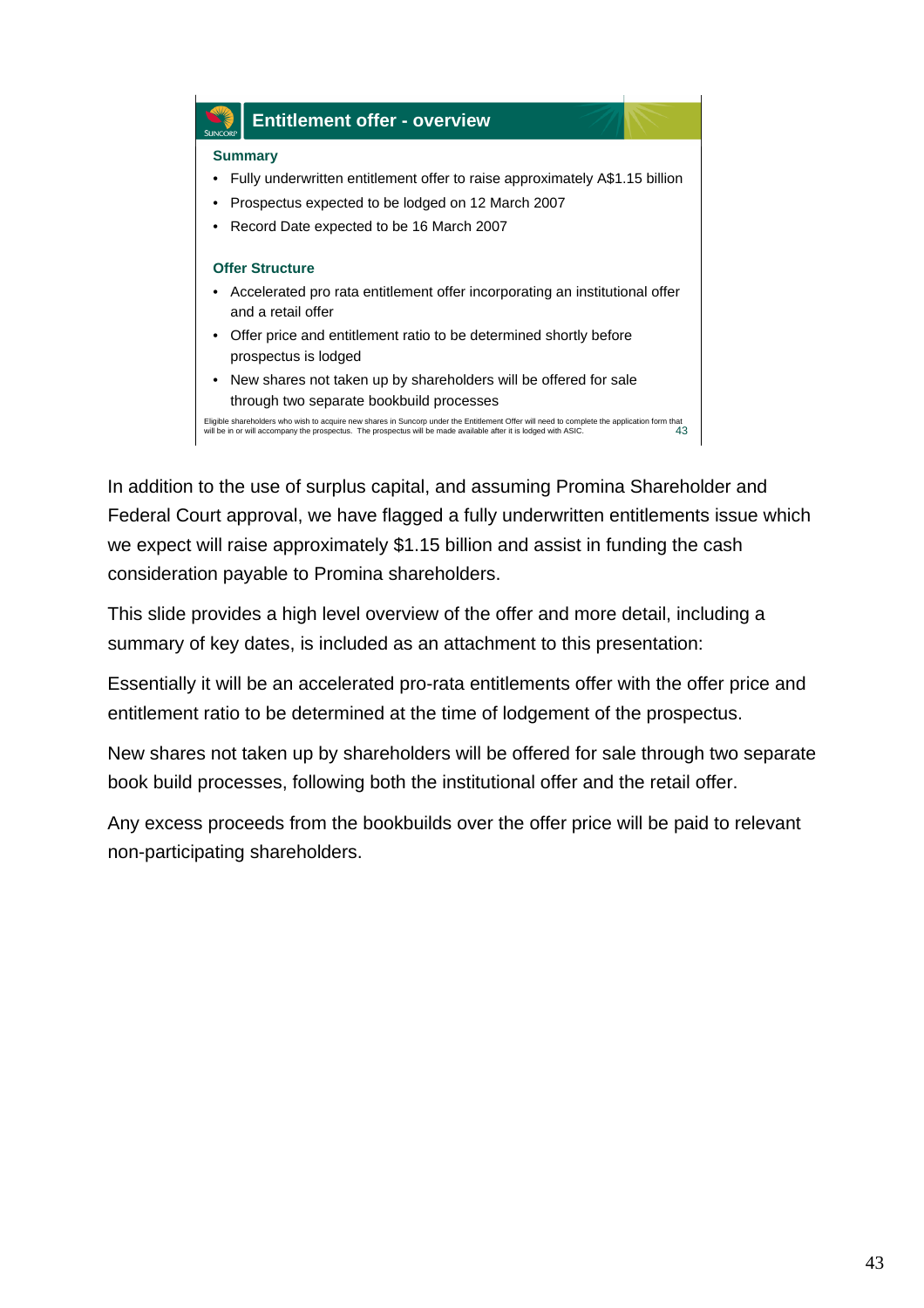

So, to summarise, we have again achieved a strong result in each of our three business lines:

In Banking, we have restored strong growth momentum and maintained our disciplined approach to credit.

In General Insurance, our solid result was driven by improved risk selection, further benefits of our claims cost reduction program, a relatively benign claims environment and releases from our long tail book.

And, in Wealth Management, we achieved strong increases in funds under administration and funds under management as well as the value of new business.

And, as I've just discussed, our capital position remains extremely strong entering into the Promina transaction and with the strong likelihood of an active capital management program post merger.

With that, I will now hand back to John.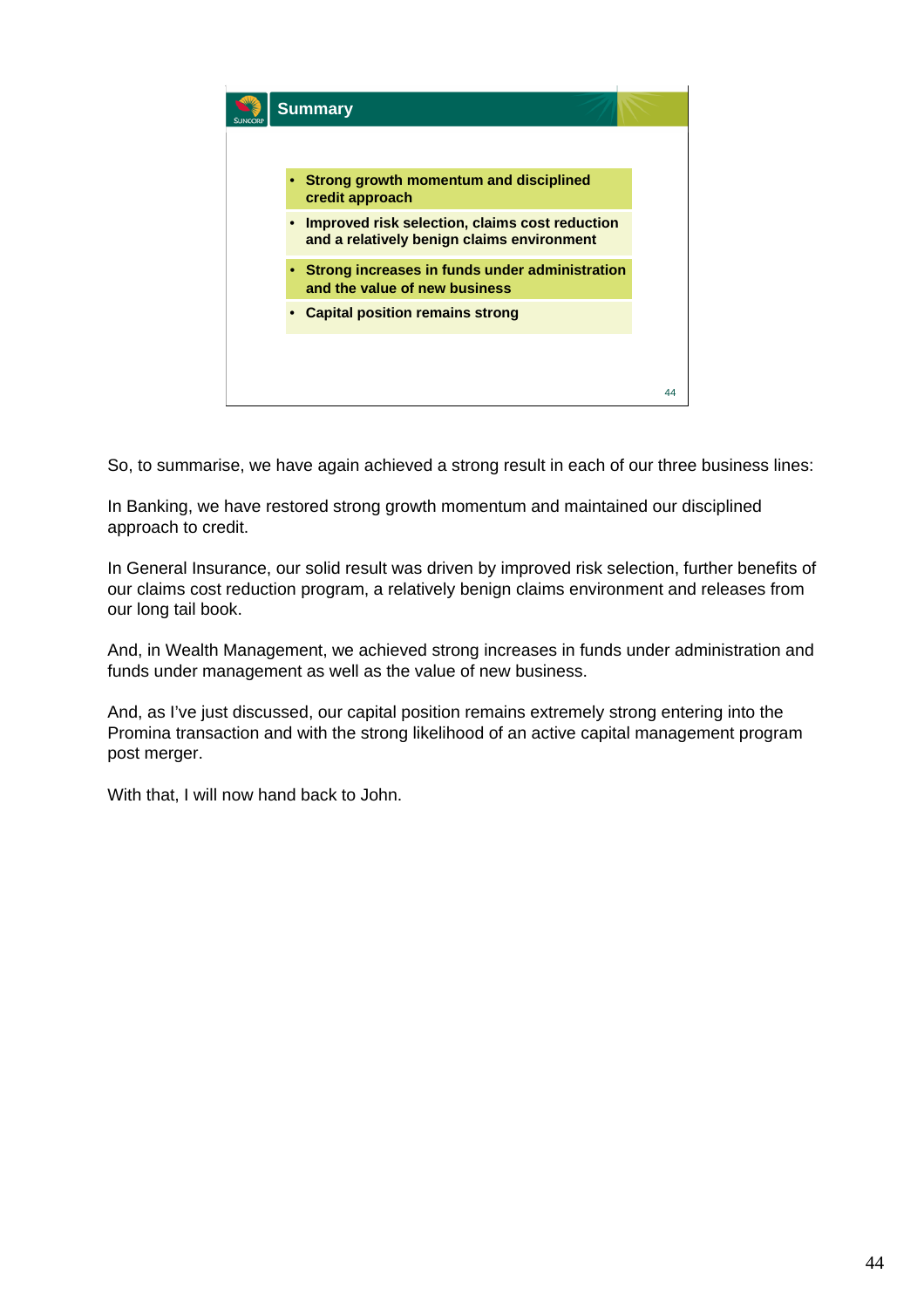## **Agenda**

- Introduction & Overview John Mulcahy
- Divisional performance Chris Skilton
	- Banking
	- General Insurance
	- Wealth Management
- Capital update Chris Skilton
- Update on Strategy and Promina merger John Mulcahy
- Outlook John Mulcahy
- Questions

45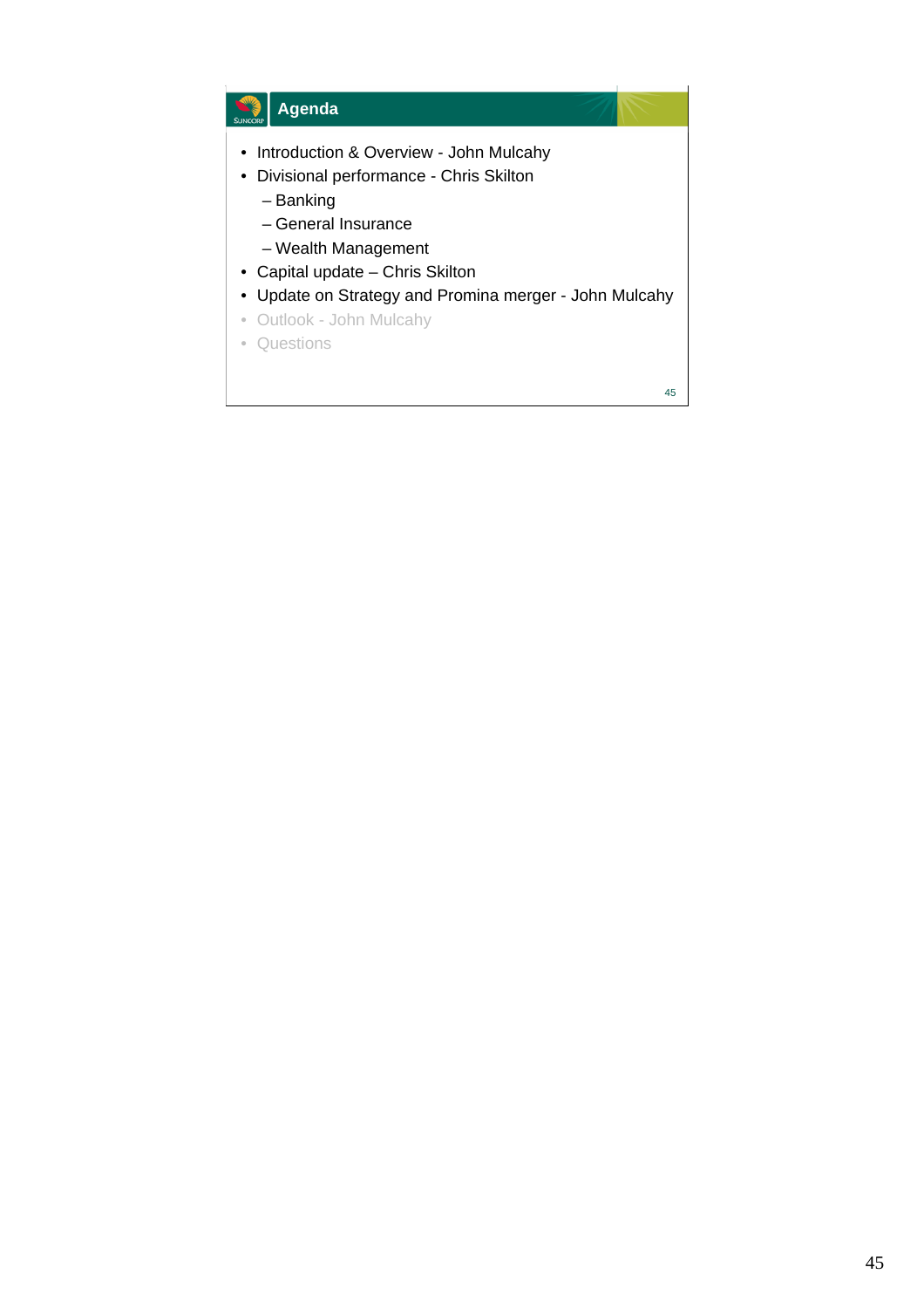

Thanks Chris.

When I first outlined our strategy in 2003 Suncorp was at the start of a journey which was to go from an Underperforming organisation to a Powerful Corporate

To complete stage one of our journey we took a number of steps, including:

- strengthening our focus on the customer
- clarifying our structure and accountabilities throughout the group
- introducing performance management systems
- strengthening our strategic capability
- and delivering greater consistency of effort across the Group

We have demonstrated our ability to perform with strong results in each of our three lines of business over successive reporting periods.

We've also made great progress toward becoming a successful integrated financial services business through capitalising on the advantages inherent in our model.

I'll take you through some examples of this soon, but first, I'll take a minute to recap our model.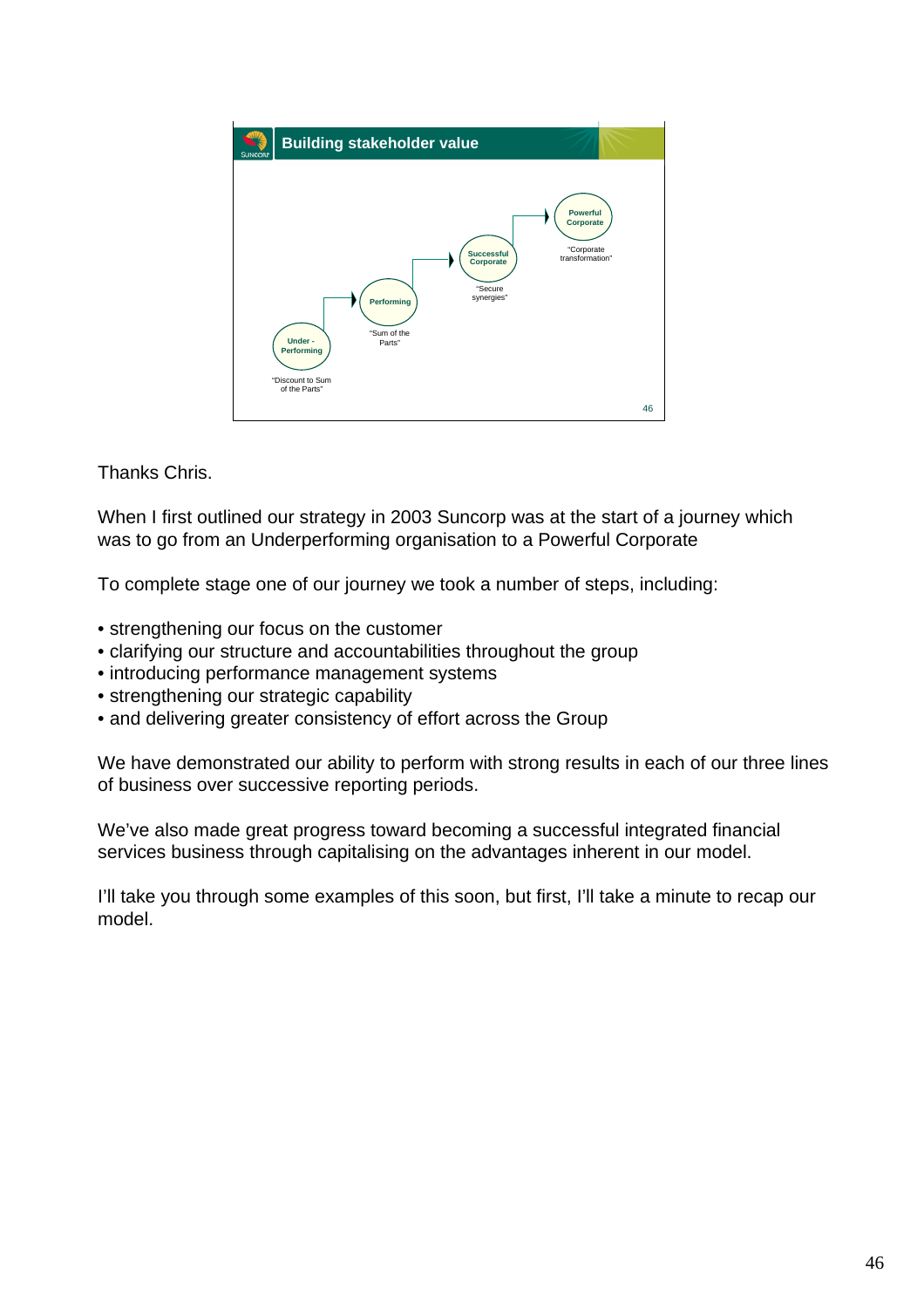

Our model is actually fairly simple - by achieving excellence in our lines of business and maximising the synergies across the Group, we will generate increased value to the customer and thereby to the investor.

To achieve that we are focusing on understanding our customers needs, designing the best solutions we can, successfully managing our relationships with our customers to grow our customer base do more business with them, keep them longer and operate as efficiently as we can.

This provides us with very real competitive advantages, and importantly, these advantages are sustainable.

Two of the key advantages are:

- a competitive cost position; and
- opportunities for logical and targeted cross sell.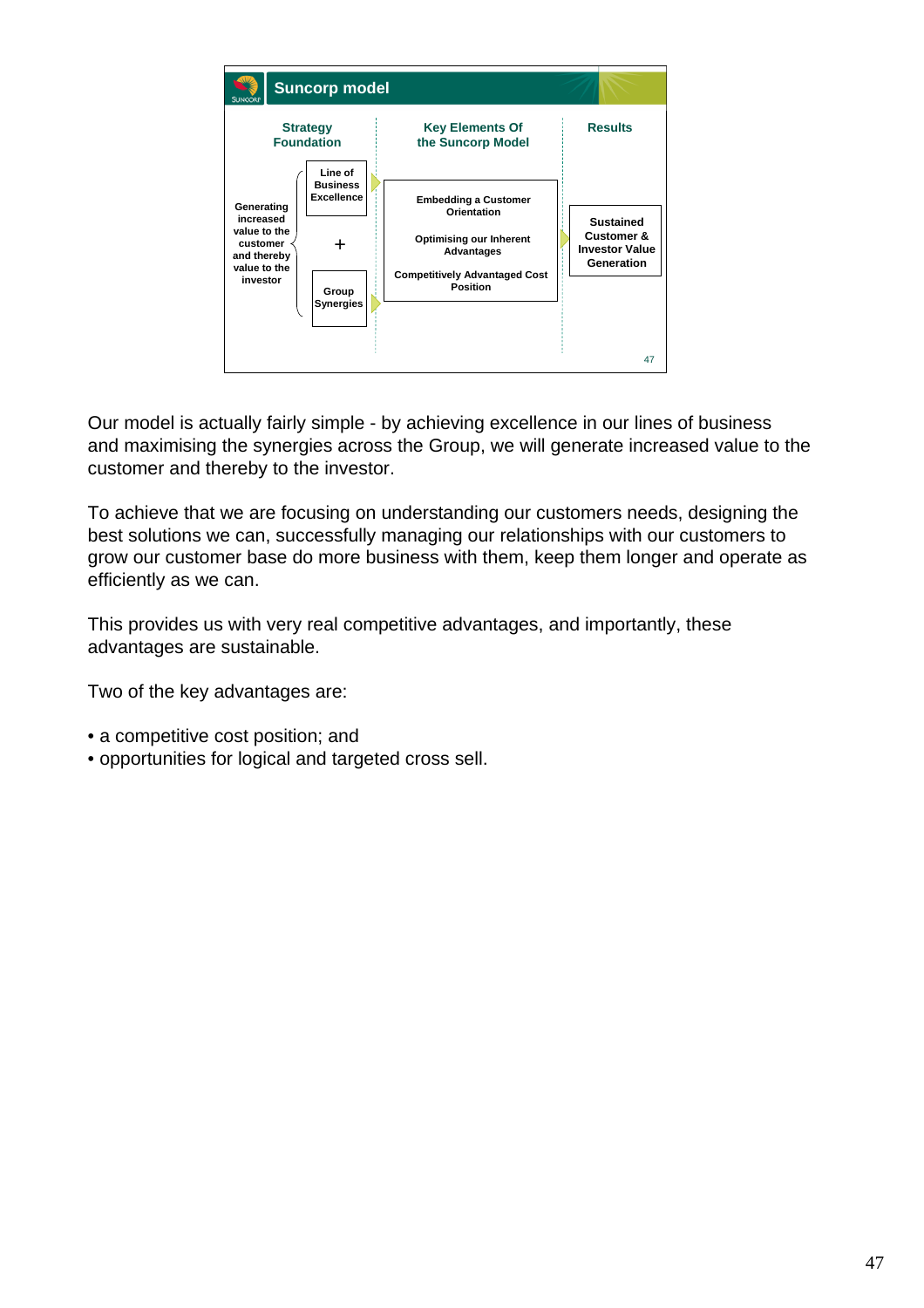

I'll start with our cost position and we've achieved a banking cost to income ratio and a general insurance expense ratio that are superior to our peers.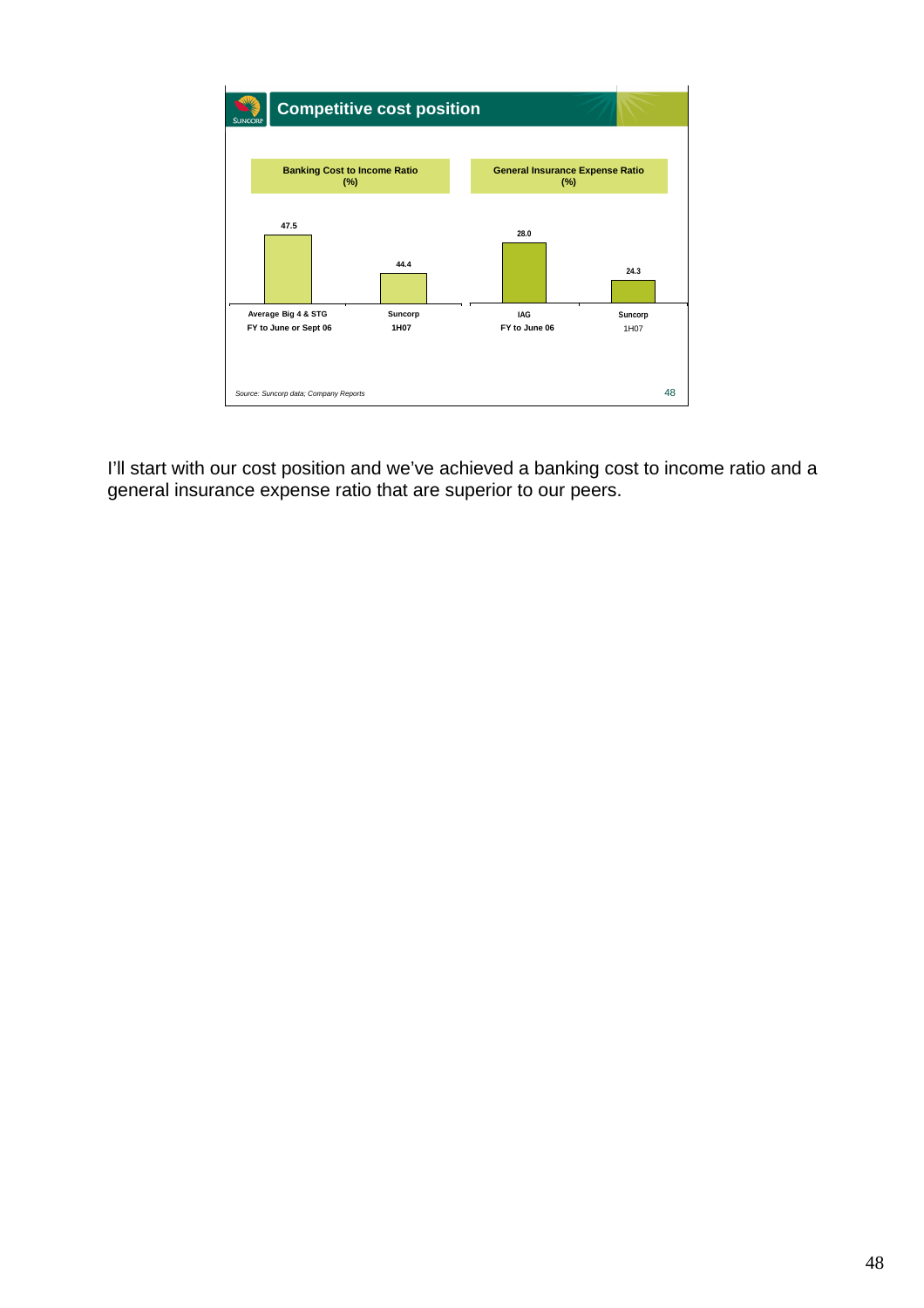

Our model also provides opportunities to meet our customers' needs across business lines but I would like to point out that ours has never been a strategy of untargeted selling.

Our focus is on meeting customer needs through targeted and logical bundles.

Examples include sales of Home Insurance with Home Lending and Consumer Credit Insurance with Personal Loans.

In the chart on the left of this slide you can see that our penetration of our home loan base in Queensland is significantly above what our banking competitors have been able to achieve.

The chart on the right shows our steady growth in penetration of our personal loan base with consumer credit insurance. This growth comes on the back of a review in 2003 that identified we had a real opportunity to lift penetration through improved processes and training for our lending staff. And you can see the success we've achieved with a 79% penetration rate in the six months to December 2006.

Another good example is the General Insurance to Retail Bank referral program which operates through some of our call centres.

Briefly the process is initiated by General Insurance Call Centre Consultants offering a valueadd service for a Banking specialist to complete a financial needs analysis for customers. A dedicated team was established within the Banking Call Centre to perform this service.

So far the program has only been launched in some of our call centres with full roll-out to be completed in the next couple of months, but initial results have been very positive.

In the six months to December the program generated over 2,400 product referrals with a conversion to sale ratio of around 35%.

Similarly, an offer which combines term lending with commercial insurance for Property Investment and Commercial banking customers is delivering promising results.

For the six months to December, 13% of all new business sales in these two segments include both a loan and insurance. And the pipeline at December for sales under this offer is looking very positive.

I'll now touch on two of the key outcomes that we've achieved through capitalising on the advantages of our model by specifically referring to our products per customer and customer satisfaction measures.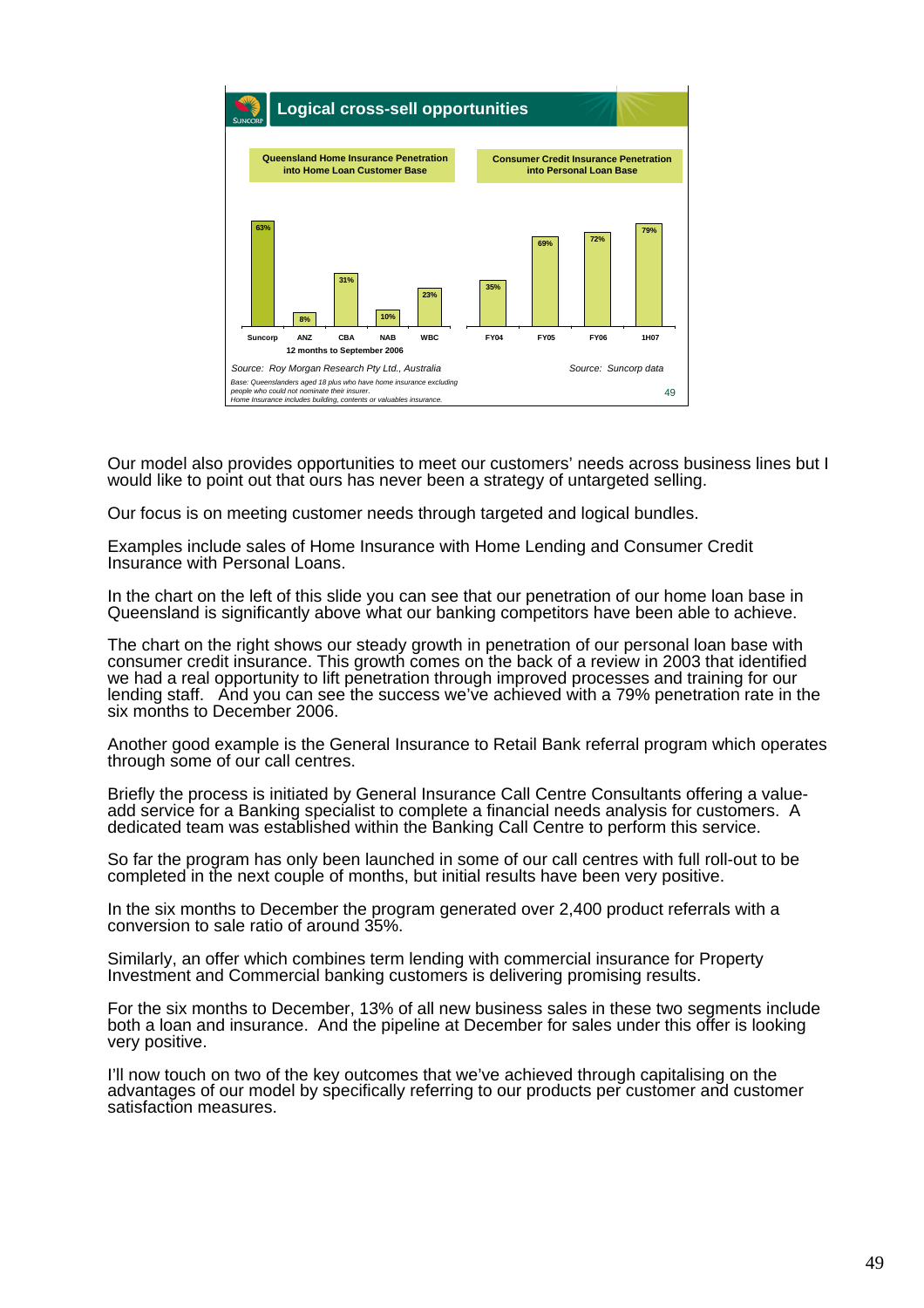

Having three business lines under one roof has always given us an advantage over our competitors in terms of products per customer.

And while we've always had a lead, we've managed to further extend that lead at a time when our competitors are putting a lot of effort into closing the gap.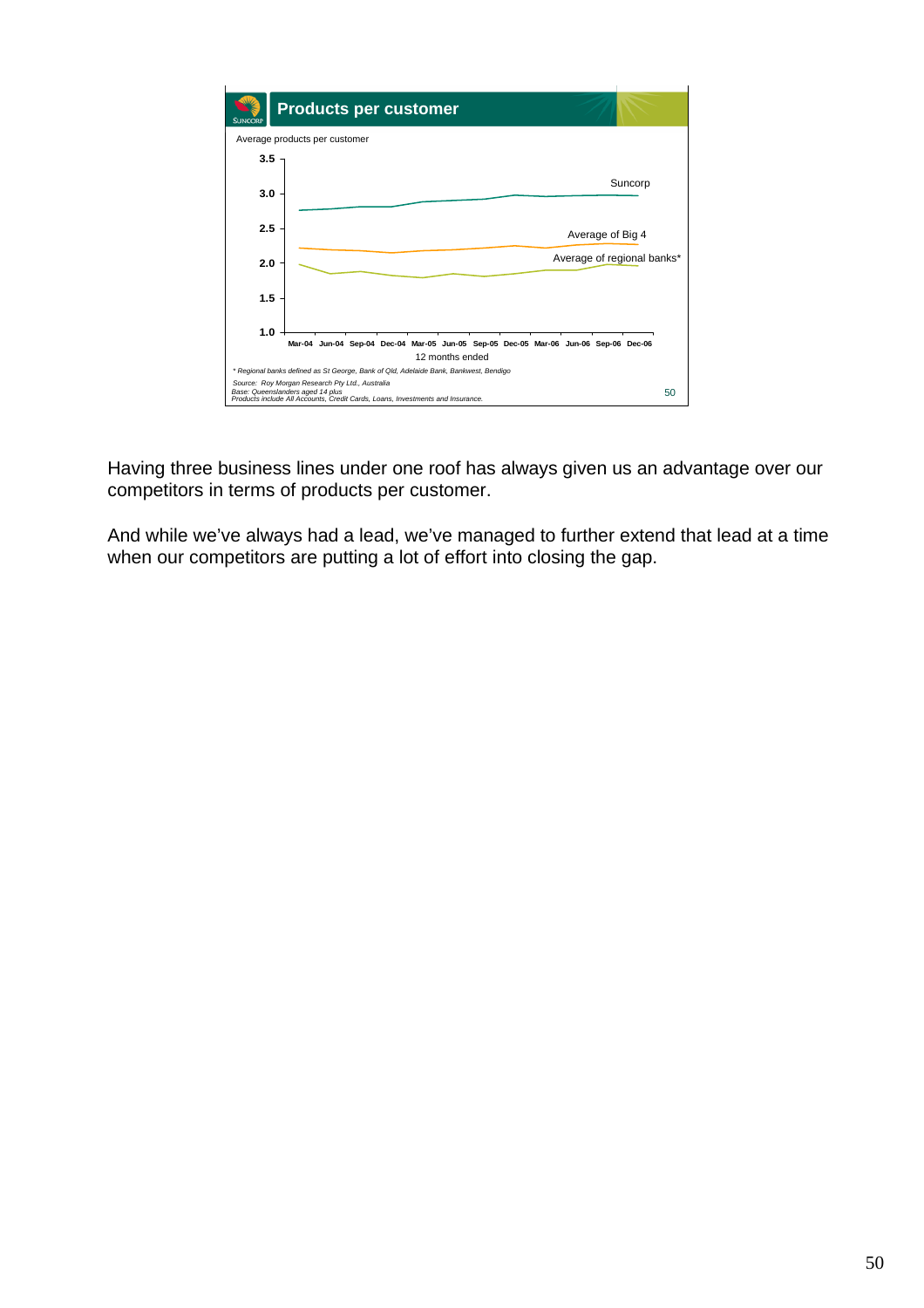

And finally, Customer Satisfaction is one of the measures that we consider to be the most important.

Our Retail Bank has achieved a greater percentage increase in overall customer satisfaction in the past 12 months than any of our key competitors, as reflected in the December Roy Morgan results.

Our satisfaction results have improved for the sixth consecutive month and have been driven by understanding our customers needs and delivering to those needs to exceed expectations and drive improvement in satisfaction.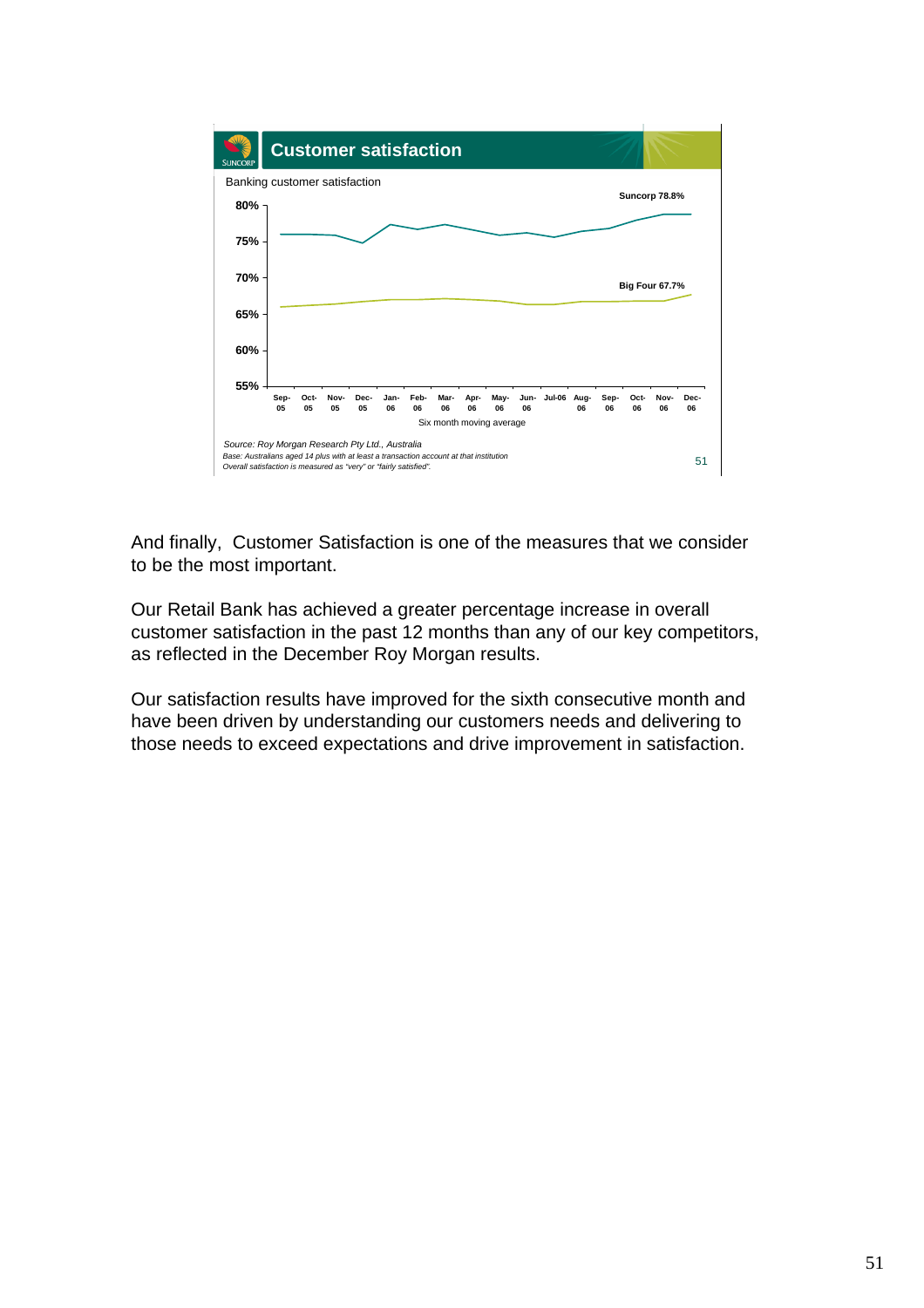

So you can see from this presentation that having successfully integrated the GIO business our focus has been on building our three lines of business and ensuring they produce the strong returns evident in our report today.

At the same time we've been working on realising the benefits of our business model by achieving cost synergies as well as leveraging our diverse customer base and product suite to develop highly tailored offerings.

The next logical step is to enhance our ability to provide customer solutions by expanding our distribution footprint and seeking new avenues to improve efficiencies.

As I've said before the proposed merger with Promina brings together a powerful suite of brands a diverse customer base across Australia and New Zealand a comprehensive product range and an unparalleled distribution network.

And while our business models do differ there is so much we have in common. We both share a commitment to following a customer led strategy by serving discreet customer groups with discreet propositions.

This merger provides a unique opportunity to create a new business model, bringing together the best of Suncorp with the best of Promina.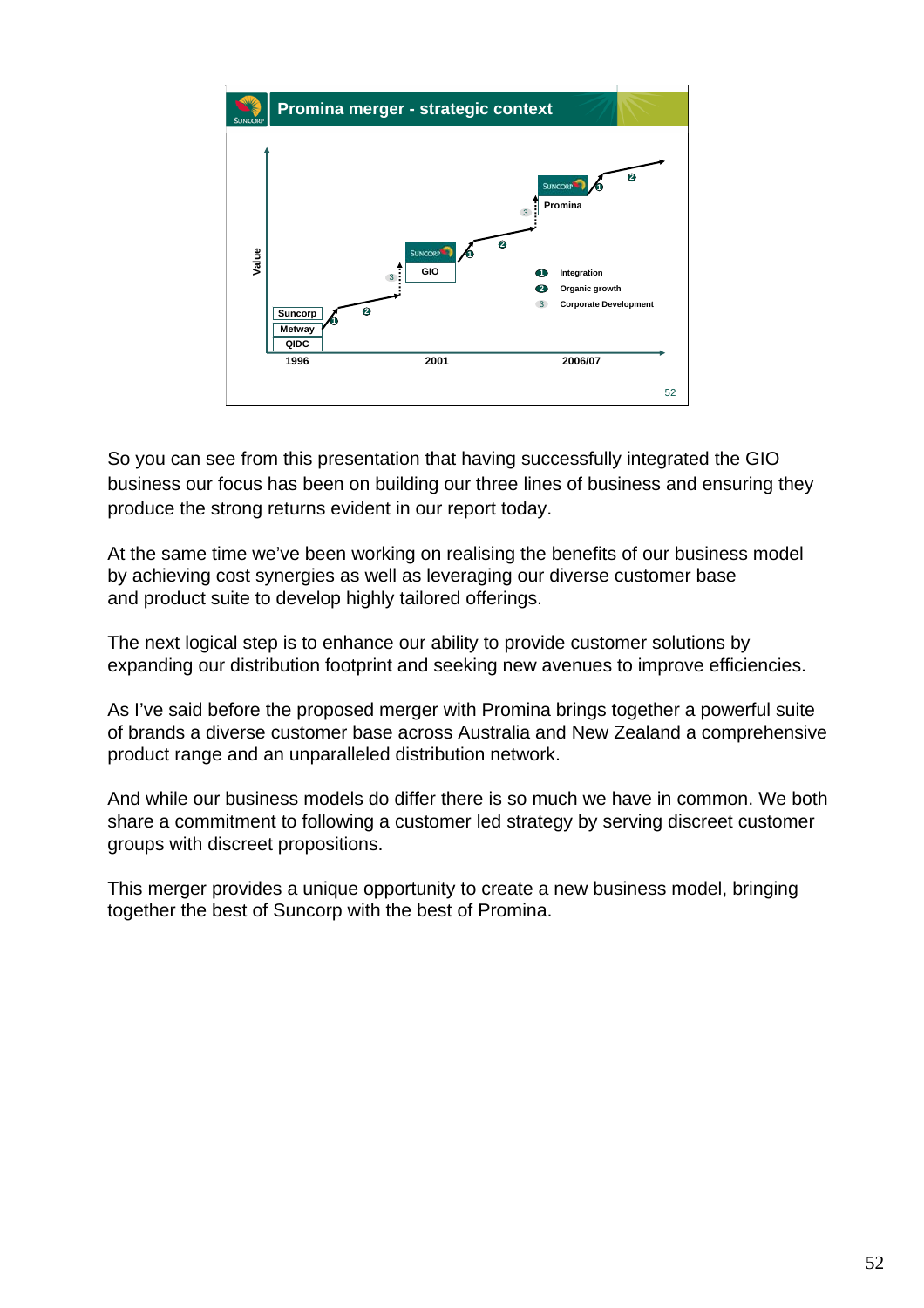|                                                             |                                                                                                               | Merger update - key milestones                                                                                                                                                                                           |
|-------------------------------------------------------------|---------------------------------------------------------------------------------------------------------------|--------------------------------------------------------------------------------------------------------------------------------------------------------------------------------------------------------------------------|
| <b>Suncorp and Promina</b><br>sign Merger<br>Implementation |                                                                                                               | "The combination of these two highly successful companies has<br>significant strategic merit and will create a vigorous and dynamic<br>competitor in the Australian and New Zealand financial services<br>market place." |
|                                                             | <b>Agreement</b>                                                                                              | John Story, Chairman, Suncorp                                                                                                                                                                                            |
|                                                             | (21 October 2006)                                                                                             | "In making this decision, we are satisfied that the agreement has<br>been struck in the best interests of shareholders of both<br>organisations."                                                                        |
|                                                             |                                                                                                               | Leo Tutt, Chairman, Promina Group                                                                                                                                                                                        |
|                                                             | <b>Independent Expert finds</b><br>the merger proposal is in<br>the best interests of<br>Promina shareholders | "Following the merger, Suncorp will be a substantial, diversified<br>financial services company. In Grant Samuel's view, the merger<br>terms are favourable to Promina shareholders "                                    |
| (24 November 2006)                                          |                                                                                                               | Grant Samuel & Associates, Independent Expert                                                                                                                                                                            |
|                                                             |                                                                                                               | "Your directors believe that Promina shareholders will be better                                                                                                                                                         |
|                                                             | <b>Scheme booklet</b><br>launched for Promina<br>shareholders                                                 | served by being part of a much larger diversified financial services<br>$group$ "                                                                                                                                        |
|                                                             | (14 December 2006)                                                                                            | Leo Tutt, Chairman, Promina Group                                                                                                                                                                                        |
|                                                             |                                                                                                               | 53                                                                                                                                                                                                                       |

And since first announcing our proposal on October 13 we have made solid progress and are making it happen.

Just 10 days later on October 23 2006 we signed the Merger Implementation Agreement with both Boards in favour of the transaction.

Then, roughly a month later, the Independent Experts, Grant Samuel & Associates, completed their review and concluded that the merger terms were "favourable to Promina shareholders" and suggested that the merger should create "substantial value".

The Scheme booklet was then launched in mid December and the Promina board restated their opinion that the "merger is a logical strategic combination " and that "Promina shareholders will be better served by being part of a much larger diversified financial services group".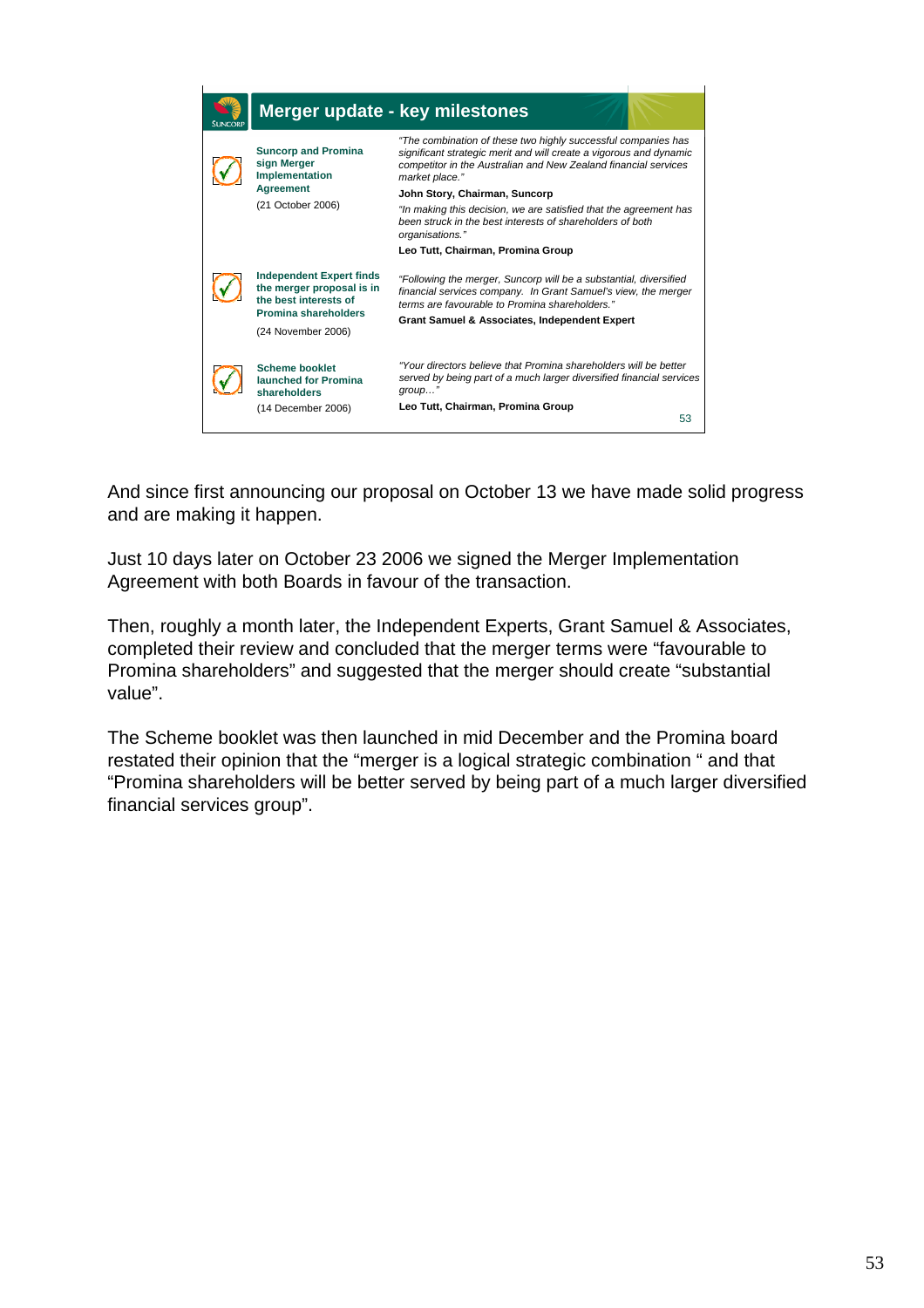

Also in mid December, the Queensland State Government announced that it was willing to propose amendments to the *Facilitation Act* to enable the appointment of Promina directors to the Suncorp Board.

Then just prior to Christmas, the ACCC gave approval to the merger proposal.

In mid January the Acting Treasurer concluded that "the application is in the national interest".

And finally, last Friday we advised the market that the last of the regulatory conditions precedent – being the approval by the MAA in New South Wales – had been received.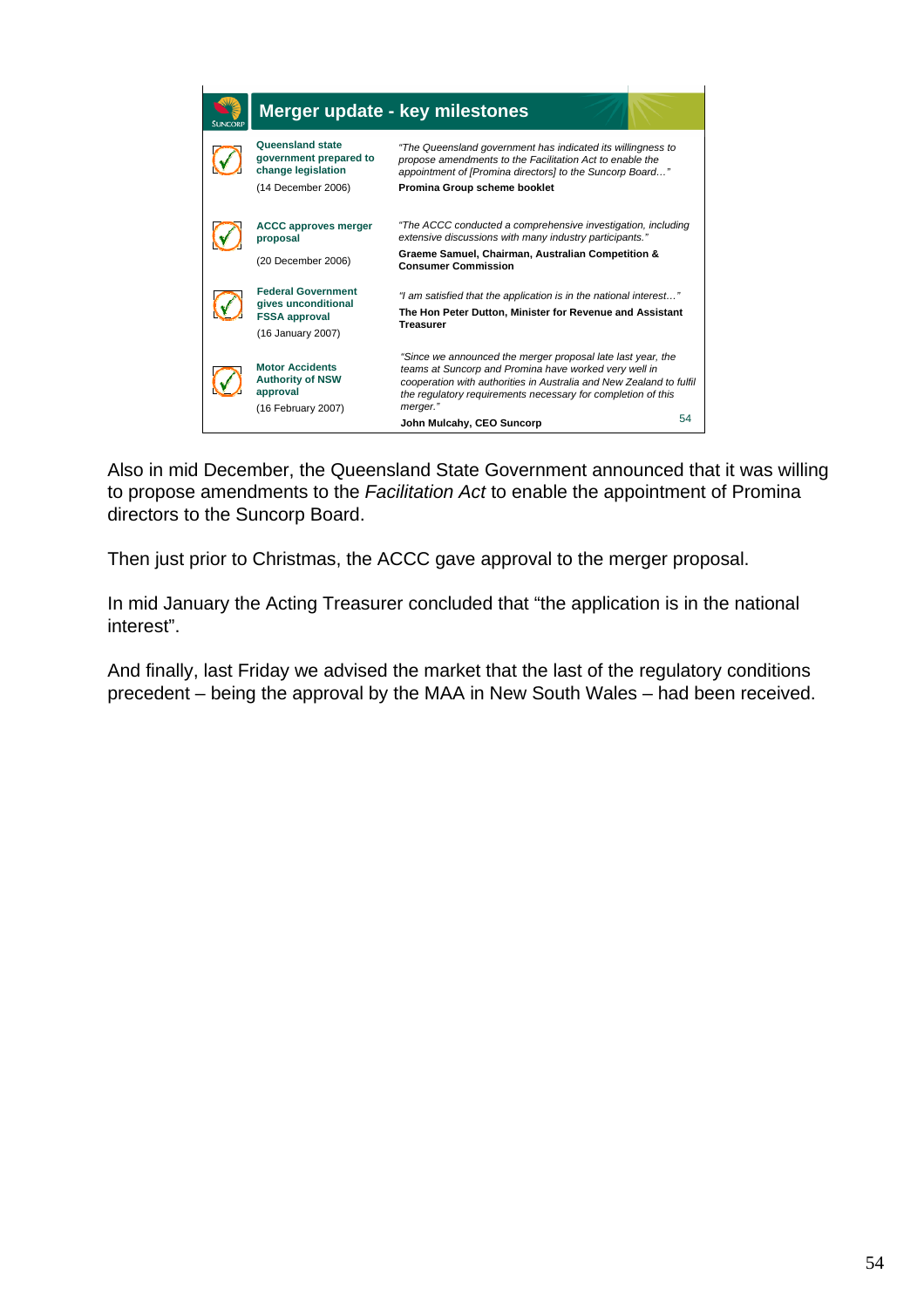|                                                                               | Merger update - next steps                                                                |
|-------------------------------------------------------------------------------|-------------------------------------------------------------------------------------------|
| 5 March 2007                                                                  | <b>Promina Shareholder vote</b>                                                           |
| 12 March 2007<br><b>Expected date of Court hearing for approval of Scheme</b> |                                                                                           |
| 12 March 2007                                                                 | <b>Expected date of lodgement of prospectus for Entitlement</b><br><b>Offer with ASIC</b> |
| 13 March 2007                                                                 | <b>Effective date of the Scheme</b>                                                       |
| 16 March 2007                                                                 | Scheme record date                                                                        |
| 20 March 2007                                                                 | <b>Implementation date for Scheme</b>                                                     |
|                                                                               |                                                                                           |
|                                                                               |                                                                                           |
|                                                                               | 55                                                                                        |

The next key item on the agenda is the Promina Shareholder vote which is on the 5<sup>th</sup> of March.

One week later we are expecting the Court hearing for approval of the Scheme, and if successful, we expect to lodge our prospectus for the Entitlement Offer with ASIC directly after the Court hearing.

The effective date of the Scheme will be 13 March with a record date of 16 March and a final implementation date of 20 March.

So, it's been a long road since we first undertook our extensive analysis of a possible marriage with Promina.

But the hard work in preparation, the detailed planning and review and the professional analysis has got us to where we are today.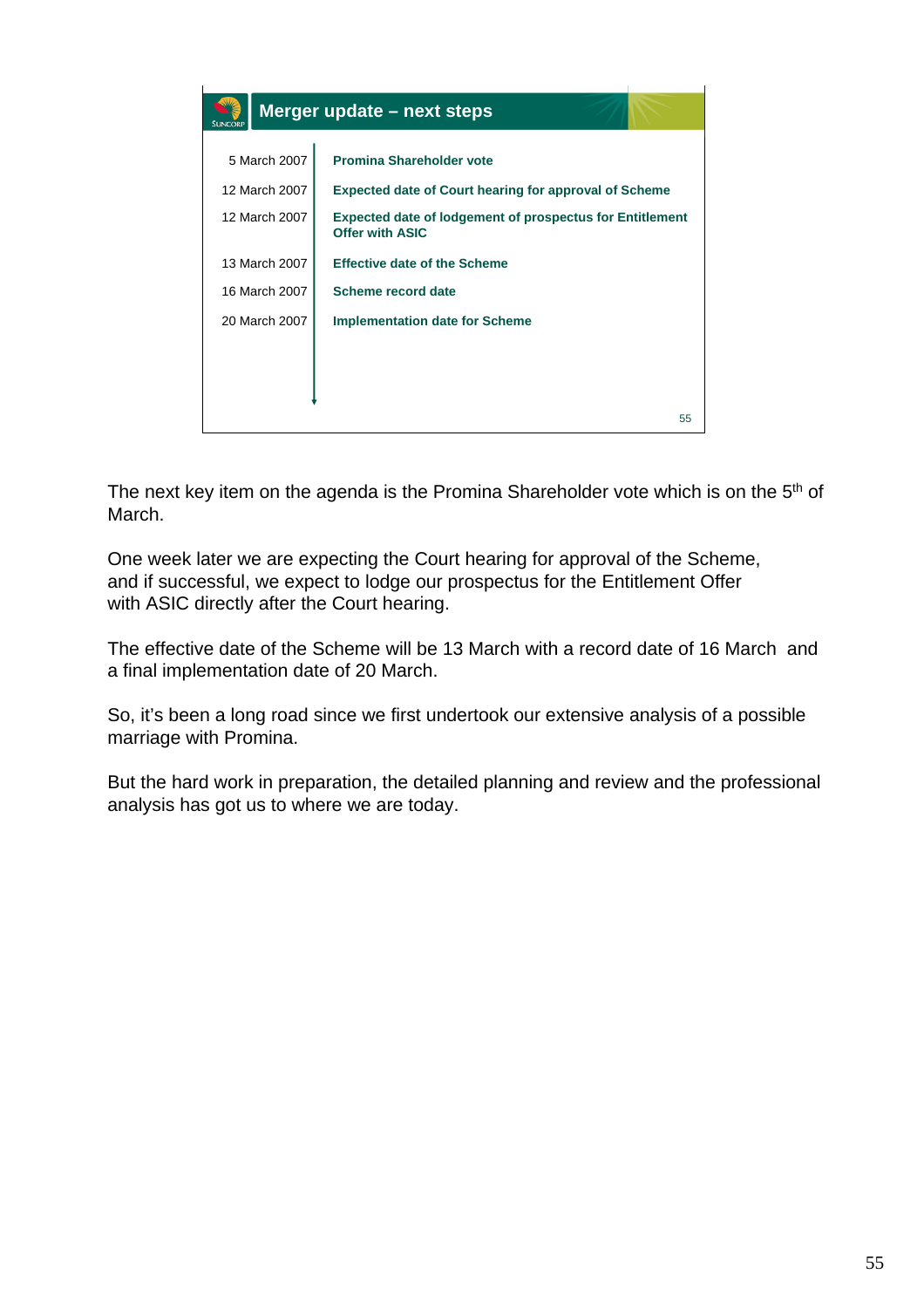

Before I conclude I would briefly like to cover the outlook.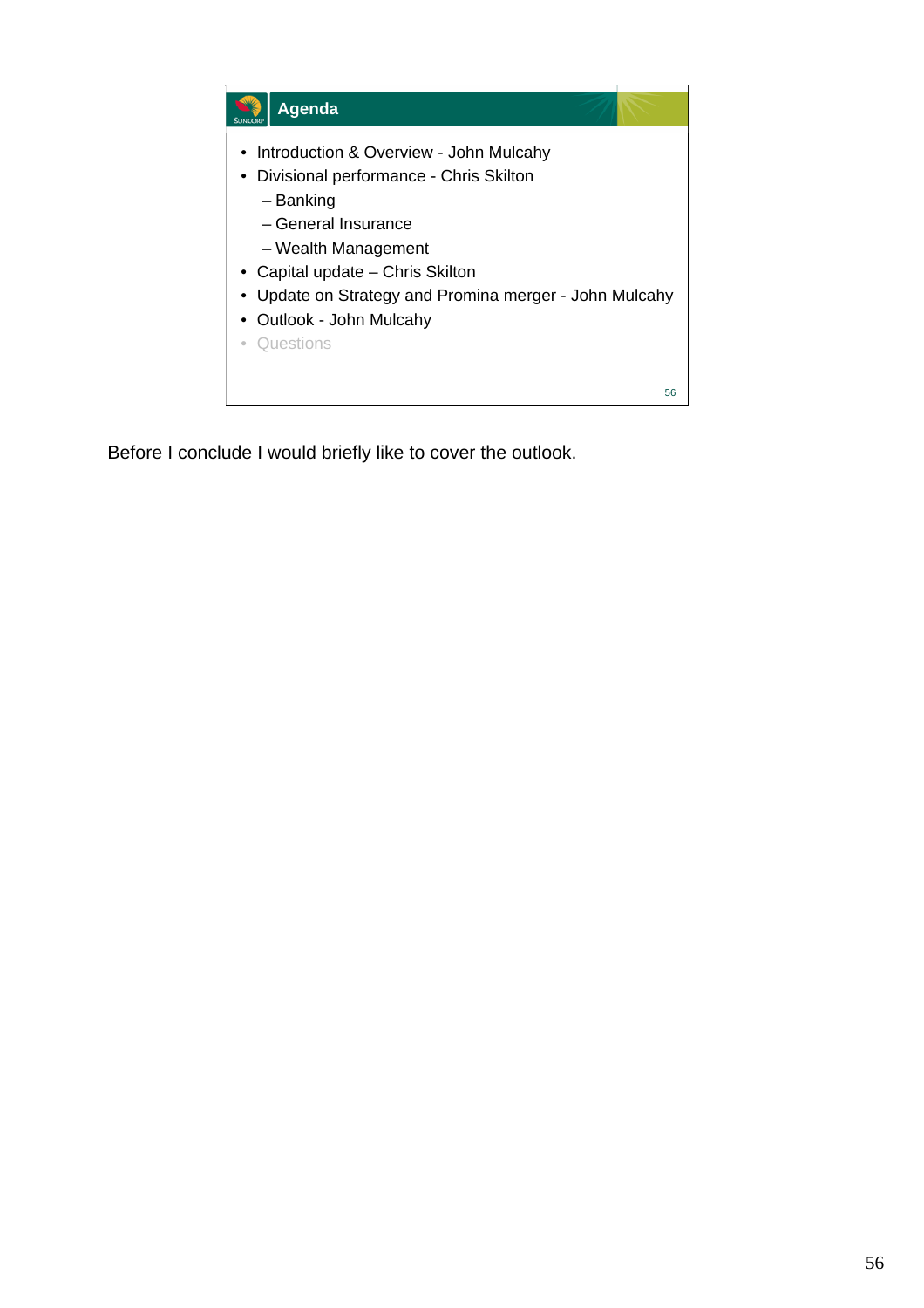

At the macro level, recent interest rate rises are likely to have a continued impact on credit formation, particularly on the retail mortgage market. While it is likely that this will have some impact on non-performing loans we don't believe that there is any likelihood of a material increase in loan loss expense.

We will continue to respond to the pressures of increasing competition in a considered and disciplined manner, maintaining our focus on the organic performance of the business through to the completion of the merger and beyond.

On a stand alone basis we believe we are solidly on track to deliver to the full year outlook statement issued at our full year results presentation in September 2006.

That means for the year to June 2007 we would expect to increase profit before tax and bad debts in the Bank by approximately 10%.

In General Insurance we expect to achieve a full year ITR in the 16% - 19% range for both fiscal 07 and fiscal 08.

And in wealth management we expect to grow profit on an underlying basis by approximately 10%.

Rolling that up to the Group level we expect that on a standalone basis we will achieve ordinary dividend growth of at least 10%.

I again emphasise that this outlook applies to Suncorp operating on a stand alone basis.

.

In the event the Promina merger proceeds we would anticipate providing further updates to the market as appropriate.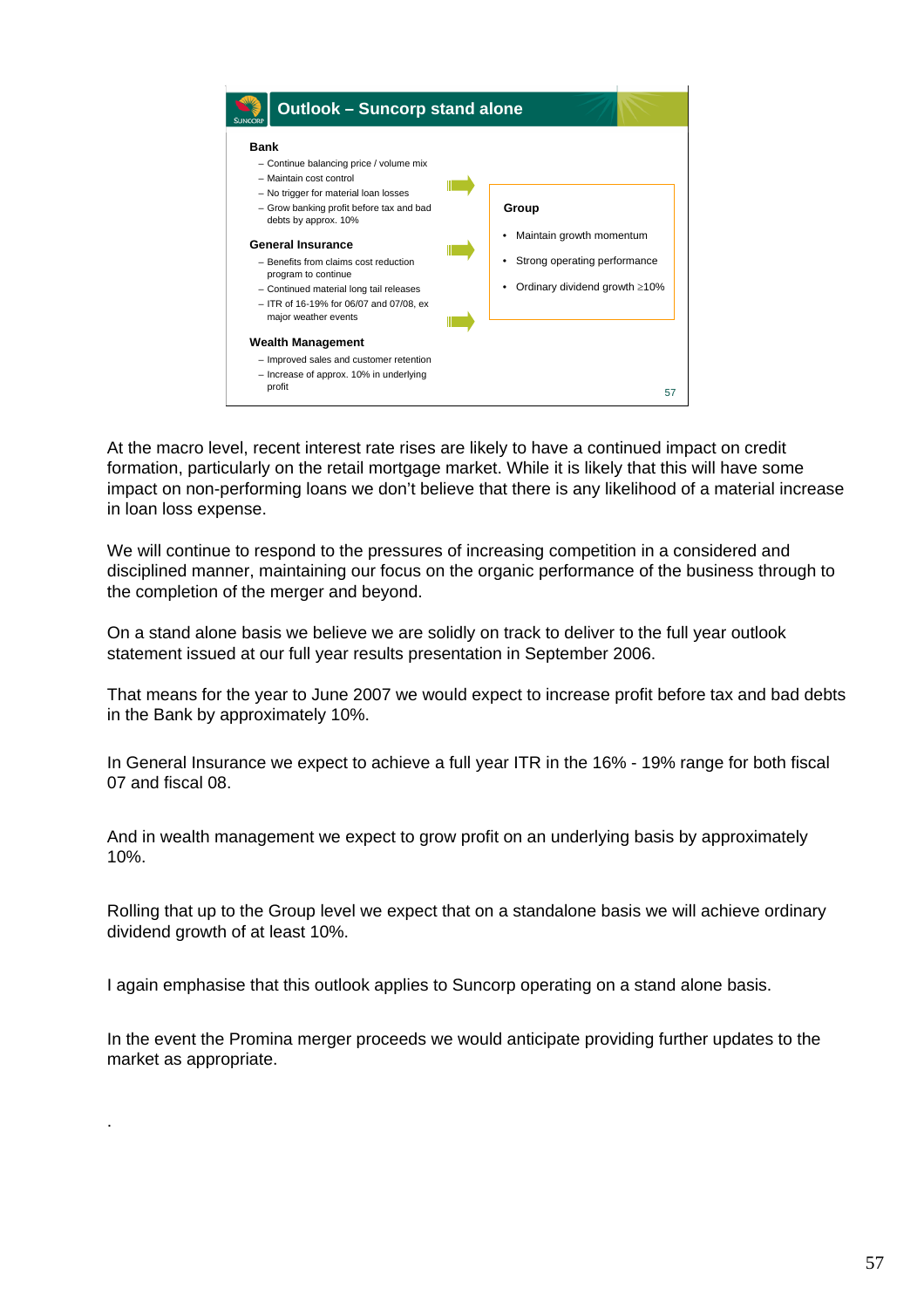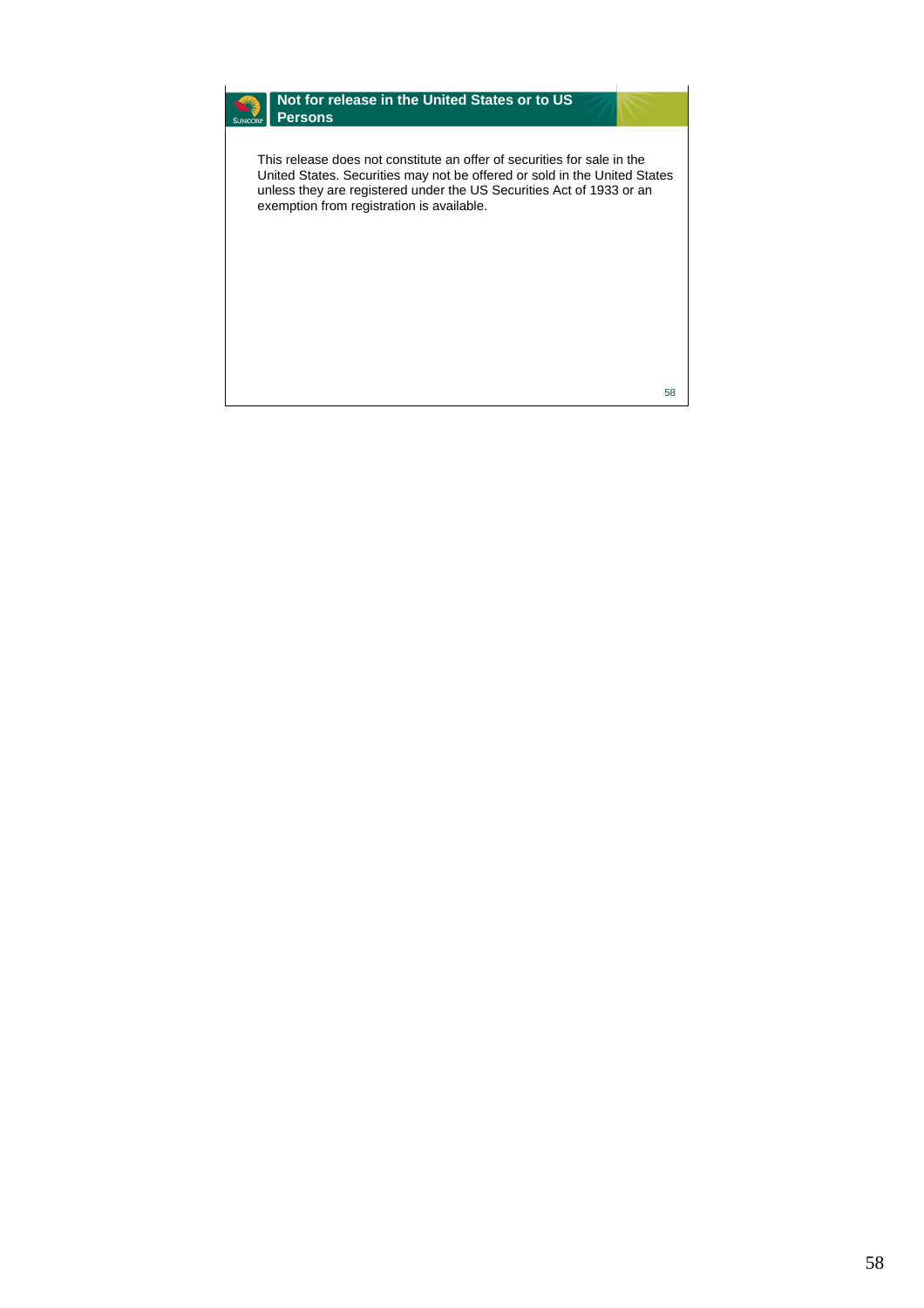

So, before I pass back to Steve to moderate the questions, I'd like to introduce the Group Executive team who are sitting in the front row.

First, Mark Milliner, who heads up our GI - Commercial lines business and David Foster, Group Executive for Strategy.

Bernadette Inglis, who has the Retail Bank and Wealth Management portfolio, Mark Blucher with responsibility for GI - personal lines, Stuart McDonald, who is Group Executive in charge of Business Banking.

And, Diana Eilert, who heads up our centre unit of People, Technology and Marketing.

I will now pass back to Steve who will open the floor for questions.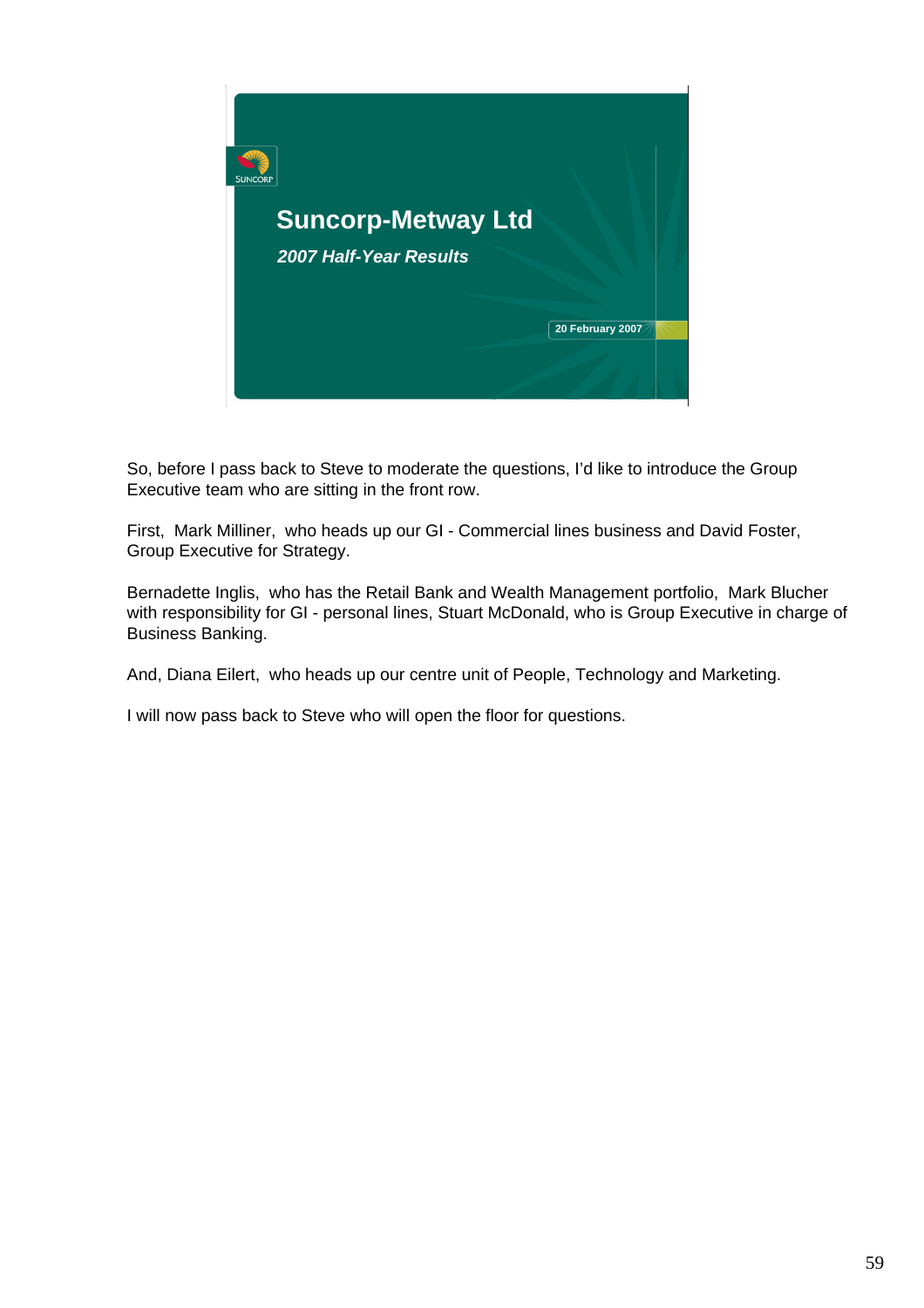## **Appendix: Entitlement offer structure**

- Accelerated pro rata entitlement offer incorporating an institutional offer and a retail offer
- Offer price and entitlement ratio to be determined shortly before prospectus is lodged
- New shares not taken up by shareholders will be offered for sale through two separate bookbuild processes following both the institutional offer and the retail offer
	- Any excess proceeds from the bookbuilds over the offer price will be paid to relevant non-participating shareholders
- Entitlement only available to registered holders of Suncorp shares on the Record Date (expected to be 7.00pm Brisbane Time on 16 March 2007)
	- In the event that a shareholder has shares out on loan, the borrower will be the registered holder for those shares (provided that those borrowed shares have not been on-sold) for the purposes of determining the entitlement

Eligible shareholders who wish to acquire new shares in Suncorp under the Entitlement Offer will need to complete the application form that<br>will be in or will accompany the prospectus. The prospectus will be made available